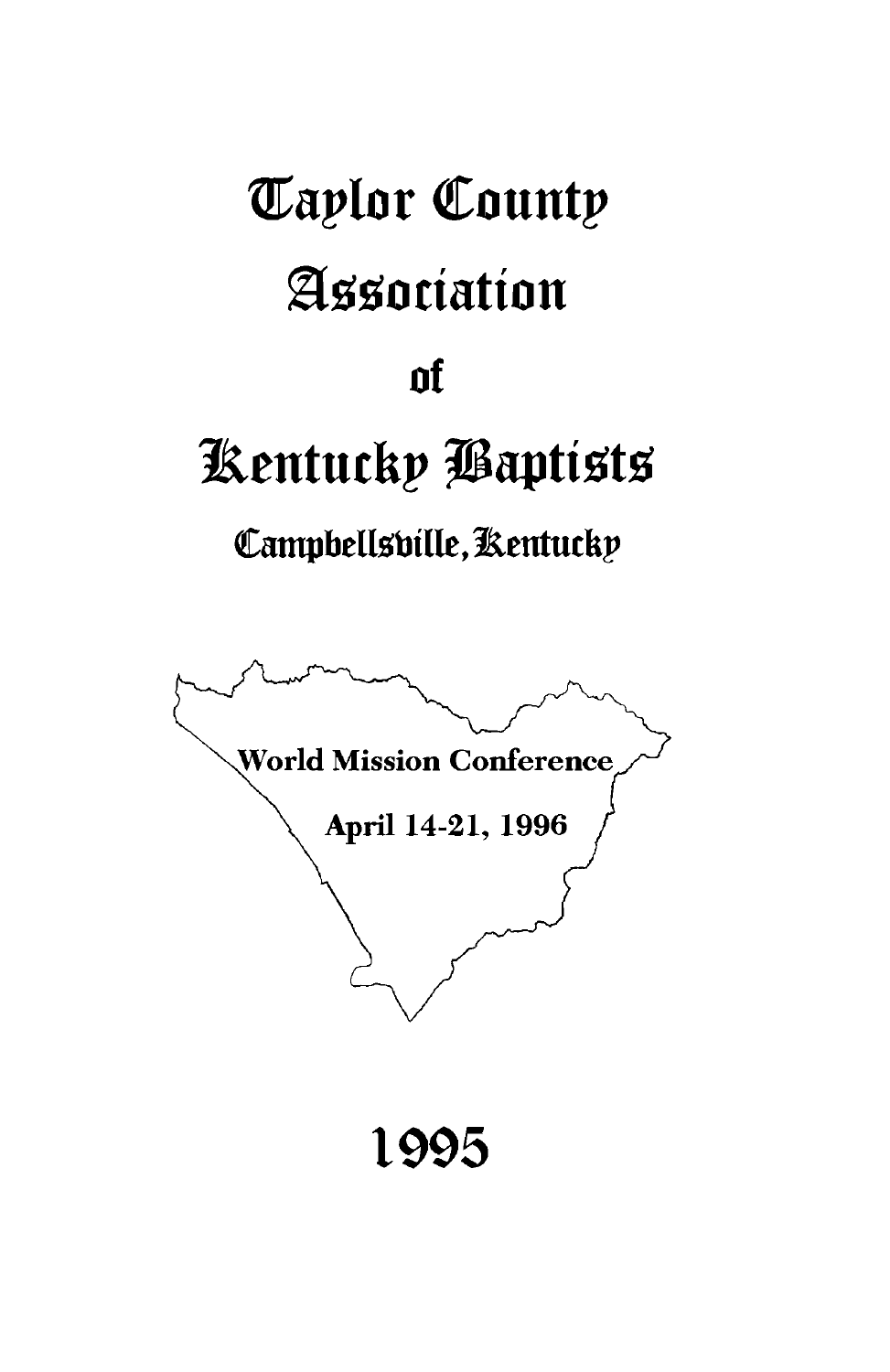### **Taplor County Association** of **Rentucky Baptists**

**Tenth Annual Spring Session** held with **Raikes Hill Baptist Mission** Monday, May 08, 1995, 7:00 P.M.

**Thirty-eighth Annual Session** held with Mt. Gilboa Baptist Church Monday, September 11, 1995, 7:00 P.M. and South Campbellsville Baptist Church Tuesday, September 12, 1995, 4:00 P.M. and 7:00 P.M.

Moderators, David Henderson, Darrell Hunt, and Brian Fannin Clerk, *Jim Campbell* 

The Taylor County Association of Baptists will meet with **Good Hope Baptist Church** Monday, May 13, 1996, 7:00 P.M. and **Pitman Valley Baptist Church** Monday, September 9,1996, 7:00 P.M. and **Lowell Avenue Baptist Church** Tuesday, September 10, 1996, 4:00 P.M. and 7:00 P.M.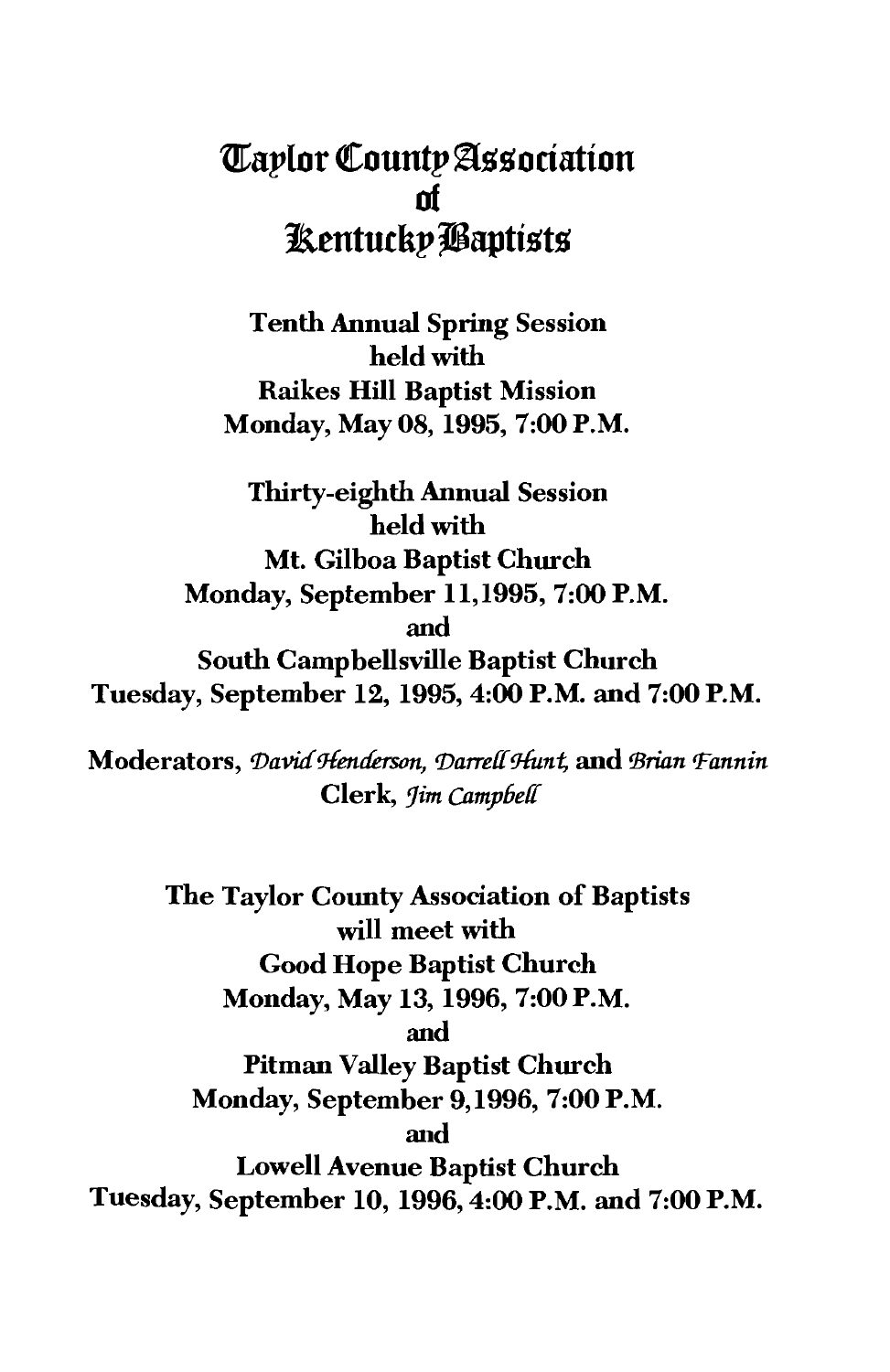### TABLE OF CONTENTS

| Brief History of Lowell Avenue Baptist Church (Fortieth Anniversary)  58 |  |
|--------------------------------------------------------------------------|--|
| Brief History of Meadowview Baptist Church (Thirtieth Anniversary)  59   |  |
|                                                                          |  |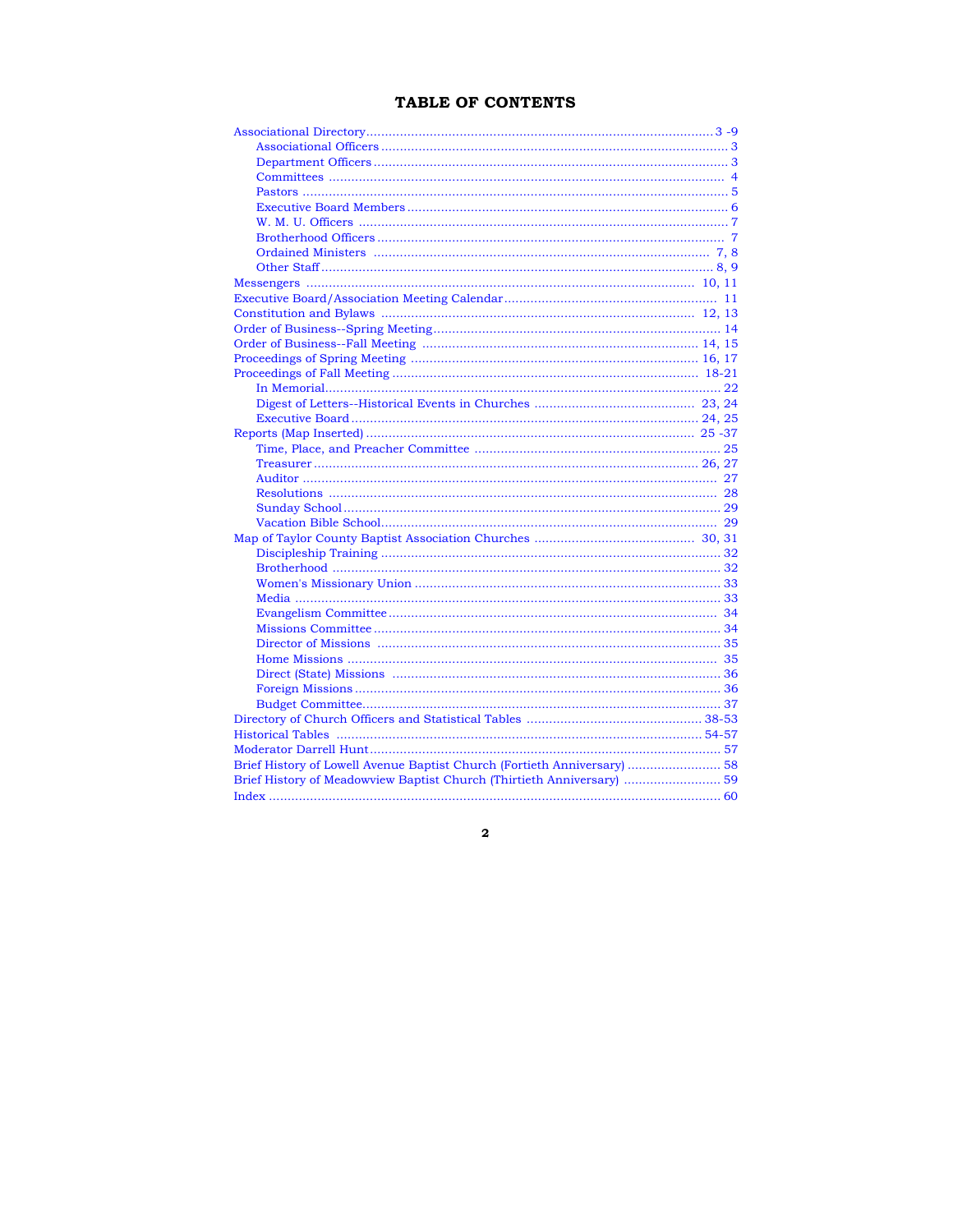### **ASSOCIATION DIRECTORY**

### TAYLOR COUNTY BAPTIST ASSOCIATION OFFICE 420 Lowell Avenue Campbellsville, Kentucky 42718 Phone--502-465-5600

### **DIRECTORY OF OFFICERS**

| <b>MODERATOR</b>                                                  |                          |
|-------------------------------------------------------------------|--------------------------|
| Darrell Hunt, 902 Gardenia Avenue                                 | 502-465-4808             |
| <b>FIRST ASSISTANT MODERATOR</b>                                  |                          |
| Brian Fannin, 103 North Carden Street                             | 502-789-3645             |
| <b>SECOND ASSISTANT MODERATOR</b>                                 |                          |
| Tim Najpaver, 143 Pearl Avenue                                    | 502-789-4708             |
| <b>CLERK</b>                                                      |                          |
| Jim Campbell, 711 North Columbia Avenue<br><b>ASSISTANT CLERK</b> | 502-465-4744 or 465-8820 |
| K. J. Miller, 31 Friendship Road                                  | 502-465-6050             |
| <b>TREASURER</b>                                                  |                          |
| David Gaddie, 305 Summit Drive                                    | 502-789-2913             |
| <b>ASSISTANT TREASURER</b>                                        |                          |
| Homer R. Kirtley, 905 Lebanon Road                                | 502-465-5763             |
| <b>AUDITOR</b>                                                    |                          |
| E. Poe Young, 320 Robinson Avenue                                 | 502-465-4443             |
| <b>DIRECTOR OF MISSIONS</b>                                       |                          |
| William R. Beard, 605 Osage Avenue                                | 502-465-2297             |
| KENTUCKY BAPTIST CONVENTION EXECUTIVE BOARD MEMBERS               |                          |
| Forest F Shely, 407 Lakeview Drive                                | 502-465-8643             |
| J. Chester Badgett, 112 Columbia Court                            | 502-465-5023             |
| <b>DEPARTMENT DIRECTORS</b>                                       |                          |
| SUNDAY SCHOOL AND VACATION BIBLE SCHOOL DIRECTOR                  |                          |
| Russell D. Watkins, 195 Jan Street                                | 502-789-3615             |
| <b>DISCIPLESHIP TRAINING DIRECTOR</b>                             |                          |
| Dwayne Howell, 6398 Old Lebanon Road                              | 502-465-6643             |
| <b>MUSIC DIRECTOR</b>                                             |                          |
| Tim Richardson, 101 Bennett Lane                                  | 502-465-3741             |
| WOMEN'S MISSIONARY UNION DIRECTOR                                 |                          |
| Mary Lou Hadley, 157 Stevens Court                                | 502-789-1399             |
| <b>BROTHERHOOD DIRECTOR</b>                                       |                          |
| Glen Canada, 2319 Greensburg Road                                 | 502-465-4042             |
| YOUTH DIRECTOR                                                    |                          |
| Keith Newton, 6010 Old Lebanon Road                               | 502-465-3310             |
| <b>MEDIA DIRECTOR</b>                                             |                          |
| Marc Whitt, 109 East College Street                               | 502-789-4932             |
| LIBRARIAN and ASSOCIATIONAL OFFICE SECRETARY                      |                          |
| Sharon Hunt, 3175 East Elk Horn Road                              | 502-465-7260             |
| AN ALLA                                                           |                          |

All Addresses are Campbellsville, Kentucky 42718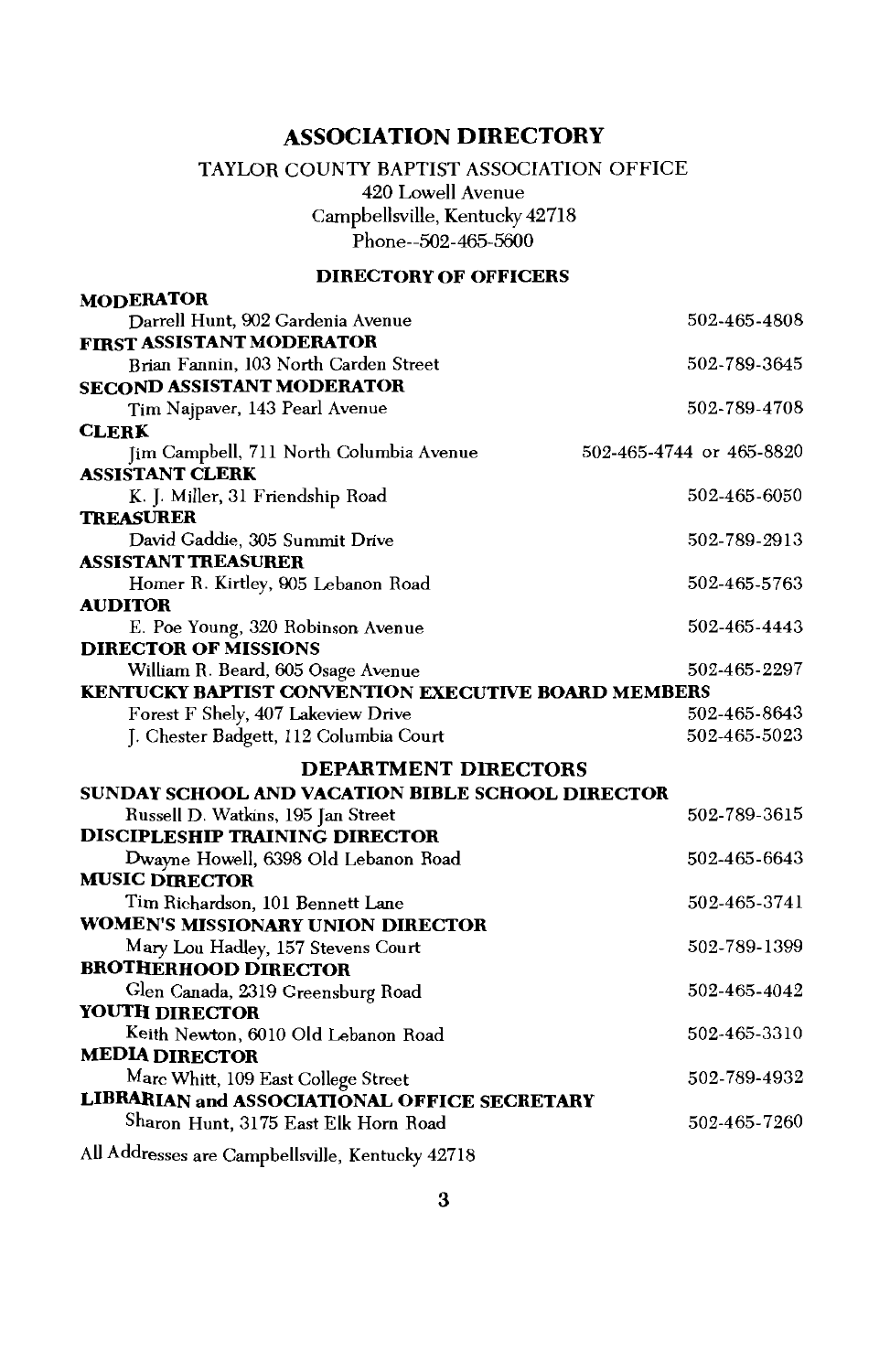### **COMMITTEES**

| <b>BUDGET</b>                                                  |              |
|----------------------------------------------------------------|--------------|
| (1) Lynwood Newton, 417 Lowell Avenue                          | 502-465-7652 |
| (2) Barry Blevins, 5200 Bengal Road                            | 502-789-1673 |
| (3) Sharon Hunt, 3175 East Elk Horn Road                       | 502-465-7260 |
| <b>CHRISTIAN EDUCATION</b>                                     |              |
| (1) Larry Bell, 1554 Campbellsville Liberty Road,              |              |
| Elk Horn, KY 42723                                             | 606-787-9611 |
| (2) George R. Gaddie, 636 Lebanon Avenue                       | 502-465-6002 |
| (3) J. Chester Badgett, 112 Columbia Court                     | 502-465-5023 |
| <b>EVANGELISM</b>                                              |              |
| (1) Tom Gupton, 484 Beartrack Road                             | 502-465-7394 |
| (2) Garry Bault, 904 White Oak Church Road                     |              |
| Casey Creek, Kentucky 42743                                    | 502-465-3927 |
| (3) Larry Parrish, 210 Old Summersville Road                   | 502-465-2506 |
| <b>MISSIONS</b>                                                |              |
| (1) David Cable, 29 Debra Kay Avenue                           | 502-465-2250 |
| (2) Jerry Kibbons, 112 Sunset Drive                            | 502-465-8098 |
| (3) Dwayne Howell, 6398 Old Lebanon Road                       | 502-465-6643 |
| (W) Barbara Graham, 405 Ingram Avenue                          | 502-465-7255 |
| (B) Floyd Hash, 205 Ingram Avenue                              | 502-465-7412 |
| (J) Ray Flewwellin, 1398 Old Lebanon Road                      | 502-465-5097 |
| <b>NOMINATING</b>                                              |              |
| (1) Charles Harris, 1002 Hampton Court                         | 502-465-5113 |
| (2) Jim Sabo, 1784 Spurlington Road                            | 502-465-4100 |
| (3) Allen Young, Pearl Drive                                   | 502-465-8249 |
| <b>PROGRAM</b>                                                 |              |
| (1) Joyce Graham, 106 Pearl Circle                             | 502-789-1750 |
| (2) Jim Campbell, 711 North Columbia Avenue                    | 502-465-4744 |
| (3) Tim Najpaver, 143 Pearl Avenue                             | 502-789-4708 |
| <b>RESOLUTIONS</b>                                             |              |
| (1) Barry Bertram, P. O. Box 27, Campbellsville, KY 42719-0027 | 502-465-7273 |
| (2) Murrell Young, 104 Violet Lane                             | 502-465-7929 |
| (3) Fred "K. J." Miller, 31 Friendship Road                    | 502-465 6050 |
| TIME, PLACE, AND PREACHER                                      |              |
| (1) Larry Koch, 1313 Bambridge Lane                            | 502-465-3106 |
| (2) Terry Dabney, 418 Lebanon Avenue                           | 502-465-2933 |
| (3) Alvin Hardy, 608 North Central Avenue                      | 502-465-3268 |
| YOUTH                                                          |              |
| (1) Betty Moyers, 509 Lowell Avenue                            | 502-789-2674 |
| (2) Rusty Watkins, 195 Jan Street                              | 502-789-3615 |
| (3) Susan Blevins, 103 Windsor Court                           | 502-465-5401 |
|                                                                |              |

All Addresses are "Campbellsville, Kentucky 42718" unless otherwise noted.

**BOLDFACE--Committees and Chairmen** 

Numbers in parentheses are number of years remaining in terms for committee members.<br>WMU (W), Brotherhood (B), Jail Ministry (J) Representatives serve on the Missions

Committee.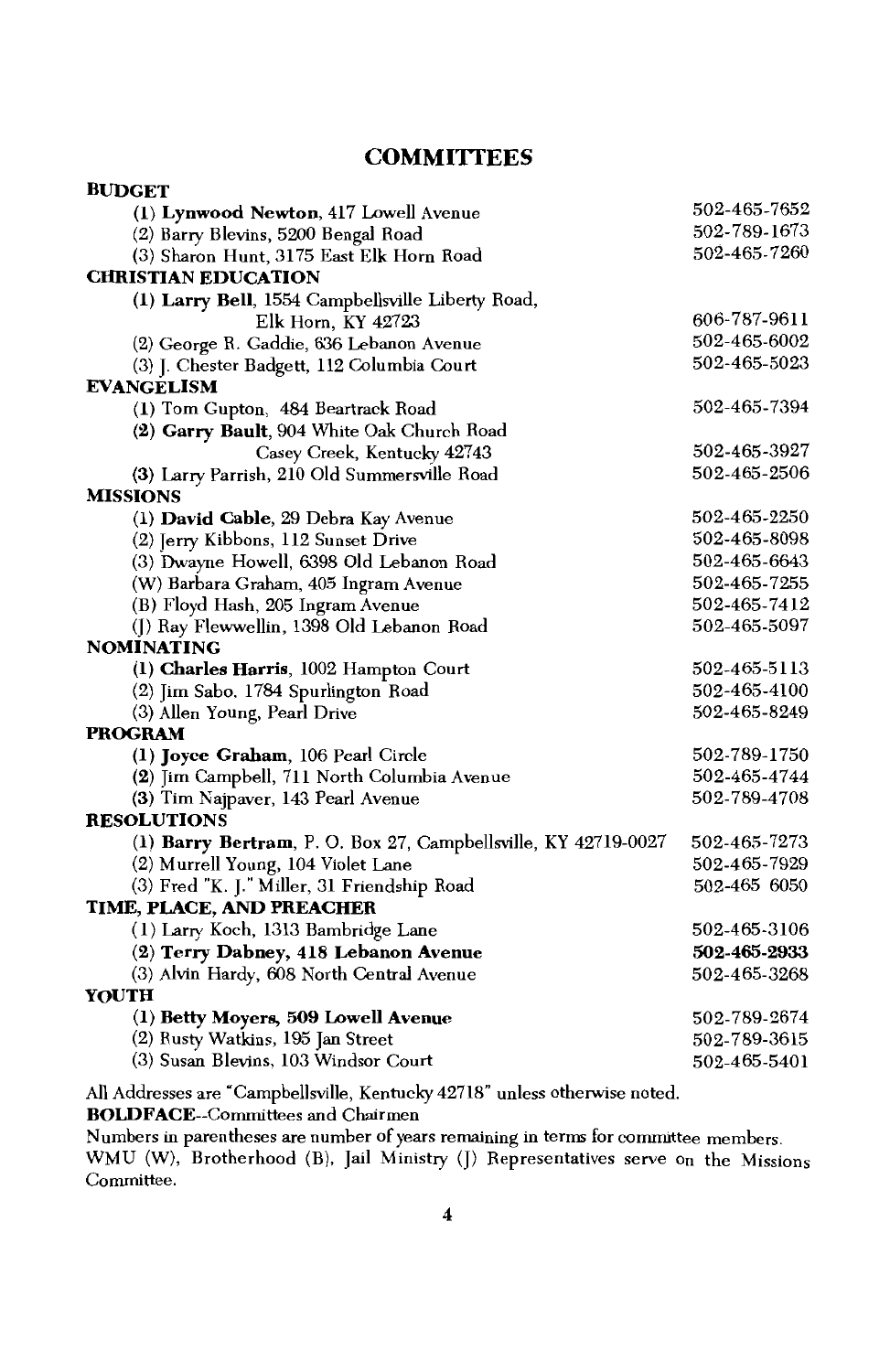### **PASTORS**

| ACTON                                                                                                                                                                                                                                                                                                                                                                                                                                                                                                                                        |                                                                                                              |
|----------------------------------------------------------------------------------------------------------------------------------------------------------------------------------------------------------------------------------------------------------------------------------------------------------------------------------------------------------------------------------------------------------------------------------------------------------------------------------------------------------------------------------------------|--------------------------------------------------------------------------------------------------------------|
| Bill Cassidy, 122 Arbor Lane                                                                                                                                                                                                                                                                                                                                                                                                                                                                                                                 | 502-789-3912                                                                                                 |
| <b>CAMPBELLSVILLE</b>                                                                                                                                                                                                                                                                                                                                                                                                                                                                                                                        |                                                                                                              |
| James E. Jones, 424 North Central Avenue                                                                                                                                                                                                                                                                                                                                                                                                                                                                                                     | 502-789-2055                                                                                                 |
| <b>EASTSIDE</b>                                                                                                                                                                                                                                                                                                                                                                                                                                                                                                                              |                                                                                                              |
| Ivan Jones, 209 West Hodgenville Avenue                                                                                                                                                                                                                                                                                                                                                                                                                                                                                                      |                                                                                                              |
| Greensburg, Kentucky 42743                                                                                                                                                                                                                                                                                                                                                                                                                                                                                                                   | 502-932-5216                                                                                                 |
| <b>ELK HORN</b>                                                                                                                                                                                                                                                                                                                                                                                                                                                                                                                              | 502-465-7260                                                                                                 |
| Daniel Hunt, Sr., 3175 East Elk Horn Road<br><b>FAIRVIEW</b>                                                                                                                                                                                                                                                                                                                                                                                                                                                                                 |                                                                                                              |
| Charles Harris, 1002 Hampton Court                                                                                                                                                                                                                                                                                                                                                                                                                                                                                                           | 502-465-5113                                                                                                 |
| <b>FRIENDSHIP</b>                                                                                                                                                                                                                                                                                                                                                                                                                                                                                                                            |                                                                                                              |
| Fred (K. J.) Miller, 31 Friendship Road                                                                                                                                                                                                                                                                                                                                                                                                                                                                                                      | 502-465 6050                                                                                                 |
| <b>GOOD HOPE</b>                                                                                                                                                                                                                                                                                                                                                                                                                                                                                                                             |                                                                                                              |
| J. Alvin Hardy, 608 North Central Avenue                                                                                                                                                                                                                                                                                                                                                                                                                                                                                                     | 502-465-3268                                                                                                 |
| <b>GREEN RIVER MEMORIAL</b>                                                                                                                                                                                                                                                                                                                                                                                                                                                                                                                  |                                                                                                              |
| Donald Gowin, 3441 Old Columbia Road                                                                                                                                                                                                                                                                                                                                                                                                                                                                                                         | 502-465 6032                                                                                                 |
| <b>LIBERTY</b>                                                                                                                                                                                                                                                                                                                                                                                                                                                                                                                               |                                                                                                              |
|                                                                                                                                                                                                                                                                                                                                                                                                                                                                                                                                              |                                                                                                              |
| <b>LOWELL AVENUE</b>                                                                                                                                                                                                                                                                                                                                                                                                                                                                                                                         |                                                                                                              |
| Larry D. Koch, 1313 Bambridge Lane                                                                                                                                                                                                                                                                                                                                                                                                                                                                                                           | 502-465-3106                                                                                                 |
|                                                                                                                                                                                                                                                                                                                                                                                                                                                                                                                                              |                                                                                                              |
|                                                                                                                                                                                                                                                                                                                                                                                                                                                                                                                                              |                                                                                                              |
|                                                                                                                                                                                                                                                                                                                                                                                                                                                                                                                                              |                                                                                                              |
| <b>PALESTINE</b>                                                                                                                                                                                                                                                                                                                                                                                                                                                                                                                             |                                                                                                              |
|                                                                                                                                                                                                                                                                                                                                                                                                                                                                                                                                              | 502-789-1399                                                                                                 |
| PITMAN VALLEY                                                                                                                                                                                                                                                                                                                                                                                                                                                                                                                                |                                                                                                              |
|                                                                                                                                                                                                                                                                                                                                                                                                                                                                                                                                              | 502-465-2495                                                                                                 |
| PLEASANT HILL                                                                                                                                                                                                                                                                                                                                                                                                                                                                                                                                |                                                                                                              |
| Dwayne Howell, 6398 Old Lebanon Road                                                                                                                                                                                                                                                                                                                                                                                                                                                                                                         | 502-465-6643                                                                                                 |
|                                                                                                                                                                                                                                                                                                                                                                                                                                                                                                                                              |                                                                                                              |
|                                                                                                                                                                                                                                                                                                                                                                                                                                                                                                                                              |                                                                                                              |
|                                                                                                                                                                                                                                                                                                                                                                                                                                                                                                                                              |                                                                                                              |
|                                                                                                                                                                                                                                                                                                                                                                                                                                                                                                                                              |                                                                                                              |
|                                                                                                                                                                                                                                                                                                                                                                                                                                                                                                                                              |                                                                                                              |
|                                                                                                                                                                                                                                                                                                                                                                                                                                                                                                                                              |                                                                                                              |
|                                                                                                                                                                                                                                                                                                                                                                                                                                                                                                                                              |                                                                                                              |
|                                                                                                                                                                                                                                                                                                                                                                                                                                                                                                                                              |                                                                                                              |
|                                                                                                                                                                                                                                                                                                                                                                                                                                                                                                                                              |                                                                                                              |
| YUMA                                                                                                                                                                                                                                                                                                                                                                                                                                                                                                                                         |                                                                                                              |
| George Ray Gaddie, 636 Lebanon Avenue                                                                                                                                                                                                                                                                                                                                                                                                                                                                                                        | 502-465-6002                                                                                                 |
| <b>MEADOWVIEW</b><br>Jewell Gene Hall, 1971 Old Lebanon Road<br>MT. GILBOA<br>David Walters, 200 College Street, Box 813<br>Landon Hadley, 157 Stevens Court<br>J. V. Mullen, 303 Ingram Avenue<br><b>RAIKES HILL MISSION (of Campbellsville)</b><br>Daniel Hunt, Jr., 3175 East Elk Horn Road<br><b>ROBINSON CREEK</b><br>Herman Wilkins, 2645 Smith Ridge Road<br><b>SALEM</b><br>Tim Najpaver, 143 Pearl Avenue<br><b>SALOMA</b><br>John Chowning, 512 Fern Drive<br><b>SOUTH CAMPBELLSVILLE</b><br>Brian Fannin, 103 North Carden Street | 502-465-4459<br>502-789-5277<br>502-465-7260<br>502-465-6477<br>502-789-4708<br>502-789-2707<br>502-789-3645 |

### All Addresses are Campbellsville, Kentucky 42718" unless otherwise noted.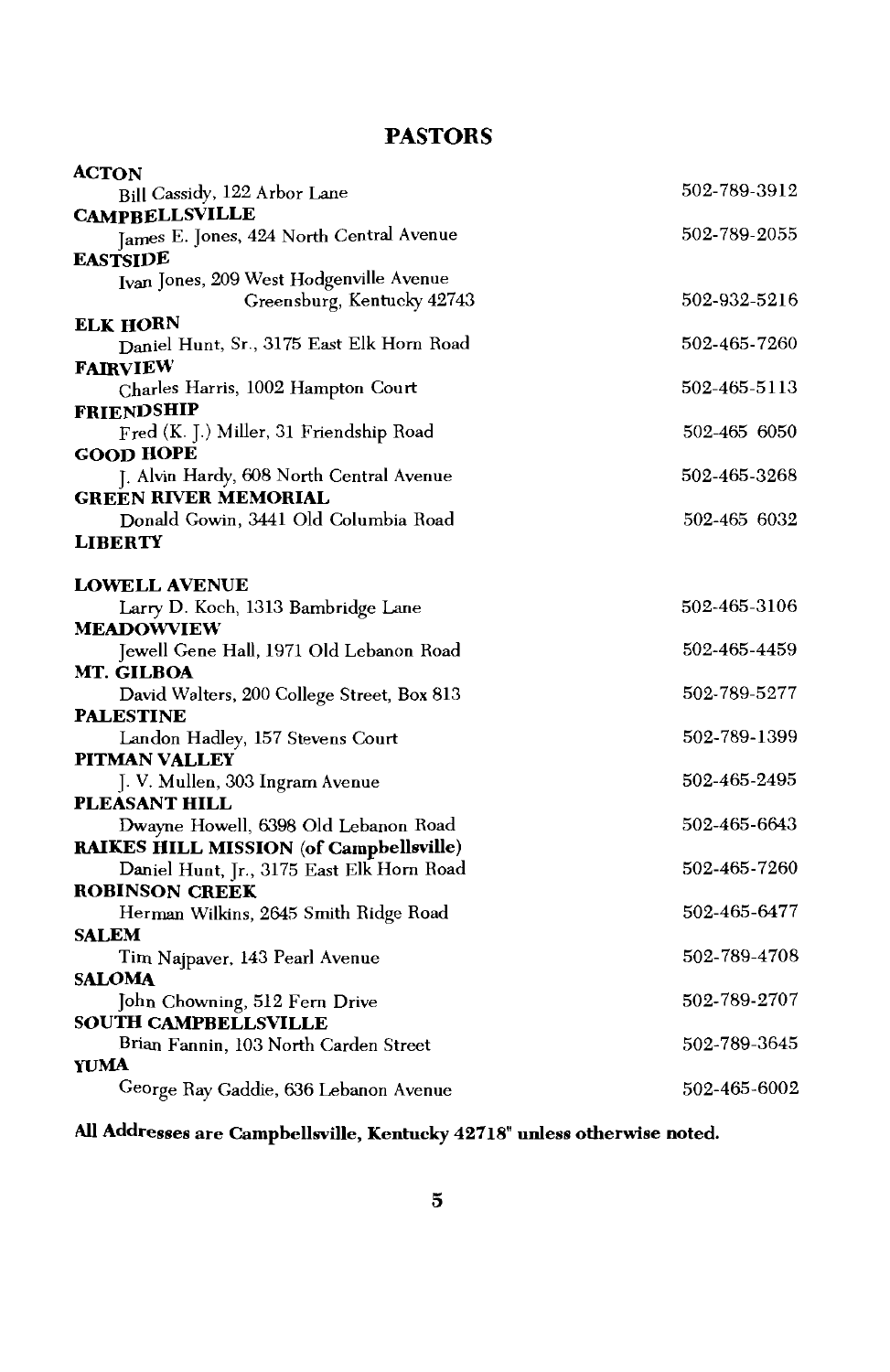### **EXECUTIVE BOARD MEMBERS**

 $\sim$   $\sim$   $\sim$ 

| ACION                                                                     |              |
|---------------------------------------------------------------------------|--------------|
| Jack Beck, 1715 Kindness Road                                             | 502-465-7856 |
| <b>CAMPBELLSVILLE</b>                                                     |              |
| J. Chester Badgett, 112 Columbia Court                                    | 502-465-5023 |
| <b>EASTSIDE</b>                                                           | 502-692-2806 |
| Stanley DeWitt, RFD 1, Box 32, Raywick, Kentucky 40060<br><b>ELK HORN</b> |              |
| Ray Flewwellin, 2319 Lot 4 Greensburg Road                                | 502-465-5097 |
| <b>FAIRVIEW</b>                                                           |              |
| Lewis Cox, 2868 Barney School Road                                        | 502-465-7869 |
| <b>FRIENDSHIP</b>                                                         |              |
| Harlan Warren, 1467 Old Lebanon Road                                      | 502-465-4530 |
| <b>GOOD HOPE</b>                                                          |              |
| Larry Underwood, 131 Happy Hill Drive                                     | 502-465-2293 |
| <b>GREEN RIVER MEMORIAL</b>                                               |              |
| Glen Canada, 2319 Greensburg Road                                         | 502-465-4042 |
| <b>LIBERTY</b>                                                            |              |
| James C. Magers, 3281 New Lebanon Road                                    | 502-465-7900 |
| <b>LOWELL AVENUE</b>                                                      |              |
| Tom Gupton. 484 Beartrack Road<br><b>MEADOWVIEW</b>                       | 502-465-7394 |
| James Mitchell, 214 East Walnut Street                                    | 502-465-7534 |
| MT. GILBOA                                                                |              |
| Cecil Gilpin, 102 Autumn Drive                                            | 502-465-7356 |
| PALESTINE                                                                 |              |
| Rodger Mann, 801 Friendly Way                                             | 502-789-2470 |
| PITMAN VALLEY                                                             |              |
| Orville Newton, 172 Newton Lane, Finley, KY 42736                         | 502-465-3844 |
| <b>PLEASANT HILL</b>                                                      |              |
| Darrell Blair, 2074 Old Greensburg Road<br><b>ROBINSON CREEK</b>          | 502-465-3334 |
|                                                                           |              |
| Terry Eastridge, 422 South Central Avenue<br><b>SALEM</b>                 | 502-465-6815 |
| Doug Clark, 806 Proctor-Knott                                             | 502-465-6386 |
| <b>SALOMA</b>                                                             |              |
| Larry Marcum, 1019 Chaney Pike Road                                       | 502-465-3946 |
| <b>SOUTH CAMPBELLSVILLE</b>                                               |              |
| Raymond Bell, 268 Highland Drive                                          | 502-465-5904 |
| YUMA                                                                      |              |
| Garry Bault, 904 White Oak Church Road                                    |              |
| Casey Creek, Kentucky 42743                                               | 502-465-3927 |
|                                                                           |              |

All Addresses are Campbellsville, Kentucky 42718 unless otherwise noted.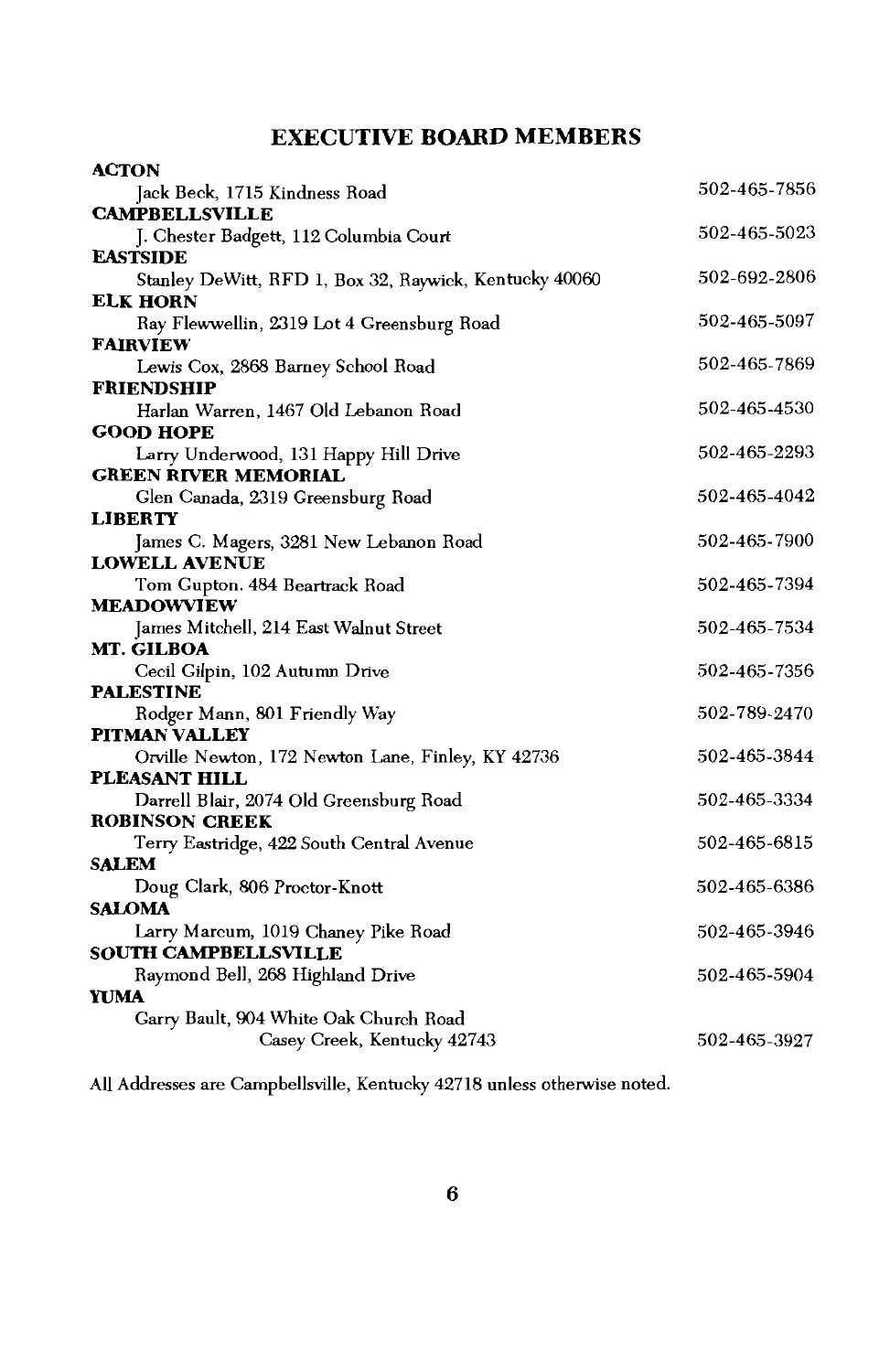### **WOMEN'S MISSIONARY UNION OFFICERS**

| <b>DIRECTOR</b>                           |              |
|-------------------------------------------|--------------|
| Mary Lou Hadley, 157 Stevens Court        | 502-789-1399 |
| <b>ASSISTANT DIRECTOR</b>                 |              |
| I iz Shaw, 214 Matthew Street             | 502-465-4697 |
| <b>SECRETARY/TREASURER</b>                |              |
| Marietta Moyers. 401 Ingram Avenue        | 502-465-8505 |
| <b>MISSION ACTION/PERSONAL WITNESSING</b> |              |
| Peggy Hardy, 608 North Central Avenue     | 502-465-3268 |
| <b>BAPTIST WOMEN</b>                      |              |
| Barbara Bault, 828 West Main Street       | 502-465-7740 |
| <b>BAPTIST YOUNG WOMEN</b>                |              |
| Sharon Wayne, 6502 Hodgenville Road       | 502-789-1088 |
| <b>ACTEENS</b>                            |              |
| <b>GIRLS IN ACTION</b>                    |              |
| <b>MISSION FRIENDS</b>                    |              |
| SONC LEADER                               |              |

| Nancy Hunt, 902 Gardenia Avenue | 502-465-4808 |
|---------------------------------|--------------|
| <b>PIANIST</b>                  |              |
| Helen Franklin, 405 Bell Avenue | 502-465-7719 |

### **BROTHERHOOD OFFICERS**

| <b>BROTHERHOOD DIRECTOR</b>       |              |
|-----------------------------------|--------------|
| Glen Canada, 2319 Greensburg Road | 502-465-4042 |
| <b>BAPTIST MEN'S PRESIDENT</b>    |              |
| Glen Canada, 2319 Greensburg Road | 502-465-4042 |
| <b>ROYAL AMBASSADOR DIRECTOR</b>  |              |
| Glen Canada, 2319 Greensburg Road | 502-465-4042 |
| <b>BAPTIST BUILDERS DIRECTOR</b>  |              |
| Willard Wise, 3405 Elk Horn Road  | 502-465 5443 |
|                                   |              |

### **ORDAINED MINISTERS**

The following are members of associational churches and are presently not employed as pastor.

| J. Chester Badgett, 112 Columbia Court   | 502-465-5023 |
|------------------------------------------|--------------|
| William R. Beard, 605 Osage Avenue       | 502-465-2297 |
| Marshall Black, 710 North Hoskins Avenue | 502-465-4274 |
| Robert Clark, 115 Wakefield Drive        | 502-465-6261 |
| Sam Conner, 619 Shawnee Drive            | 502-465-8437 |
| Mike Crain, 1129 Spears Road             | 502-789-3103 |
| Paul Dameron, 175 Roachville Road        | 502-789-2556 |
| Henry David, 122 Arbor Lane              | 502-789-0100 |
| Robert Doty, Risen Avenue                | 502-465-2008 |
|                                          |              |

All Addresses are "Campbellsville, Kentucky 42718" unless otherwise noted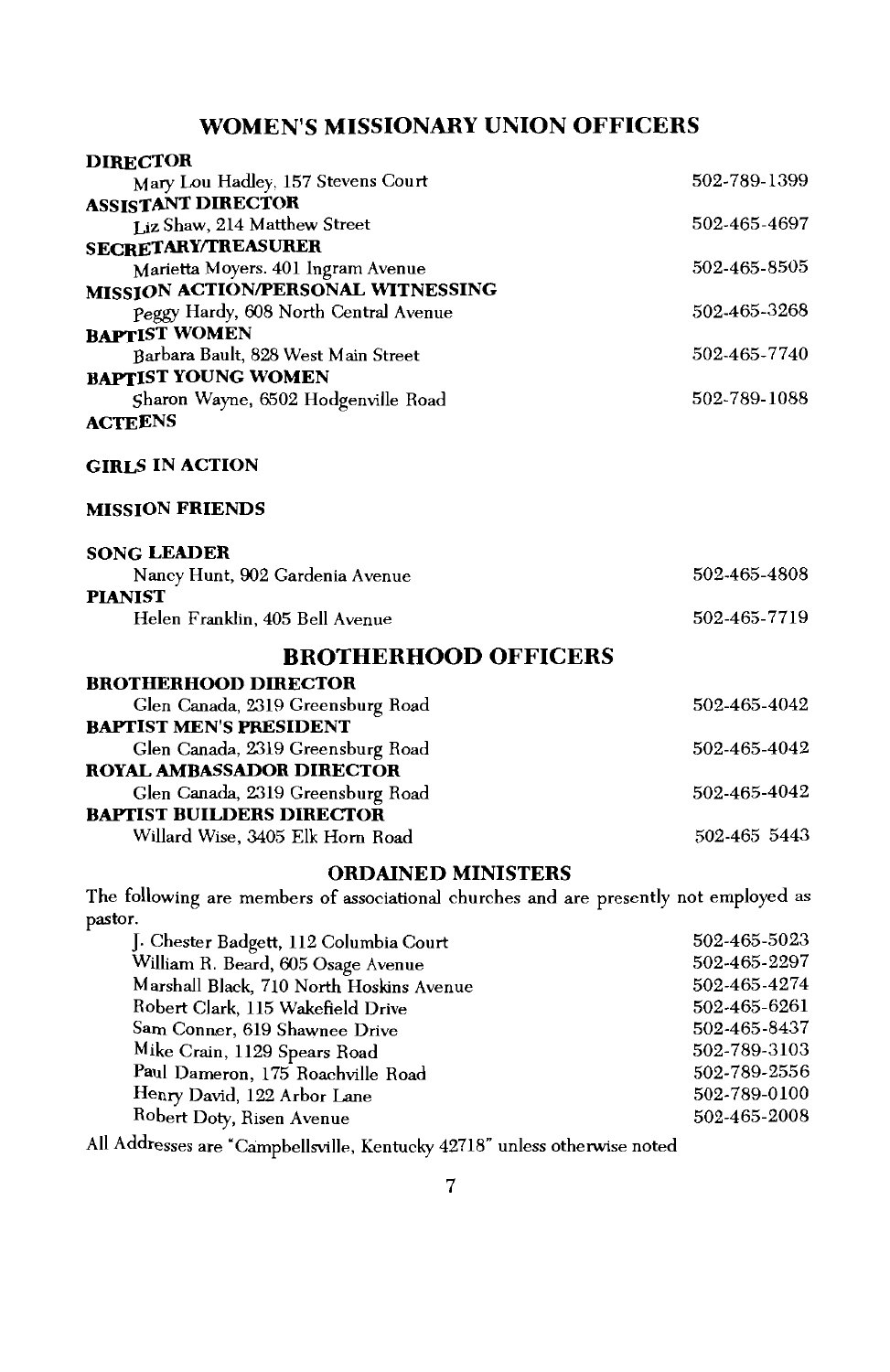| Buell Hayes, 106 Southside Drive       | 502-465-8594 |
|----------------------------------------|--------------|
| Al Hickman, 125 South Village Green    | 502-465-4277 |
| Jerry Kibbons, 112 Sunset Drive        | 502-465-8089 |
| Drewrey Meece, 309 Grant Street        | 502-465-5927 |
| Chris Mueller, 2010 Fairview           | 502-789-2902 |
| Robert Oldham, P. O. Box 5             | 502-465-6759 |
| Ed Pavey, 102 Wellington Park          | 502-789-0604 |
| Ken Pope, 102 Wakefield Drive          | 502-789-3354 |
| Ed Smith, P. O. Box 381                | 502-465-3757 |
| Eugene Smith, 407 Ingram Avenue        | 502-465-8220 |
| Harold Smith, 1449 Palestine Road      | 502-465-7715 |
| Richard and Alice Steele, 133 Noe Road | 502-465-6009 |
| Robert Street, 30 Debra Kay Street     | 502-789-1620 |
| Ted Taylor, 488 Cambridge Way          | 502-789-4958 |
| Terry Vale, 383 Cainwood Road          | 502-465-7112 |
|                                        |              |

### **OTHER CHURCH STAFF**

 $\overline{M}$ 

| 11.11                                                        |              |
|--------------------------------------------------------------|--------------|
| Minister of Music--Jamie Beck, 1715 Kindness Road            | 502-465-7856 |
| <b>CAMPBELLSVILLE</b>                                        |              |
| Minister of Education--Ray England, P.O. Box 279             | 502-465-2437 |
| Minister of Music--D. Edward Garr, 225 Highland Drive        | 502-465-7462 |
| Minister of Activities--Scott Sandidge, 116 Lindsey Circle   | 502-789-5508 |
| Minister of Youth--Wally Vinson, 99 Beartrack Road           | 502-465-8115 |
| <b>EASTSIDE</b>                                              |              |
| Minister of Music,--Jim Sabo, Sr., 1784 Spurlington Road     | 502-465-4100 |
| <b>ELK HORN</b>                                              |              |
| Pastor of Students and Education--Russell D. Watkins         |              |
| 195 Jan Street                                               | 502-789-3615 |
| Pastor of Praise and Worship-Tim Richardson                  |              |
| 101 Bennett Lane                                             | 502-465-3741 |
| <b>Pastor of Faith Application-Jason Clark</b>               |              |
| 102 Howell Street, Apt. 7B                                   | 502-465-3705 |
| Pastor of Faith Development-Brent Thornton                   |              |
| 901 Spruce Court                                             | 502-465-5530 |
| Pastor of Children--Jameson Williams                         |              |
| Campbellsville College Box 584                               | 502-465-2068 |
| <b>FAIRVIEW</b>                                              |              |
| Minister of Music--Lewis Cox, 2628 Barney School Road        | 502-465-7869 |
| <b>GOOD HOPE</b>                                             |              |
| <b>Minister of Music--</b> Mary Ellen Hedgespeth, Hollybrook | 502-465-8905 |
| <b>GREEN RIVER MEMORIAL</b>                                  |              |
| Minister of Music--Chris Mason, 58 Anna Court                | 502-789-2264 |
| Minister of Youth--Susan Blevins, 103 Windsor Court          | 502-465-5401 |
|                                                              |              |

All Addresses are "Campbellsville, Kentucky  $42718$ " unless otherwise noted.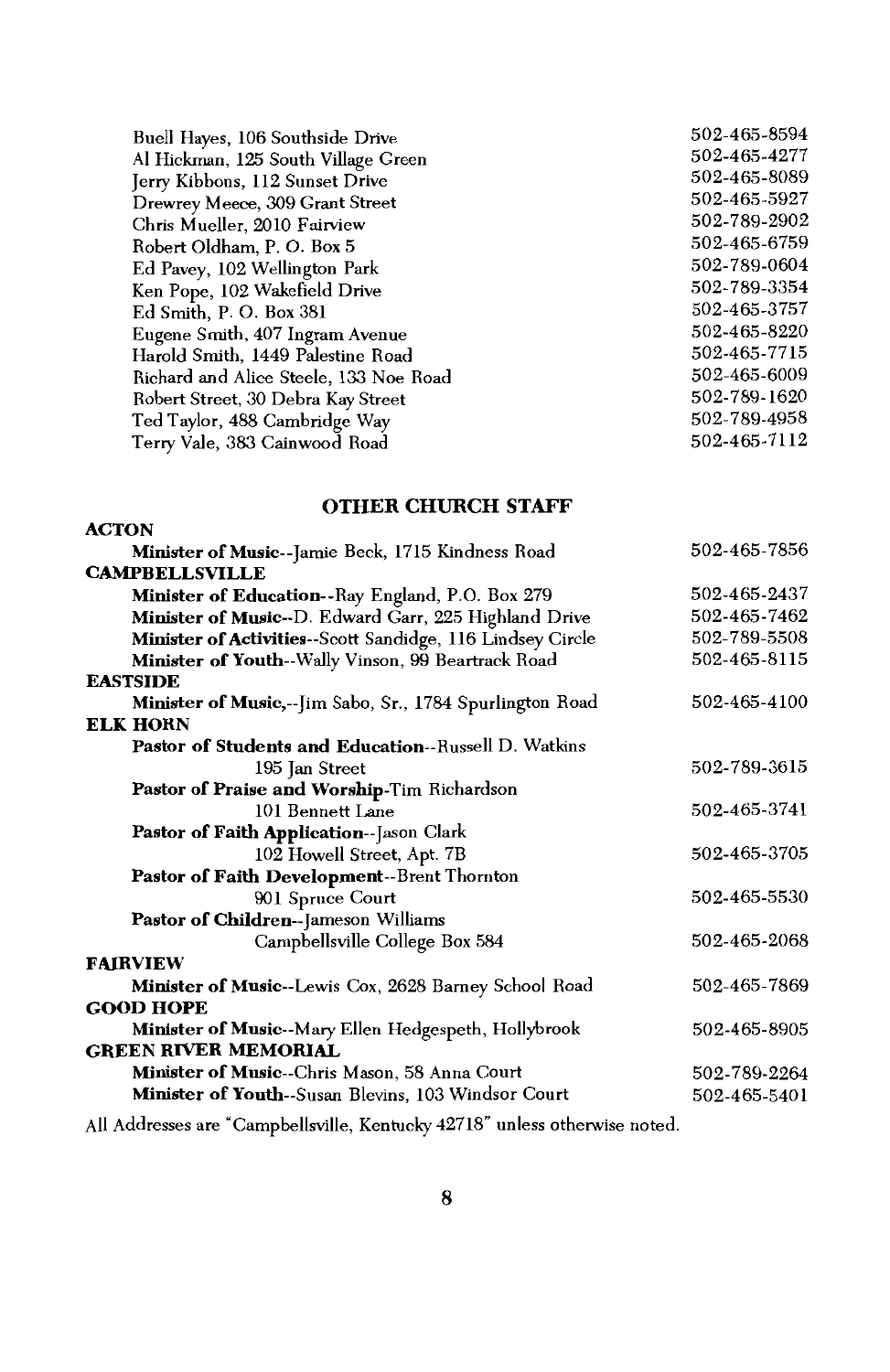| LIBERTY                                                                            |                      |
|------------------------------------------------------------------------------------|----------------------|
| Minister of Music--Brian Wise, 160 North Calvary Road                              | 502-789-2656         |
| <b>LOWELL AVENUE</b>                                                               |                      |
| Minister of Music--Lisa Gupton, 484 Beartrack Road                                 | 502-465-7394         |
| Minister of Youth--Betty Moyers, 509 Lowell Avenue                                 | 502-789-2674         |
| <b>MEADOWVIEW</b>                                                                  |                      |
| Minister of Music--Ernest Houk, 803 Proctor-Knott                                  | 502-465-5415         |
| MT. GILBOA                                                                         |                      |
| Minister of Music--Nancy Hunt, 902 Gardenia Avenue                                 | 502-465-4808         |
| <b>PALESTINE</b>                                                                   |                      |
| Minister of Music--Kelly Calmes, 5939 Saloma Road                                  | 502-4 <b>65-4527</b> |
| PITMAN VALLEY                                                                      |                      |
| Minister of Music--Montie Benningfield, 363 Sharon Drive                           | 502-465-4912         |
| Ministers of Youth-Timmy and JoAnn Newton                                          |                      |
| 172 Newton Lane                                                                    | 502-465-3844         |
| PLEASANT HILL                                                                      |                      |
| Minister of Music--Jimmy Graham, 800 Willie Rose Road                              | 502-465-4009         |
| Minister of Youth--Chris Mueller, 2010 Fairview Road                               | 502-789-2902         |
| <b>RAIKES HILL</b>                                                                 |                      |
| Minister of Music,--Jim Cheatham                                                   |                      |
| 3420 Bass Ridge Road, Elk Horn, KY 42733                                           | 502-465-7159         |
| <b>ROBINSON CREEK</b>                                                              |                      |
| Minister of Music--Jerry Parker, 838 Martin Road                                   | 502-465-3418         |
| <b>Minister of Youth and Recreation</b>                                            |                      |
| Tony Cress, Box 352, 200 West College Street                                       | 502-789-5276         |
| <b>SALEM</b>                                                                       |                      |
| Minister of Music--Jacky Arvin, 601 Hunters Run                                    | 502-465-7139         |
| Ministers of Youth--Ross and Karen Price                                           |                      |
| 521 Chandler Avenue<br><b>SALOMA</b>                                               | 502-789-2678         |
| Minister of Music--Connie Tucker                                                   |                      |
|                                                                                    | 502-789-1484         |
| Minister of Youth--Ricky Franklin. 4760 Saloma Road<br><b>SOUTH CAMPBELLSVILLE</b> | 502-465-4410         |
| Minister of Music--James E. Durham, 2134 Greensburg Road                           | 502-465-3331         |
| Minister of Children--Debbie Coomer, 800 Proctor Knott                             | 502-789-4222         |
| Ministers of Youth--Jeff and Robyn Montgomery                                      |                      |
| 215 Davis Street                                                                   | 502-789-2803         |
| <b>YUMA</b>                                                                        |                      |
| Minister of Music--Wendell Thompson                                                |                      |
|                                                                                    | 502-384-4876         |
| 1305 Hovious Ridge Road, Casey Creek, KY 42723                                     |                      |
| Minister of Children-- Arlene Gilpin<br>440 Elk Horn Loop Road                     | 502-465-8692         |
| Minister of Youth--Stacey Thompson                                                 |                      |
|                                                                                    | 502-384-4876         |
| 1305 Hovious Ridge Road, Casey Creek, KY 42723                                     |                      |
|                                                                                    |                      |

All Addresses are "Campbellsville, Kentucky 42718" unless otherwise noted.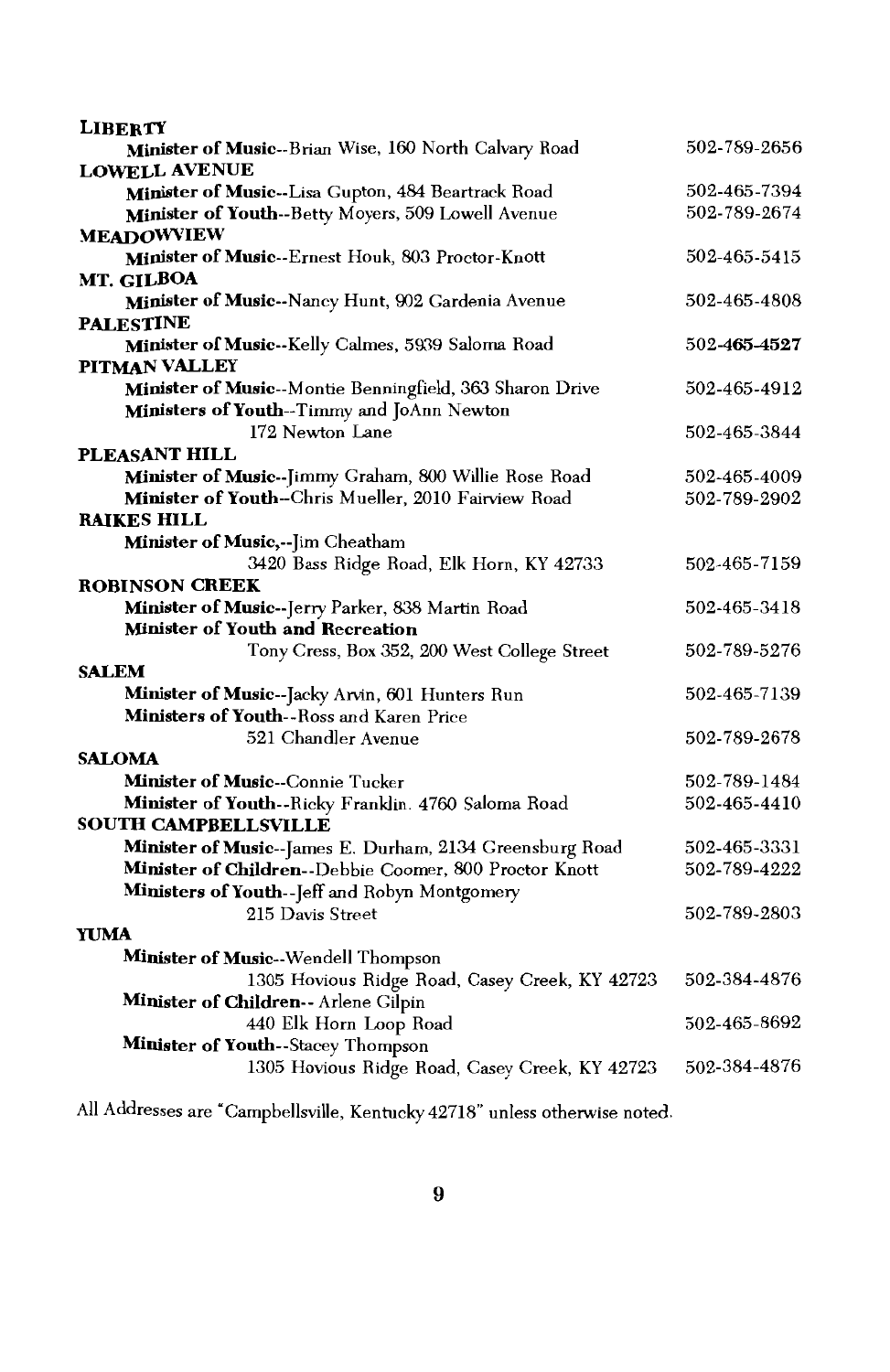### **MESSENGERS**

## The following people checked the attendance register at either the Spring Meeting<br>or at one of the sessions of the Fall Meeting.<br>ACTON

| Rev. James W. Jones         | Jack Beck              | <b>Rosalind Beck</b> |
|-----------------------------|------------------------|----------------------|
| Nora Lee Minor              | <b>Betty</b> Jones     |                      |
| <b>CAMPBELLSVILLE</b>       |                        |                      |
| Dr. James E. Jones          | <b>Chester Badgett</b> | <b>Ruth Badgett</b>  |
| Jim Campbell                | Ruth Campbell          | W. G. Cave           |
| Robert Clark                | J. B. Crawley          | Ed Garr              |
| David Henderson             | Denise Henderson       | Lynwood Kessler      |
| Helen Kirtley               | Homer Kirtley          | <b>Becky Mann</b>    |
| Robert Oldham               | Mrs. Robert Oldham     | Liz Shaw             |
| Marc Whitt                  | Dr. Ken Winters        | Willard Wise         |
| Mrs. Willard Wise           |                        |                      |
| <b>EASTSIDE</b>             |                        |                      |
| <b>Stanley DeWitt</b>       | Howard Cox             | Marshall Webb        |
| <b>ELK HORN</b>             |                        |                      |
| Rev. Daniel S. Hunt, Sr.    | Sharon Hunt            | Tim Richardson       |
| Paul Smith                  | <b>Rusty Watkins</b>   | Edith Whitlock       |
| FAIRVIEW                    |                        |                      |
| Charles Harris              | Lewis Cox              | Alan Cox             |
| Margaret Cox                | Peggy Cox              |                      |
| FRIENDSHIP                  |                        |                      |
| <b>Fred Miller</b>          | Wendel Bowen           | Jimmy Kendall        |
| <b>GOOD HOPE</b>            |                        |                      |
| J. Alvin Hardy              | James Netherland       | Glenn Benningfield   |
| <b>Reesor Pierce</b>        | Nelle Blevins          | E. Poe Young         |
| <b>GREEN RIVER MEMORIAL</b> |                        |                      |
| Don Gowin                   | Jerry Kibbons          | Glen Canada          |
| LIBERTY                     |                        |                      |
| Rev. Mark D. Jones          | Anna Sapp              | <b>Nell Wise</b>     |
| Hazel Lacey                 | Betty McCubbin         | J. C. Magers         |
| Doris Magers                | Callie McCubbin        |                      |
| <b>LOWELL AVENUE)</b>       |                        |                      |
| Rev. Larry Koch             | Rev. W. R. Beard       | <b>Frances Beard</b> |
| Tom Gupton                  | Jewell Gupton          | Lisa Gupton          |
| Jane Pike                   |                        |                      |
| <b>MEADOWVIEW</b>           |                        |                      |
| David Cable                 |                        |                      |
| MT. GILBOA                  |                        |                      |
| David Walters               | Darrell Hunt           | Nancy Hunt           |
| George M. Phillips          | Edgar Russell          |                      |
| PALESTINE                   |                        |                      |
| Rev. Landon Hadley          | Mary Lou Hadley        | Earl Fawcett         |
| Dot Jones                   | Ken Jones              | Howard Kerr          |
| Edith Smith                 |                        |                      |
|                             |                        |                      |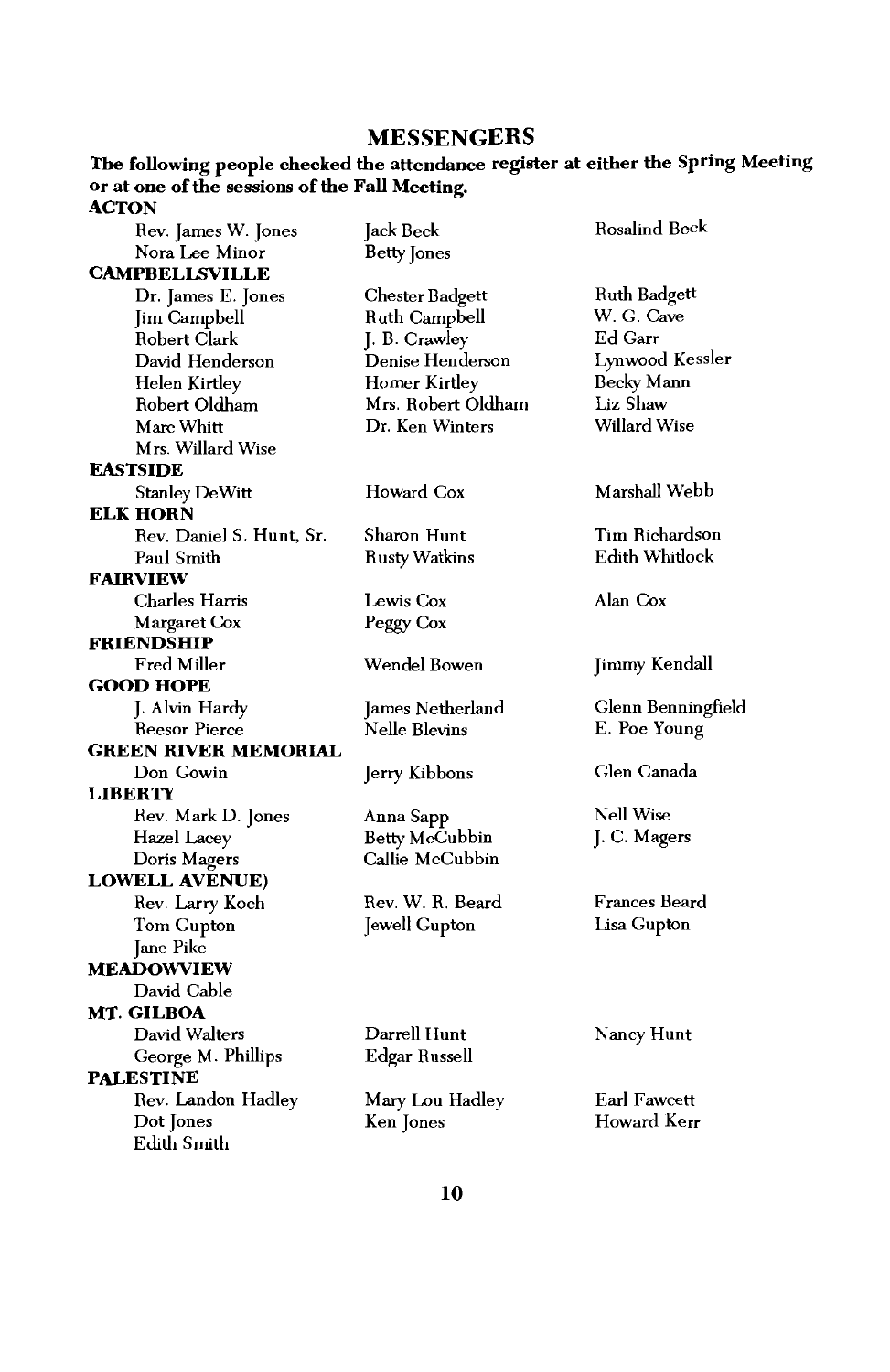| PITMAN VALLEY               |                  |                    |
|-----------------------------|------------------|--------------------|
| J. V. Mullen                | Orville Newton   | Tim Mardis         |
| Deo Lee                     | John Rafferty    | Alineen Rafferty   |
| PLEASANT HILL               |                  |                    |
| Dr. Joseph Dwayne Howell    | Jimmy Graham     | Sam Crawley        |
| Kay Crawley                 | Colby Deener     | Earl Hunt          |
| <b>Tressie Hunt</b>         | Edgar Graham     | Olyn Graham        |
| Barbara Graham              |                  |                    |
| <b>RAIKES HILL MISSION</b>  |                  |                    |
| Danny Hunt                  |                  |                    |
| <b>ROBINSON CREEK</b>       |                  |                    |
| Rev. Herman Wilkins         | Eulelia Wilkins  | Edna Banks         |
| <b>Ruth Sallee</b>          | Wilhemina Parker |                    |
| <b>SALEM</b>                |                  |                    |
| Rev. Tim Najpaver           | Dawn Najpaver    | Earl Barnett       |
| <b>Helen Barnett</b>        | David Gaddie     |                    |
| <b>SALOMA</b>               |                  |                    |
| John Chowning               | Helen Franklin   | Larry Marcum       |
| Connie Tucker               | Preston Pyles    | <b>Betty Pyles</b> |
| <b>SOUTH CAMPBELLSVILLE</b> |                  |                    |
| <b>Brian Fannin</b>         | James Durham     | Lois Harris        |
| Brenda Russell              | Lucy Spurling    | Raymond Bell       |
| Almeda Osborne              | Paul Franklin    | Edna Franklin      |
| YUMA                        |                  |                    |
| George Gaddie               | Wilma Gaddie     | Garry Bault        |
| Gaye Bault                  | Shirley Hughes   | Stacey Thompson    |

### **CALENDAR OF EXECUTIVE BOARD** AND ASSOCIATIONAL MEETINGS

Executive Board Meeting--January 8, 1996--7:30 P.M. Executive Board Meeting--February 12 1996-7:30 P.M. Executive Board Meeting--March 11, 1996--7:30 P.M. Executive Board Meeting--April 8, 1996-7:30 P.M. Annual Spring Meeting--May 13, 1996--7:00 P.M.--Good Hope (Good Hope's Two Hundredth Anniversary) Executive Board Meeting--June 03. 1996-7:30 P.M. Executive Board Meeting-July 8, 1996--7:30 P M. Executive Board Meeting--August 12, 1996--7:30 P.M. **Annual Meeting** September 9, 1996--7:00 P.M.--Pitman Valley September 10, 1996--4:00 P.M. and 7:00 P.M.--Lowell Avenue Executive Board Meeting--October 14, 1996--7:30 P.M. Executive Board Meeting--November 4, 1996-7:30 P.M. Executive Board Meeting--December 9, 1996-7:30 P.M.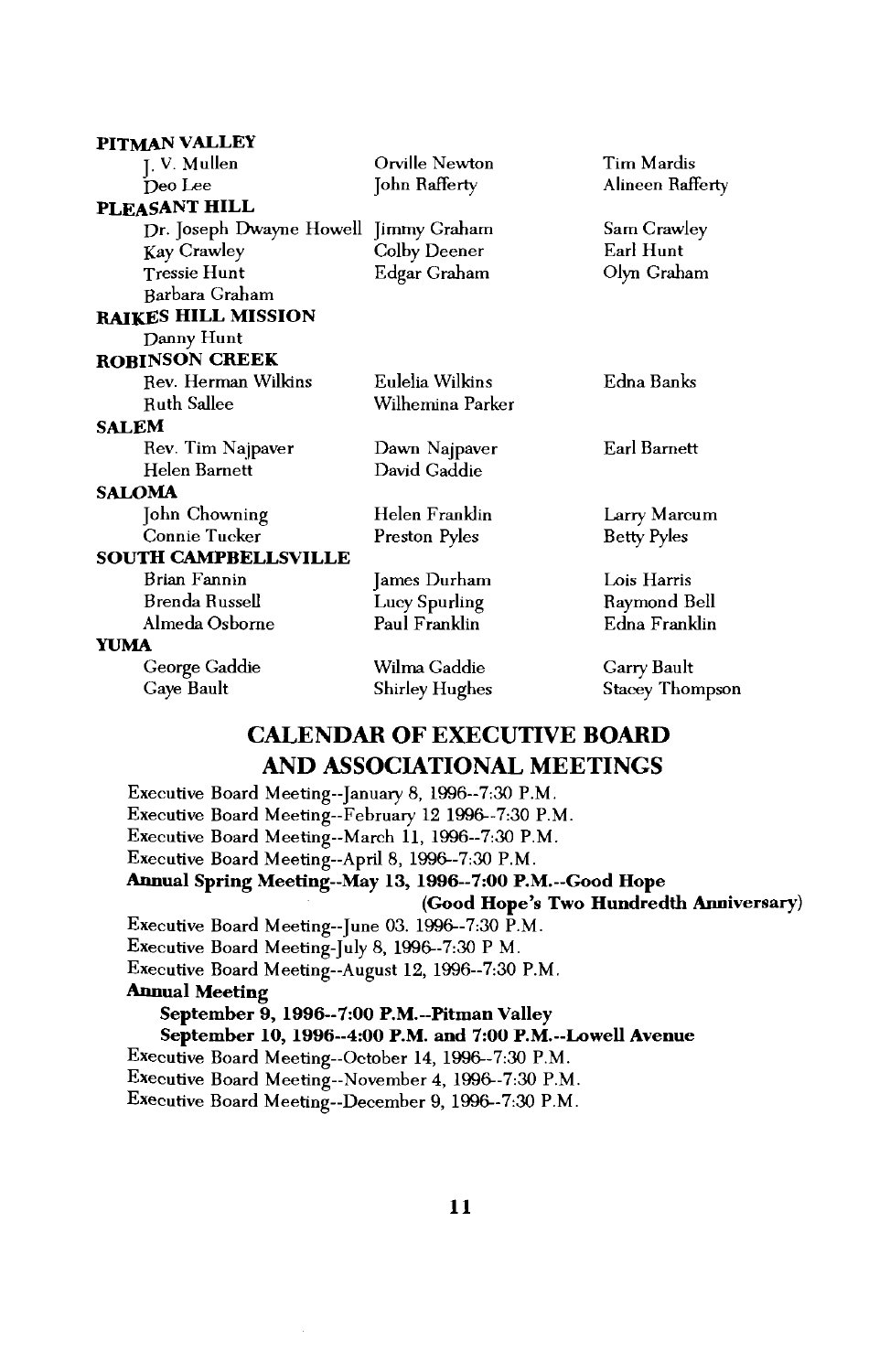### **CONSTITUTION**

- This body shall be called the Taylor County Association of Kentucky Baptists. Article 1.
- Article 2. Each cooperating church shall be entitled to four (4) messengers, one of whom shall be the pastor, and one additional messenger for each fifty (50) members or fraction thereof, above the first one hundred (100) members, plus four (4) messengers from each mission sponsored.
- The business of this body shall be, when assembled, to hear reports from the Article 3. churches with regard to their condition as to members, prosperity, etc., to consult together for their development and growth in all matters pertaining to the evangelism of the world, and shall hold and control such property as shall come into possession of the association.
- The body shall exercise no authority over the local churches, and recognizes Article 4. their complete autonomy. The Association reserves the right, as final action, to sever relations with any cooperating church for engaging in practices not considered Biblical.
- Article 5. The Time, Place, and Preacher Committee shall, in addition to the annual m meeting, select a time and place for a spring session for the purpose of electing officers for the next associational year, at which time the body shall elect by nomination and private ballot, or raising hand vote: Moderator; First Assistant Moderator; Second Assistant Moderator; Clerk Assistant Clerk; Treasurer; Assistant Treasurer; and Auditor; whose duties shall be as custom imposes on their respective offices. The Nominating Committee shall also make its report at this time and all auxiliary directors shall be elected. All officers shall continue in office until superseded by their successor, but none shall be eligible to the office of moderator for more than two successive terms.
- Article 6. Churches desiring fellowship in the association must make application to the executive board at least  $\sin(6)$  months prior to the annual meeting. The application shall be referred to a Credentials Committee who shall be responsible for examining the church's articles of faith and record of mission support. The committee will also be responsible for bringing a preliminary report to the Executive Board and a final report to the Annual Meeting.
- Article 7. The Executive Board of the Association shall be composed of all pastors of cooperating churches and missions and one lay member from each church. All general associational officers, auxiliary heads, and committee chairmen will by virtue of their office be members of the Executive Board. The retiring Moderator will be a member of the Executive Board for the year following his active service as a moderator. Each associational officer shall hold the same office in the sessions of the Executive Board. The Executive Board shall be responsible for the work of the association between the annual sessions. A quorum of the Executive Board consists of nine (9) members.
- In the appointment of committees, individuals shall be named instead of Article 8. churches, and on each committee named, one or more members shall be laymen. The Executive Committee shall consist of Moderator, Clerk, Treasurer, heads of the Associational Organizations, and such other members as the occasion demands.
- **Article 9.** This body shall meet annually, according to adjustment, but in case of emergency, the Executive Board may call a special session, and also change the time and place of the meeting. In addition to the annual meeting, the body shall meet in spring session for the purpose of electing officers for the following associational year.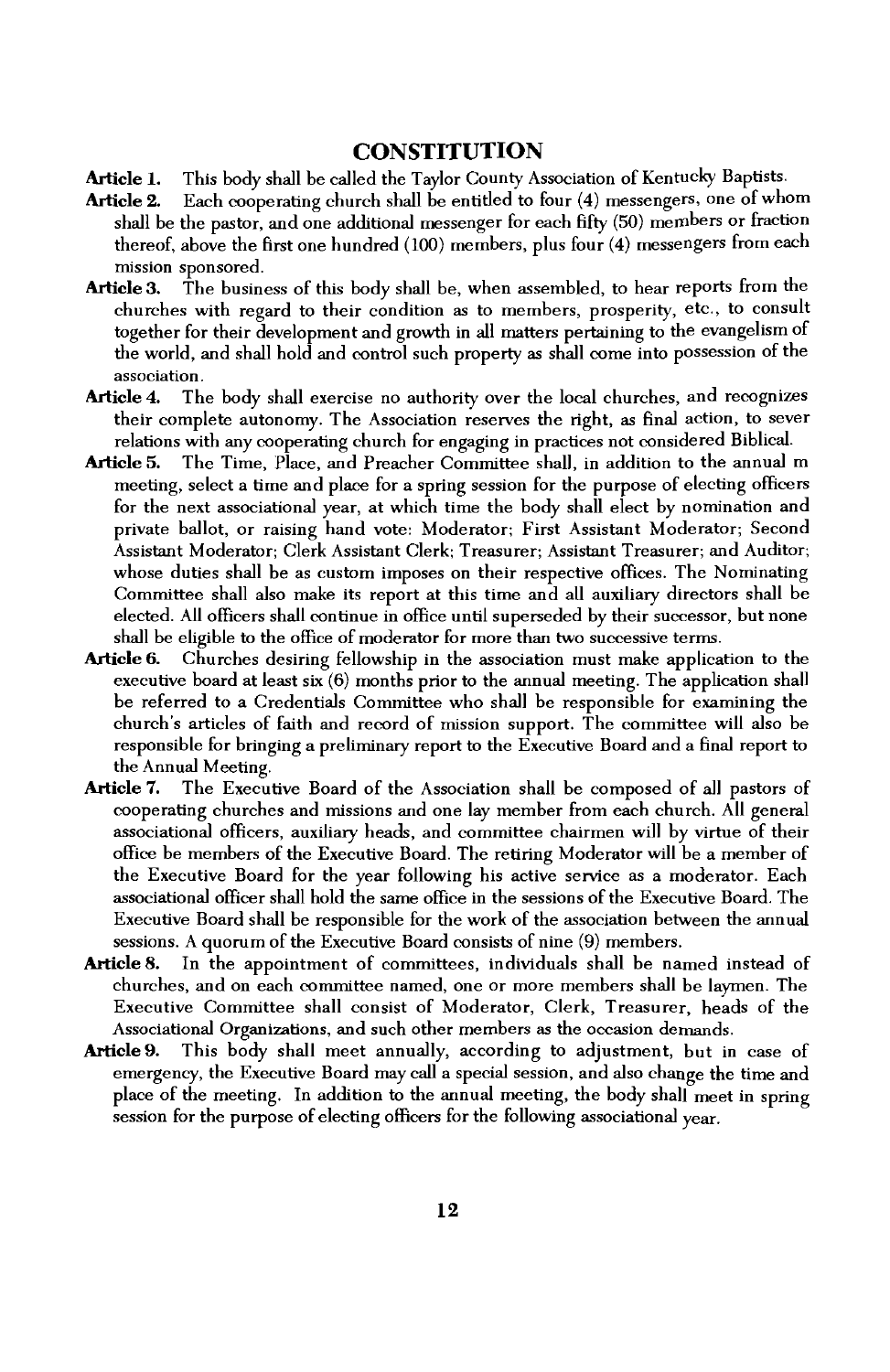- Article 10. This Constitution may be altered or amended (except Article 4) at any meeting of the body, upon one year's notice, by concurrence of two-thirds of the members present.
- Kerfoot's Parliamentary Rules of Order is a guide of the Parliamentary Rules: parliamentary order followed by the association.

### **BYLAWS**

### **ARTICLE 1-DUTIES OF OFFICERS**

- 1. Officers elected at the spring session shall assume their duties at the close of the last session in the fall meeting.
- 2. The Clerk shall keep a record of the proceedings of the Association and the Executive Board, superintend the printing and distribution of the minutes of the Association which shall include statistics from August 1 through July 31 immediately preceding the annual meeting covered by the minutes, send five copies to the Secretary of the Kentucky Baptist Convention, send copies to various other Baptist agencies, and keep a file of the minutes and other important papers of the association.
- 3. The Treasurer shall receive all money contributed by the churches to the Association or money received from other sources, shall make reports to the Association and the Executive Board covering the Associational year of August 1 through July 31 and shall make disbursements as authorized by the Association and the Executive Board, and shall be authorized to pay all bills end salaries established by the budget adopted at an annual meeting until the next budget is adopted at the following annual meeting. He shall be bonded and the bonding fee paid by the association.
- 4. An auditor shall be secured by the Executive Board to audit the Treasurer's books and attest his annual report. The auditing expense, if any shall be paid by the Association.

### **ARTICLE II--COMMITTEES**

- 1. The Executive Committee shall be responsible for planning, developing, and promoting a program of activities for the year in all phases of church work. This committee shall give a monthly report on the progress of their program.
- 2. The Program Committee will plan the programs for the annual meetings and shall report as far in advance as possible.
- 3. The Nominating Committee, after consulting with the Auxiliaries of the Association, shall recommend to the Association at its annual meeting nominations for all Associational Sunday School Officers, Associational W. M. U. Officers, Associational Church Training Officers, Associational Brotherhood Officers, Church Music Officers, and such other officers as the body may from time to time assign them.
- 4. The standing committees of the Association shall be Budget Committee; Program Committee; Missions Committee; Evangelism Committee; Christian Education Committee; Time, Place, and Preacher Committee; Resolutions Committee; Youth Committee; and the Nominating Committee which shall be responsible for nominating all Standing Committee Members. Members of the Standing Committees will serve three years on a rotating basis with one member rotating off each year, with the exception of the Missions Committee which shall have, in addition to the three members, a representative from the Women's Missionary Union and a representative from the Brotherhood selected annually. All other committees shall he appointed by the Moderator unless specified by special motion.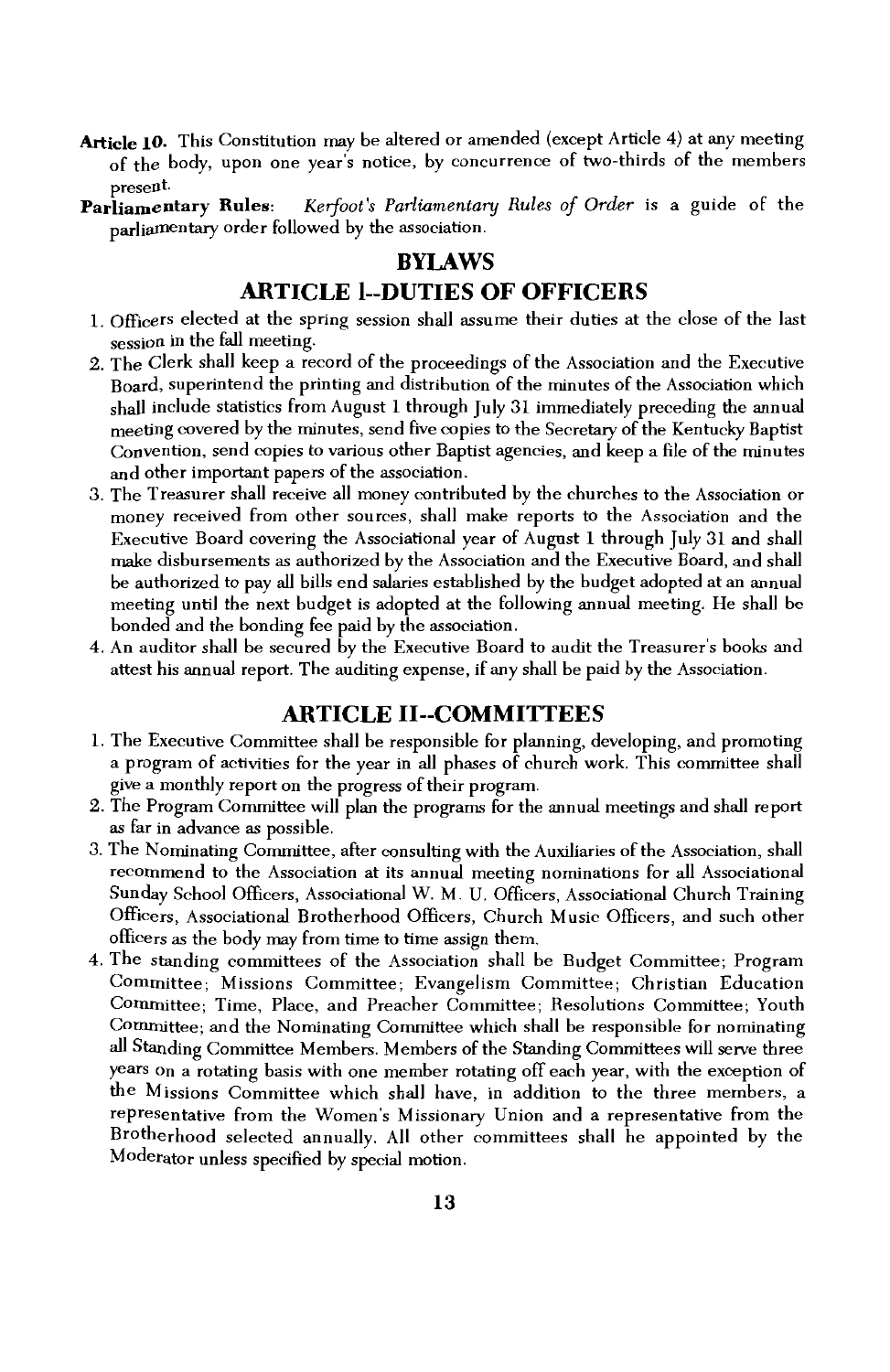### PROGRAM--TENTH ANNUAL SPRING MEETING RAIKES HILL, MONDAY, MAY 8, 1995

| Moderator--David Henderson                            | Clerk--Jim Campbell |
|-------------------------------------------------------|---------------------|
| 7:00 Call to Order                                    | David Henderson     |
| Congregational Hymn--"Amazing Grace"                  | Tim Richardson      |
| Welcome, Scripture, and Prayer                        | Danny Hunt          |
| 7:15 Enrollment of Messengers                         |                     |
| Roll Call of Churches                                 | Jim Campbell        |
| Adoption of Program                                   |                     |
| 7:25 Recognition of New Pastors, Visitors, and Others |                     |
| 7:30 Business Session                                 |                     |
| <b>Election of Officers</b>                           |                     |
| Report of Nominating Committee                        | George Gaddie       |
| <b>Other Business</b>                                 |                     |
| 7:45 Congregational Hymn--"Victory in Jesus"          | Tim Richardson      |
| <b>Special Music</b>                                  | Tim Richardson      |
| Message                                               | John Chowning       |
| Closing Prayer                                        | David Walters       |

### PROGRAM--THIRTY-EIGHTH ANNUAL MEETING MT. GILBOA, MONDAY, SEPTEMBER 11, 1995

| Moderator--Darrell Hunt                                                  | Clerk--Jim Campbell |
|--------------------------------------------------------------------------|---------------------|
| 7:00 Call to Order                                                       | * Darrell Hunt      |
| Congregational Hymn "There is Power in the Blood"                        | 132                 |
| Welcome, Scripture and Prayer                                            | David Walters       |
| 7:15 Enrollment of Messengers                                            | <b>Jim Campbell</b> |
| <b>Roll Call of Churches</b>                                             | Jim Campbell        |
| Adoption of Program                                                      | Homer Kirtley       |
| Worship Through Music                                                    | Connie Flewwellin   |
| 7:30 Recognition of Visitors, New Pastors, and Others                    |                     |
| Report of Committee Appointments                                         |                     |
| 7:35 Report of Executive Board, Digest of Letters, and Historical Events | <b>Im Campbell</b>  |
| 7:40 Treasurer's Report                                                  | David Gaddie        |
| Auditor's Report                                                         | E. Poe Young        |
| 7:45 Report of Time, Place and Preacher Committee                        | Raymond Bell        |
| In Memorial                                                              | James E. Jones      |
| 7:50 Baptist Student Union                                               | Ed Pavey            |
| Congregational Hymn--"We Will Glorify"                                   | 213                 |
| 8:05 Campbellsville College and Christian Education Report               | Ken Winters         |
| 8:20 Worship through Music                                               | Tim Richardson      |
| Annual Sermon                                                            | Dwayne Howell       |
| Benediction                                                              | Edgar Russell       |
|                                                                          |                     |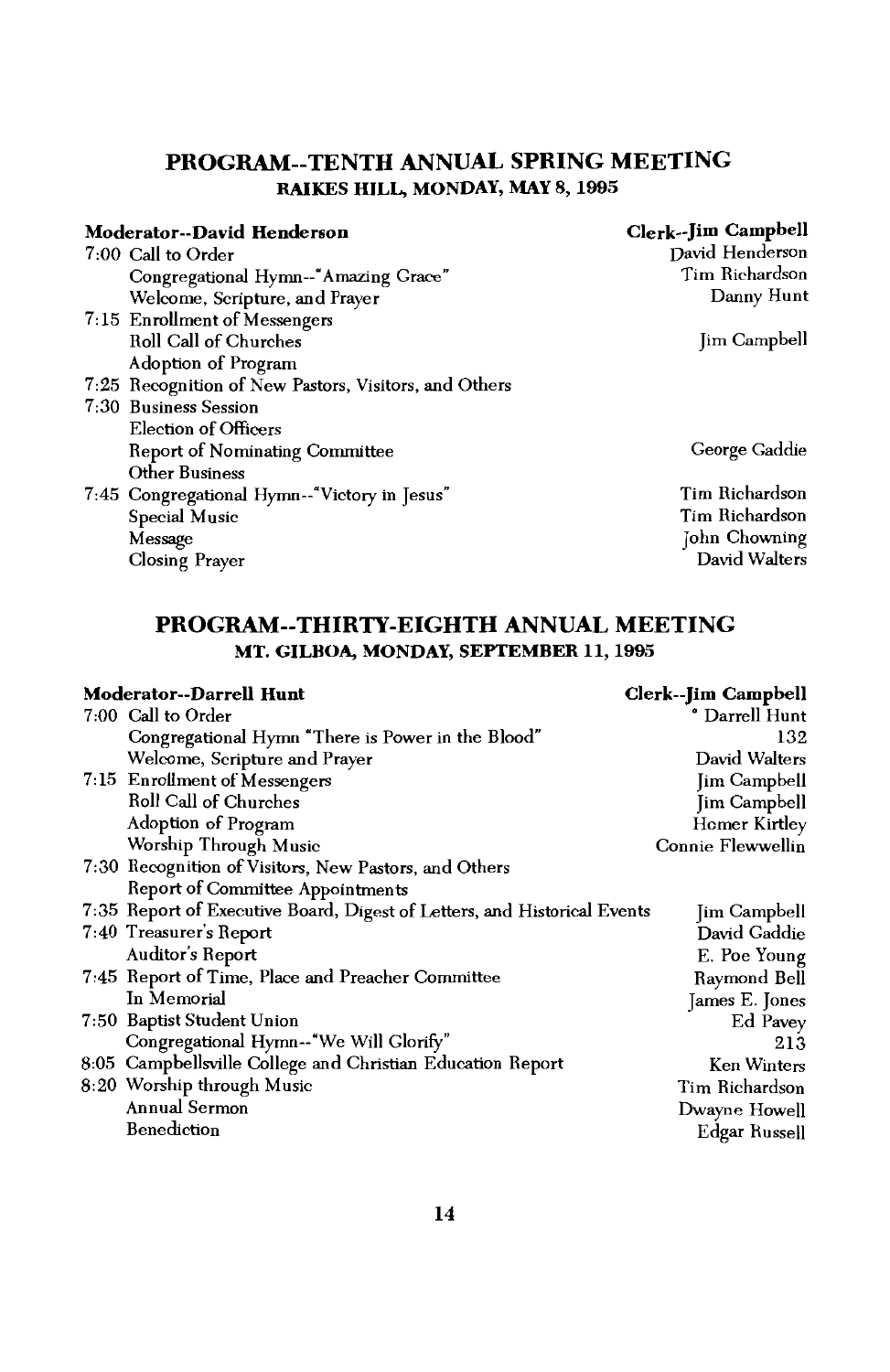### SOUTH CAMPBELLSVILLE, TUESDAY, SEPTEMBER 12, 1995

| $4:00$ Call to Order                                   | * Darrell Hunt     |
|--------------------------------------------------------|--------------------|
| Congregational Hymn--"Leaning on the Everlasting Arms" | 333                |
| Welcome, Scripture and Prayer                          | Brian Fannin       |
| Resolutions                                            | Don Gowin          |
| 4:15 Department Reports                                |                    |
| Sunday School and V.B.S.                               | Don Gowin          |
| Discipleship Training                                  | J. Chester Badgett |
| Women's Missionary Union                               | Mary Lou Hadley    |
| Brotherhood                                            | Larry Koch         |
| Youth                                                  | Susan Blevins      |
| Media                                                  | Marc Whitt         |
| 4:30 Congregational Hymn--"Heaven Came Down"           | 438                |
| 5:05 Committee Reports                                 |                    |
| <b>Missions</b>                                        | Landon Hadley      |
| Evangelism                                             | Herman Wilkins     |
| Stewardship and Cooperative Program                    |                    |
| Children's Home                                        | Al Hardy           |
| Nominating                                             | George Gaddie      |
| Congregational Hymn--"I Love You Lord"                 | 212                |
| Kentucky Baptist Convention Message                    | Jeff Hicks         |
| <b>Benediction and Blessing</b>                        | Fred Miller        |

### POTLUCK MEAL IN FELLOWSHIP HALL OF CHURCH

| 7:00 Call to Order                            | * Darrell Hunt         |
|-----------------------------------------------|------------------------|
| Congregational Hymn--"The Lily of the Valley" | 189                    |
| Welcome                                       | Brian Fannin           |
| Scripture and Prayer                          | Gene Hall              |
| Recognition of Visitors                       | Darrell Hunt           |
| 7:15 Sunday School Recognition                | Don Gowin              |
| 7:30 Proposed Budget                          | Brian Fannin           |
| Congregational Hymn--"His Name Is Wonderful"  | 203                    |
| 7:40 Associational and State Missions Report  | <b>Bill Beard</b>      |
| 7:50 Home Missions Report                     | Connie Wise            |
| Foreign Missions Report                       | Jerry Kibbons          |
| Worship through Music                         | Tim Richardson         |
| 8:00 Missionary Message                       | Becky Mann and Ed Garr |
| Introduction of Associational Officers        | Darrell Hunt           |
| Closing Prayer                                | J. B. Crawley          |
|                                               |                        |

Moderator Darrell Hunt was recuperating from triple bypass heart surgery during the fall<br>meeting and was unable to attend. First Assistant Moderator Brian Fannin served as moderator  $\bullet$ throughout the fall meeting.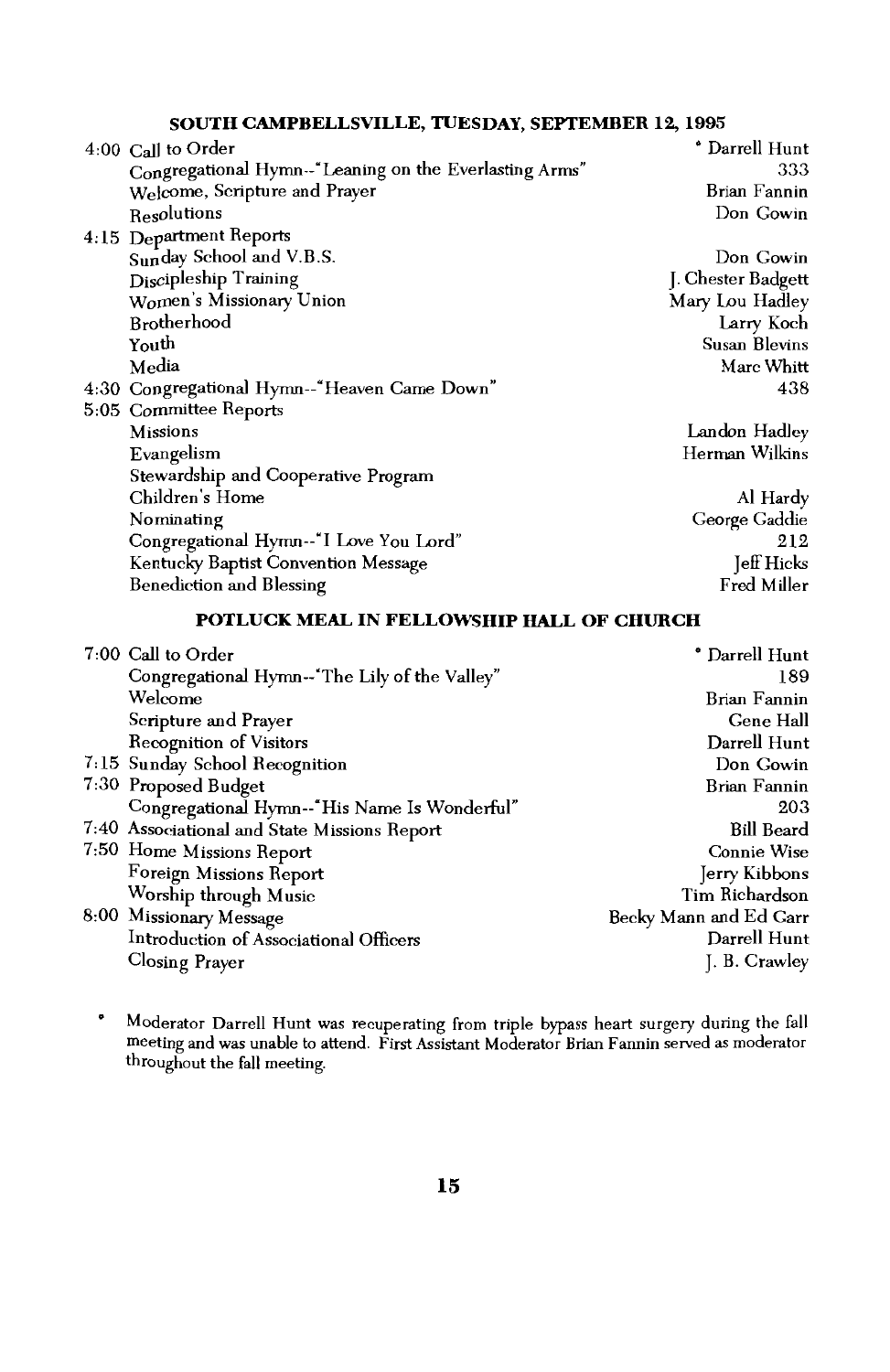### PROCEEDINGS--TENTH ANNUAL SPRING SESSION

#### 08 May, 1995

### **RAIKES HILL BAPTIST MISSION**

7:00 P.M.

- 1. The Tenth Annual Spring Meeting of the Taylor County Baptist Association, meeting at Raikes Hill Baptist Mission, was called to order at 7:02 P.M. by Moderator David Henderson. He read Psalm 98:1-6.
- 2. Tim Richardson, music chairman for the association, led the congregation in the singing of "Amazing Grace."
- 3. Danny Hunt, pastor of the host church, made several comments about the facilities, read Matthew 9:37, 38, and led in praver.
- 4. The clerk moved that those messengers already registered as well as those who would be registering later in the meeting be seated as messengers for the session. This motion carried after a being duly seconded.
- 5. Tom Gupton moved to adopt the printed program distributed at the door as the program for the session with modifications to be made as necessary. John Chowning seconded the motion, and it carried.
- 6. The roll-call of churches revealed that nineteen churches and one mission of the twenty churches and one mission in the association were represented at the meeting.
- 7. Danny Hunt and John Chowning were recognized as new pastors at Raikes Hill and Saloma respectively. Sharon Hunt was recognized as the new secretary at the association office.

#### 8. ELECTION OF OFFICERS

- A. When the floor was opened for the nominations for Moderator, Homer Kirtley nominated David Henderson. With no further nominations, Al Hardy moved that nominations cease and Bro. Henderson be elected by acclamation. The motion carried after being seconded by the clerk.
- B. The clerk nominated Darrell Hunt to the office of First Assistant Moderator. [ Chester Badgett moved that nominations cease and Bro. Hunt be elected by acclamation. The motion carried after being duly seconded.
- C. J. Chester Badgett nominated Brian Fannin for the office of Second Assistant Moderator. K. J. Miller moved for election by acclamation. After the motion was duly seconded, Bro. Fannin was elected.
- D. J. Chester Badgett nominated Jim Campbell to the office of Clerk. Willard Wise moved for his election by acclamation. This motion was duly seconded, and it carried.
- E. For the office of Assistant Clerk, Jim Campbell nominated K. J. Miller. A motion for election by acclamation was made and duly seconded, and Bro. Miller was elected.
- F. E. Poe Young moved that David Gaddie continue to serve in the office of Treasurer. Homer Kirtley move that Bro. Gaddie be elected by acclamation. He was elected after the motion was duly seconded.
- G. J. Chester Badgett nominated Homer Kirtley to continue to serve in the office of Assistant Treasurer. The clerk moved for election by acclamation. The motion was duly seconded and carried.
- H. Al Hardy moved that E. Poe Young continue to serve as **Auditor**. K. J. Miller moved for his election by acclamation. After the clerk's second, the motion carried.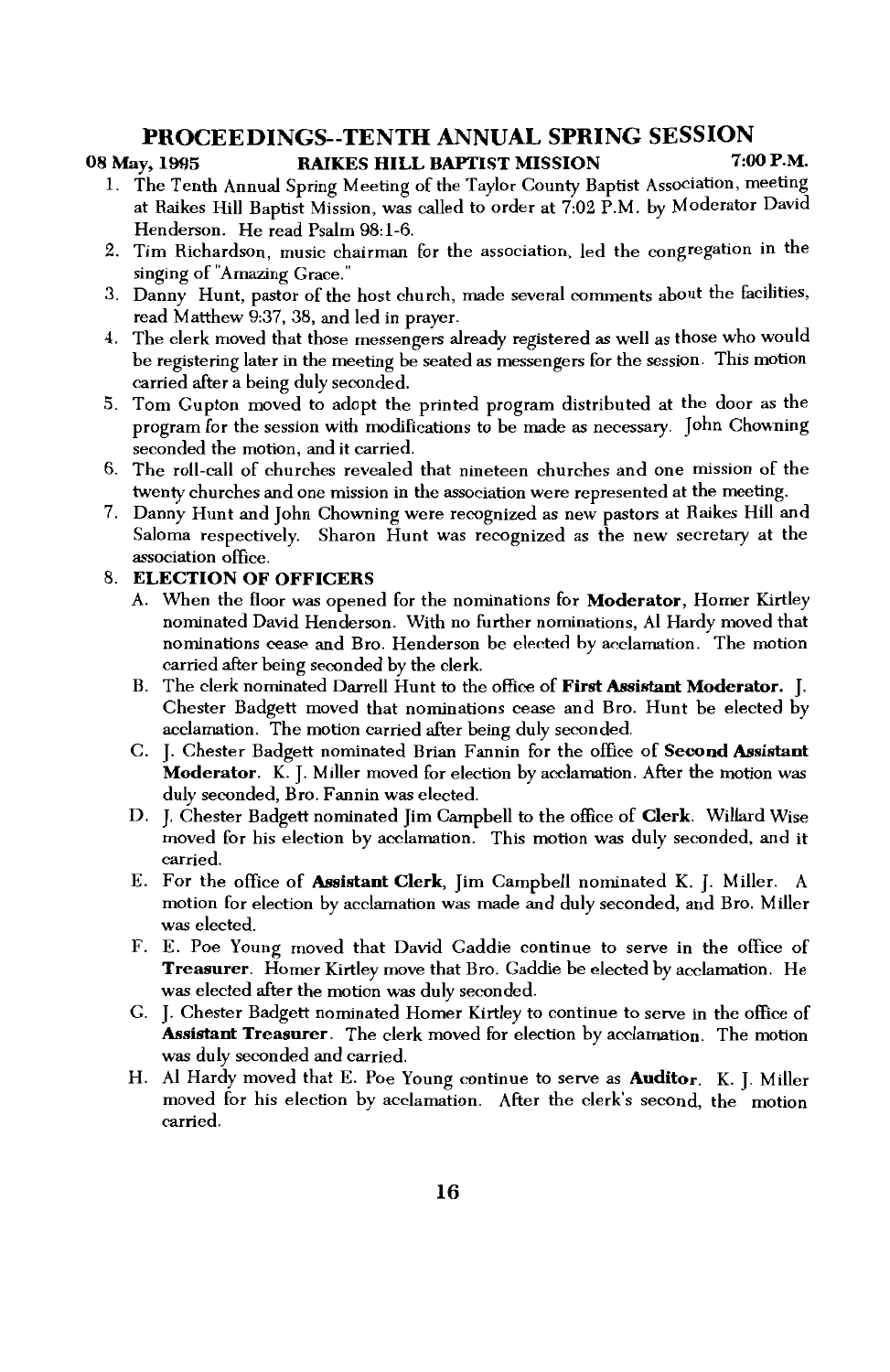#### 9. NOMINATING COMMITTEE REPORT

Nominating Committee Chairman George Gaddie referred to the printed list of nominations for department directors and committee personnel that were listed on the printed program. He moved that these people be elected. The clerk seconded the motion. After it was noted that a Media Director was now included as a department director, Brother Gaddie and the clerk both accepted the inclusion of Marc Whitt to serve in this capacity. The motion carried with the inclusion of Brother Whitt.

#### **DEPARTMENT DIRECTORS**

**Sunday School--Rusty Watkins** Discipleship Training--David Henderson Music-Tim Richardson **Brotherhood--Darrell Hunt** Royal Ambassadors--Glen Canada Youth-Keith Newton Media-Marc Whitt Librarian -- Sharon Hunt **COMMITTEE PERSONNEL** 

(to serve three year terms unless otherwise specified)

**Budget-Sharon Hunt** Christian Education--J. Chester Badgett Evangelism--Larry Parrish Missions--Dwayne Howell Nominating--Allen Young Program--Tim Najpaver Resolutions-Fred "K. J." Miller Time, Place, and Preacher--Alvin Hardy

Larry Koch (1 year remaining in term of Henry Parrott) Youth--Susan Blevins

- 10. J. Chester Badgett brought a resolution addressing the promised actions relating to the Women's Missionary Union at the Southern Baptist Convention and moved that the resolution be approved. Denise Henderson and others seconded the motion. The motion carried unanimously. Al Hardy moved that the resolution be sent to the Executive Committee of the Southern Baptist Convention and other officers. K. L. Miller seconded the motion, and it carried.
- 11. Tim Richardson led the congregation in the singing of "Victory in Jesus."
- 12. Brother Richardson then brought the special music.
- 13. John Chowning brought the message for the evening. It centered on "Commitment" and was based on Acts 28:16-31.
- 14. The moderator announced that seventy-eight messengers and two visitors had registered at the meeting.
- 15. David Walters, the new pastor at Mt. Gilboa, who had arrived after the introductions earlier, led in the closing prayer. the meeting was adjourned until the fall meeting to be held on 11 September, 1995, at Mt. Gilboa and on 12 September, 1995, at South Campbellsville.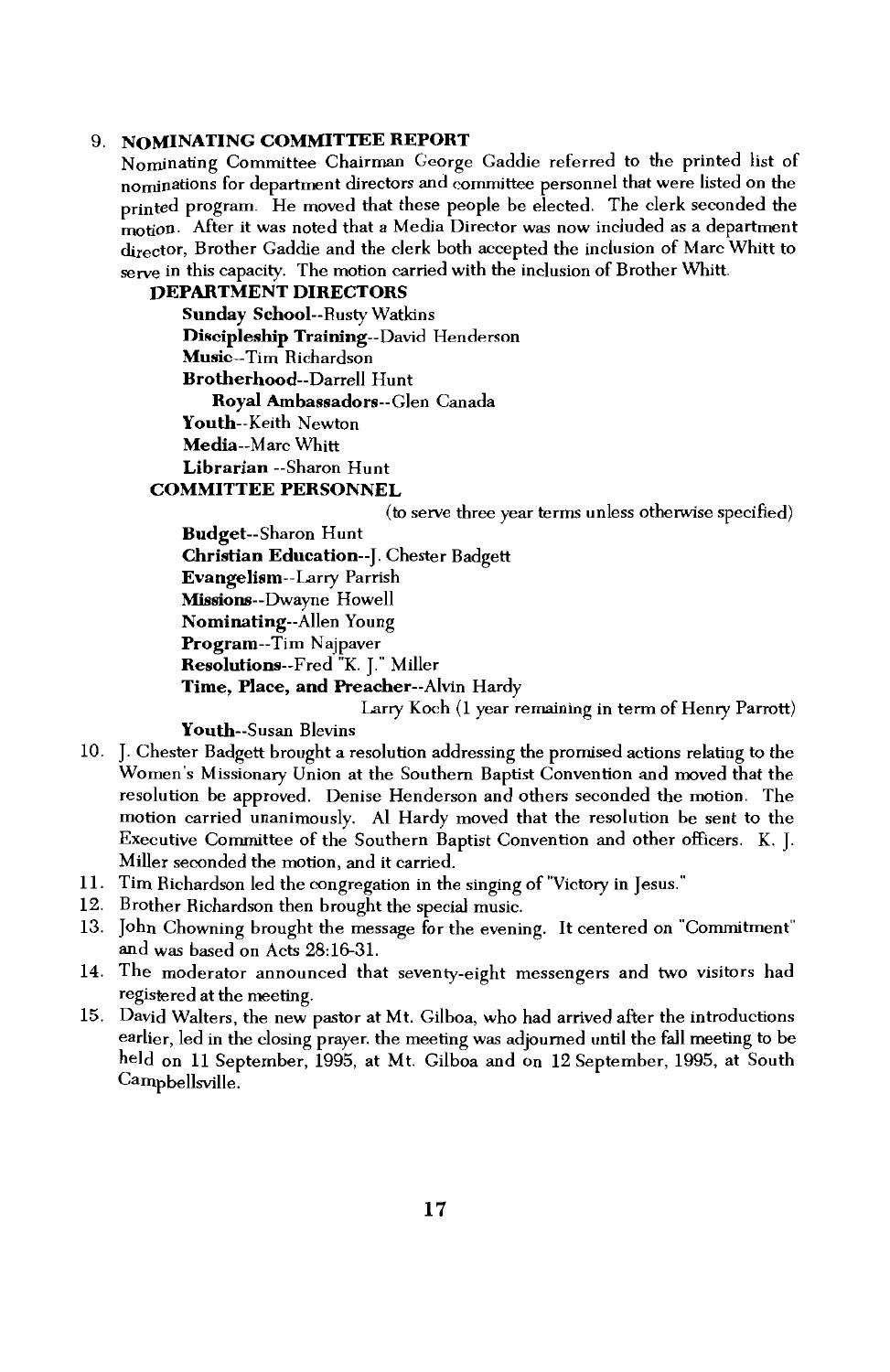### PROCEEDINGS--THIRTY-EIGHTH ANNUAL MEETING

#### 7:00 P.M. 11 September, 1995 **MOUNT GILBOA**

- 1. The thirty-eighth annual session of the Taylor County Association of Baptists in Kentucky was called to order at 7:00 P. M. by First Assistant Moderator Brian Fannin. Brother Fannin served in the absence of Moderator Darrell Hunt, who had recently undergone triple bypass surgery.
- 2. The congregation was led in singing the hymn, "There Is Power in the Blood," by Associational Music Chairman Tim Richardson.
- 3. Host Pastor David Walters welcomed those present to the church, made several announcements concerning the facilities, read II Kings 7:3, made several comments, and led in prayer.
- 4. The clerk moved that the presently registered messengers and those who would be registering later in the meeting and at later meetings be seated as the messengers to the thirty-eighth annual meeting of Taylor County Baptists. This was seconded by K. J. Miller, and the motion was approved.
- 5. The clerk, after the roll-call of churches, announced that nineteen churches of the twenty churches and one mission in the association were represented at the meeting.
- 6. Homer Kirtley moved that the printed program distributed at the door as the people entered be accepted as the program for the meeting with any changes, deletions, or amendments to be made as needed. The program was adopted after the motion was seconded by the clerk.
- 7. Connie Flewwellin brought special music.
- 8. David Walters, pastor of host church Mt. Gilboa, was recognized as the only new pastor since the last meeting of the association. Several visitors were also recognized.
- 9. The Treasurer's Report was presented by the Treasurer, David Gaddie, who moved for its approval. Seconded by J. Chester Badgett, the motion carried.
- 10. E. Poe Young brought the Auditor's Report and moved for its approval. The motion was seconded by Homer Kirtley. It carried.
- 11. The Time, Place, and Preacher Committee report was made by Raymond Bell, who made the motion it be approved. Seconded by John Chowning, the motion carried. The Spring Session will meet at Good Hope on 13 May, 1996, with K. J. Miller to bring the message. Alternate preacher will be Danny Hunt. The Fall Sessions will be on 09 and 10 September, 1996, at Pitman Valley and Lowell Avenue respectively, with Herman Wilkins to bring the message. The alternate preacher will be David Walters.
- 12. The "In Memorial" report was given by Homer Kirtley, who read the list of the fifty-five members of the association's churches who went to be with the Lord during the past associational year. After a few comments, he asked Director of Missions Bill Beard to lead in a memorial prayer commemorating the departed saints.
- 13. The B. S. U. Report was given by Ed Pavey, Campus Minister at Campbellsville College, who reported on past year activities in the Baptist Student Union.
- 14. The Congregation was led in singing "We Will Glorify" by Tim Richardson.
- 15. Ken Winters gave the Campbellsville College and Christian Education Reports.
- 16. The Worship through Music was presented by Tim Richardson.
- 17. Dwayne Howell, pastor at Pleasant Hill, brought the annual sermon. Its theme was "How Deep is the Water Where You Are Standing?" and was based on Ezekiel 47:1-6.
- 18. Edgar Russell led in the closing prayer for the meeting. The host church provided refreshments for the messengers and visitors.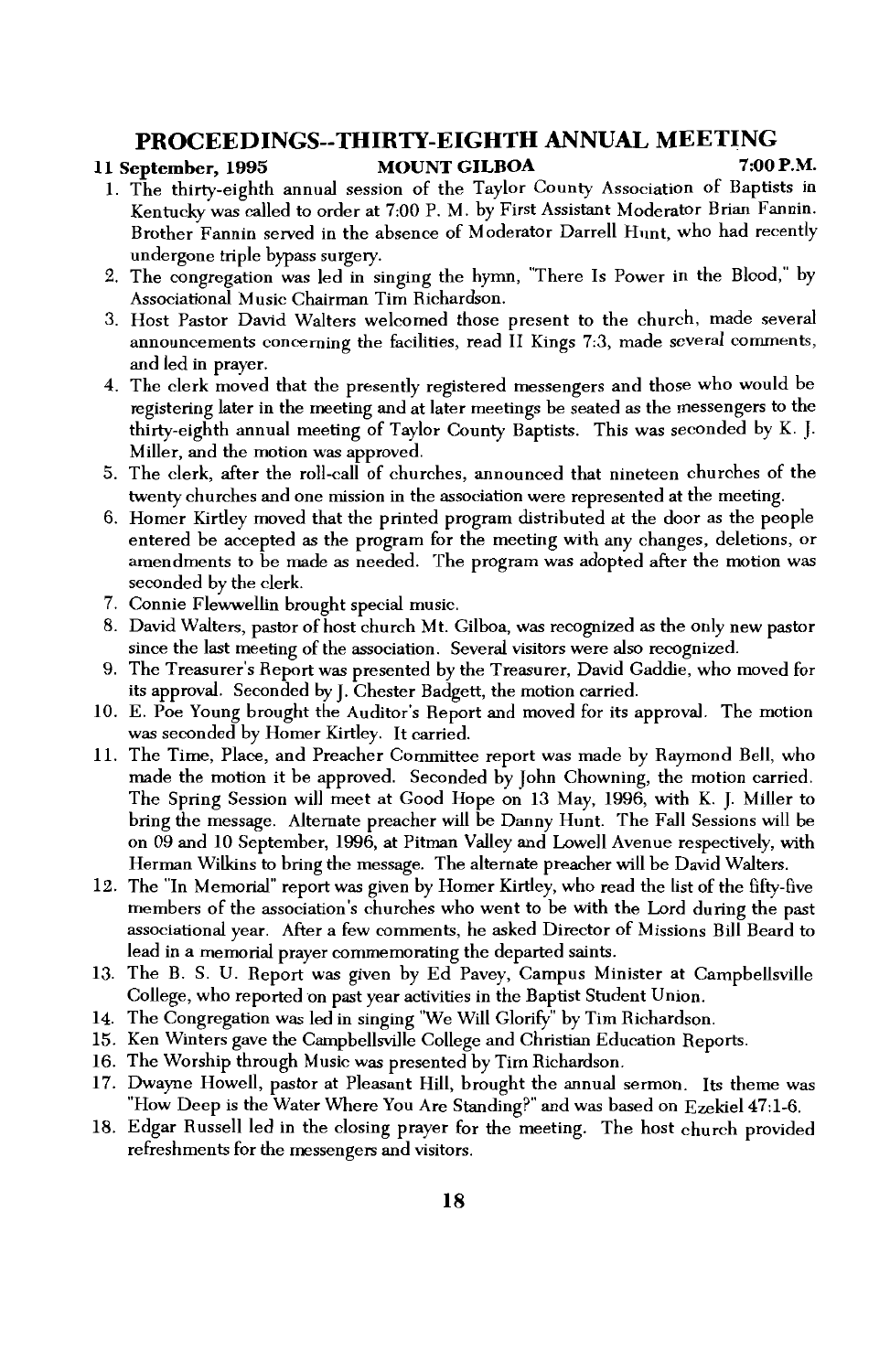#### 12 September, 1995 **SOUTH CAMPBELLSVILLE**

- 4:00 P.M.
- 19. The second session of the thirty-eighth Annual Meeting of Taylor County Baptists in Kentucky was called to order at 4:11 P.M. by First Assistant Moderator Brian Fannin.
- 20. The congregation was led in singing "Leaning on the Everlasting Arms" by Tim Richardson.
- 21. Brian Fannin, pastor at South Campbellsville, welcomed those who were present, read Philippians 4:19, made a few comments about the Scripture, led in prayer, and made a few announcements concerning the facilities.
- 22. Brian Fannin read the resolutions from the Resolutions Committee. Raymond Bell moved that they be approved. The motion was seconded by James E. Jones, and the resolutions were approved.
- 23. DEPARTMENT REPORTS
	- A. Rusty Watkins gave the Sunday School Report and moved for its approval. Seconded by W. G. Cave, the motion carried.
	- B. Brother Watkins then gave the Vacation Bible School report and moved for its approval. The clerk seconded the motion, and it carried.
	- C. J. Chester Badgett brought the Discipleship Training Report and moved that it be approved. The clerk seconded the motion. After Dr. Badgett spoke to the report, it carried
	- D. Mary Lou Hadley gave the Women's Missionary Union Report and moved for approval. Al Hardy seconded the motion, and it was approved.
	- E. Larry Koch presented the Brotherhood Report. His motion for approval was seconded by the clerk. The report was approved.
	- F. Marc Whitt brought the Media report and moved that it be approved. James E. Jones seconded the motion, and it was approved.
- 24. With Tim Richardson leading, the congregation sang "Heaven Came Down, and Glory Filled My Soul."
- 25. COMMITTEE REPORTS
	- A. Missions Committee--Landon Hadley gave the Missions Committee Report and moved for its approval. J. B. Crawley seconded the motion. After J. Chester Badgett spoke to the report, the motion carried.
	- B. Evangelism Committee--The Evangelism Committee Report, prepared by Herman Wilkins, was presented by the clerk. He moved that it be approved. The motion was seconded by James E. Jones, and it carried.
	- C. The Children's Home report was presented by Al Hardy who moved for its approval. The report was approved after a second by Larry Koch
	- E. Nominating Committee--George Gaddie moved that Dwayne Howell be elected to the office of Discipleship Training Director and that the names of J. Chester Badgett and Al Hardy be forwarded to the Kentucky Executive Board as nominations for Kentucky Executive Board Member. Tim Najpaver seconded the motion, and the Nominations were approved.
- 26. Tim Richardson led the congregation in the singing of "I Love You, Lord."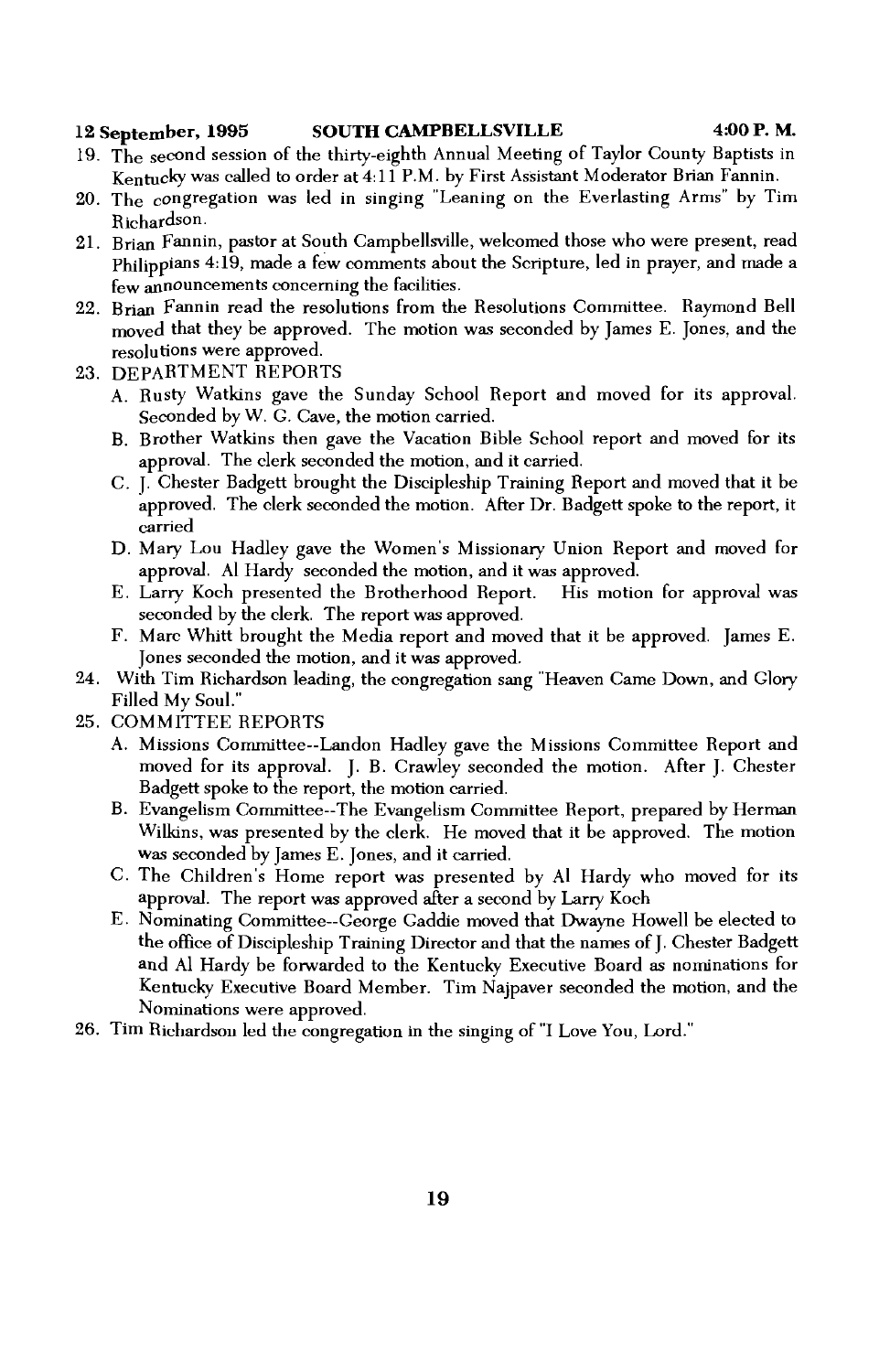#### 27. MISCELLANEOUS BUSINESS SESSION

- A. The clerk presented the Executive Board Report, the Digest of Letters, and the Historical Events and moved that the three reports be approved. Duly seconded, the motion carried.
- B. With Moderator David Henderson having moved to Florida, First Assistant Moderator Darrell Hunt and Second Assistant Moderator Brian Fannin now filled the positions of Moderator and First Assistant Moderator. J. Chester Badgett nominated Tim Najpaver to the position of Second Assistant Moderator. After a few moments, Jerry Kibbons moved that nominations cease and Dr. Najpaver be elected by acclamation. Dr. Badgett seconded the motion, and Dr. Najpaver was elected.
- C. Robert Oldham moved that the association conduct a city and county-wide religious census and report before the association meets in 1996. J. Chester Badgett seconded the motion. A comment that churches would be the ones conducting the census and that more ground work needed to be done before the census could be done was noted. Al Hardy offered a substitute motion to refer the matter to the executive board to determine time for conducting the census. Willard Wise seconded the substitute motion. After further discussion the substitute motion carried.
- 28. KBC Representative Jeff Hicks delivered the Kentucky Baptist Convention message. It was based on the fifty-fourth chapter of Isaiah and Matthew 28:19 and 20.
- 29. John Chowning dismissed the second session with a prayer that served as a blessing on the bountiful pot luck evening meal that followed.

#### **SOUTH CAMPBELLSVILLE** 7:00 P.M. 12 September, 1995

- 30. The third session of the thirty-eighth annual session of the Taylor County Association of Baptists in Kentucky was called to order at 7:00 P. M. by First Assistant Moderator Brian Fannin.
- 31. The congregation sang "Lily of the Valley." The song leader was Tim Richardson.
- 32. Brian Fannin, pastor of South Campbellsville, welcomed those present and made some announcements about the facilities.
- 33. Gene Hall read Psalm 37:1-9 and led in prayer
- 34. With Second Assistant Moderator Tim Najpaver taking the gavel, visitors were recognized. There were no visitors in the meeting.

#### 35. Rusty Watkins presented the following Sunday School Awards for 1994-1995.

| Numerical Enrollment Gain                         | 3. Campbellsville       | 38      |
|---------------------------------------------------|-------------------------|---------|
|                                                   | 3. South Campbellsville | 38      |
|                                                   | 2. Pleasant Hill        | 97      |
|                                                   | 1. Elk Horn             | 106     |
| Percentage Enrollment Gain 3. Friendship          |                         | 23.76 % |
|                                                   | 2. Elk Horn             | 27.82%  |
|                                                   | 1. Pleasant Hill        | 35.53%  |
| <b>Numerical Attendance Gain</b> 3. Lowell Avenue |                         | 11      |
|                                                   | 2. Saloma               | 15      |
|                                                   | 1. Elk Horn             | 21      |
| Percentage Attendance Gain 3. Eastside            |                         | 10.00 % |
|                                                   | 2. Raikes Hill          | 11.11 % |
|                                                   | 1. Saloma               | 42.86%  |
|                                                   |                         |         |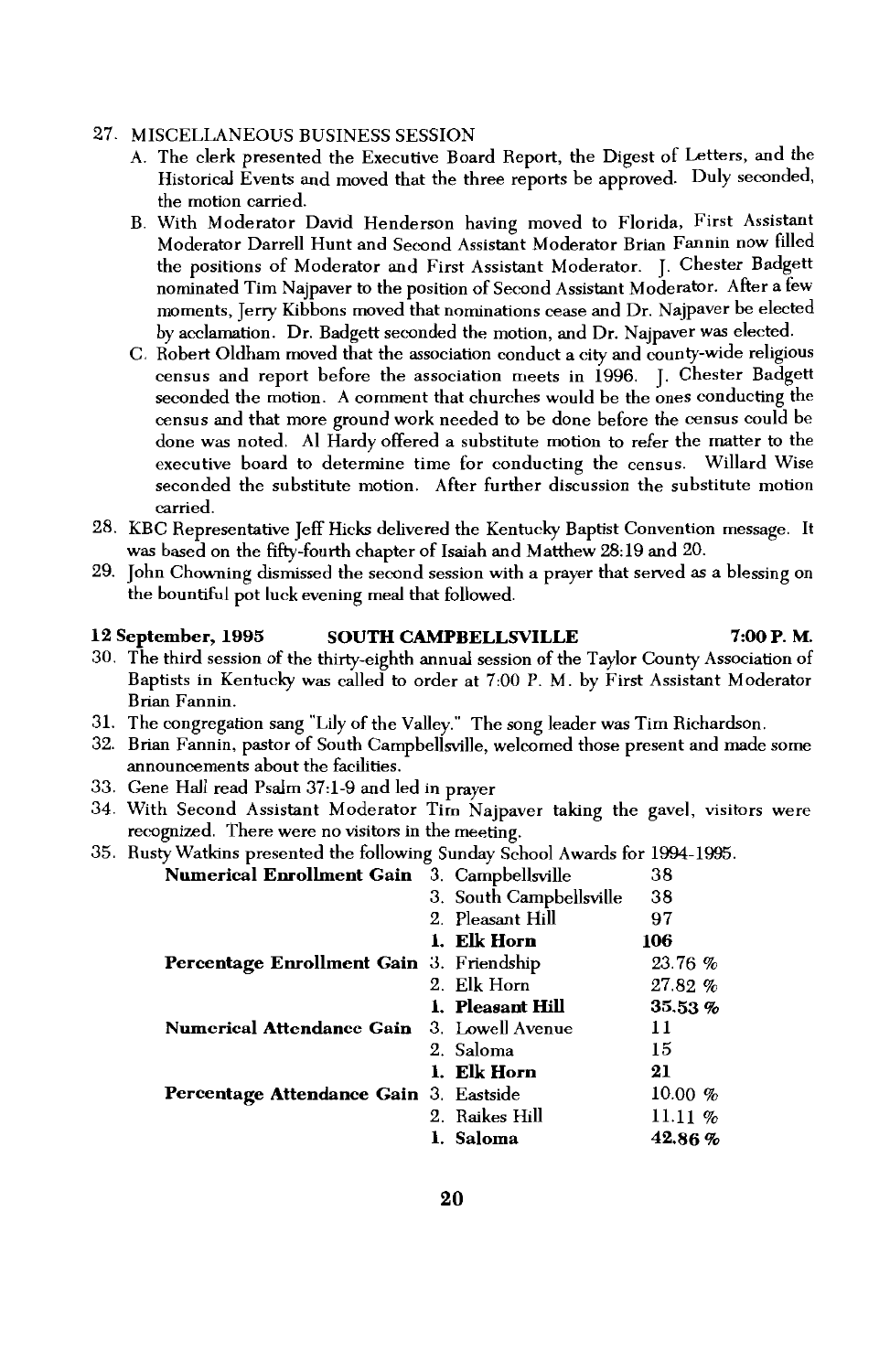- 35. With Second Assistant Moderator Tim Najpaver serving as chair, Brian Fannin presented the proposed budget for 1996-1996 and moved for its approval. The clerk seconded the motion, and it carried.
- 37. The congregation was led in singing "His Name Is Wonderful" by Associational Music Chairman Tim Richardson
- 38. The State (Direct) Missions was given by William R. Beard, Taylor County Association Director of Missions, who moved for approval. Seconded by Al Hardy, the motion carried.
- 39. Rev. Beard also gave the Associational Mission Report. His motion for approval was seconded by J. B. Crawley. It carried.
- 40. The Home Mission report was given by Connie Wise. A motion to approve the motion carried after having been duly seconded.
- 41. Jerry Kibbons moved that the Foreign Mission Report, which he presented, be approved. The motion was seconded by J. Chester Badgett. Dr. Kibbons spoke to the motion, and the motion carried.
- 42. The special music was presented by Tim Richardson, who sang "The Precious, Unmerited Favor of God.
- 43. The missionary message was presented by Ed Garr and Becky Mann, members of Campbellsville Baptist Church who had spent two weeks in Russia in volunteer missions in July 1995. Both spoke of the need of prayers and other support for the ones with whom they worked and the ones to whom they witnessed during the summer.
- 44. At the conclusion of the message, Assistant Moderator Brian Fannin recognized the associational leadership for the coming year.
- 45. J. B. Crawley dismissed the thirty-eighth annual meeting of Taylor County Baptists with prayer.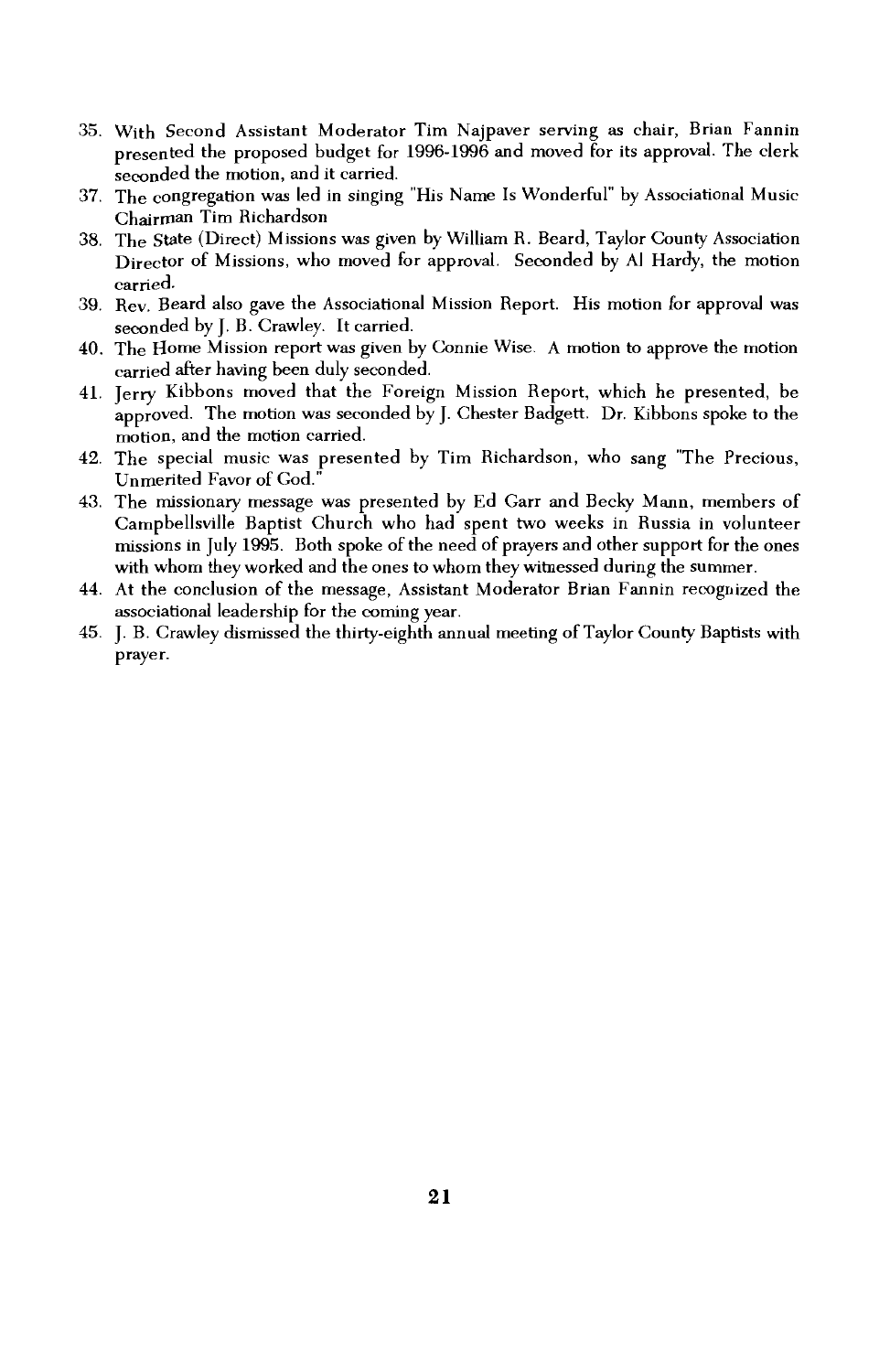### **IN MEMORIAL--1994-1995**

 $\overline{a}$  $\ddot{\phantom{0}}$ 

| ACTON                       |                       |                            |
|-----------------------------|-----------------------|----------------------------|
| Mrs. Kim Land               | Mr. Arthur Mikel      |                            |
| <b>CAMPBELLSVILLE</b>       |                       |                            |
| Dr. Richard Mardis          | Mr. Ted Winn, Sr.     | Mrs. Geneva Sidebottom     |
| Mrs. Alice Bottoms          | Mrs. Stella Baldwin   | Mrs. Hazel Coakley         |
| Mr. Phillip Blevins         | Master Michael Mardis | Mr. David H. Mitchell      |
| Mr. Elan Sapp               | Mr. Hugh R. Brasher   | Mrs. Martha Whitley        |
| Mr. C. D. Sullivan          | Mr. Jimmie Morris     | Mrs. Olga Humphrey         |
| <b>EASTSIDE</b>             |                       |                            |
| Deacon Cecil Webb           |                       |                            |
| ELK HORN                    |                       |                            |
| Mr. Gene Lavigne            | Mrs. Hortense Walker  |                            |
| <b>FAIRVIEW</b>             |                       |                            |
| Mr. Joe Edelen              |                       |                            |
| <b>FRIENDSHIP</b>           |                       |                            |
| Mr. James Turner            | Mr. Harvey Gilbert    | Mrs. Faith Phillips Kendal |
| <b>GOOD HOPE</b>            |                       |                            |
| Mrs. Jewel Holtzclaw        |                       |                            |
| <b>GREEN RIVER MEMORIAL</b> |                       |                            |
| Mr. Stephen Barnett         |                       |                            |
| LIBERTY                     |                       |                            |
| Mr. Wesley Edelen           |                       |                            |
| <b>LOWELL AVENUE</b>        |                       |                            |
| Mr. Charlie Beard           | Mr. Dick Bennett      | Mrs. Lorene Bugg           |
| Mr. B. L. Wayne             | Mr. Dorris Newton     | Mrs. Mary StClair          |
| Deacon Eugene Billiter      | Mr. Kevin Kearney     |                            |
| <b>MOUNT GILBOA</b>         |                       |                            |
| Mrs. Betty Caulk            |                       |                            |
| PALESTINE                   |                       |                            |
| Mrs. Mary Lizzie Wise       | Mr. Willie Rose       | Mr. Charlie Campbell       |
| Miss Helen Wise             |                       |                            |
| PITMAN VALLEY               |                       |                            |
| Mrs. Amanda Lee Cox         | Mr. James Agee        |                            |
| PLEASANT HILL               |                       |                            |
| Deacon Parnell Reynolds     | Mrs. Arbella O'Banion |                            |
| <b>ROBINSON CREEK</b>       |                       |                            |
| Mr. Jimmy Atwell            | Mr. James Brown       |                            |
| SALEM                       |                       |                            |
| Mr. James Pike              | Mrs. Thomas Bland     |                            |
| SALOMA                      |                       |                            |
| Deacon Regionald Reynolds   |                       |                            |
| <b>SOUTH CAMPBELLSVILLE</b> |                       |                            |
| Mrs. Dorothy Pike           | Mrs. Velma Karnes     | Mrs. Louise Hunt           |
| Mr. James Gray              | Mr. Finis Moran       | Mr. Willie Dickens         |
|                             |                       |                            |
|                             |                       | Respectfully submitted,    |
|                             |                       | Homer Kirtley              |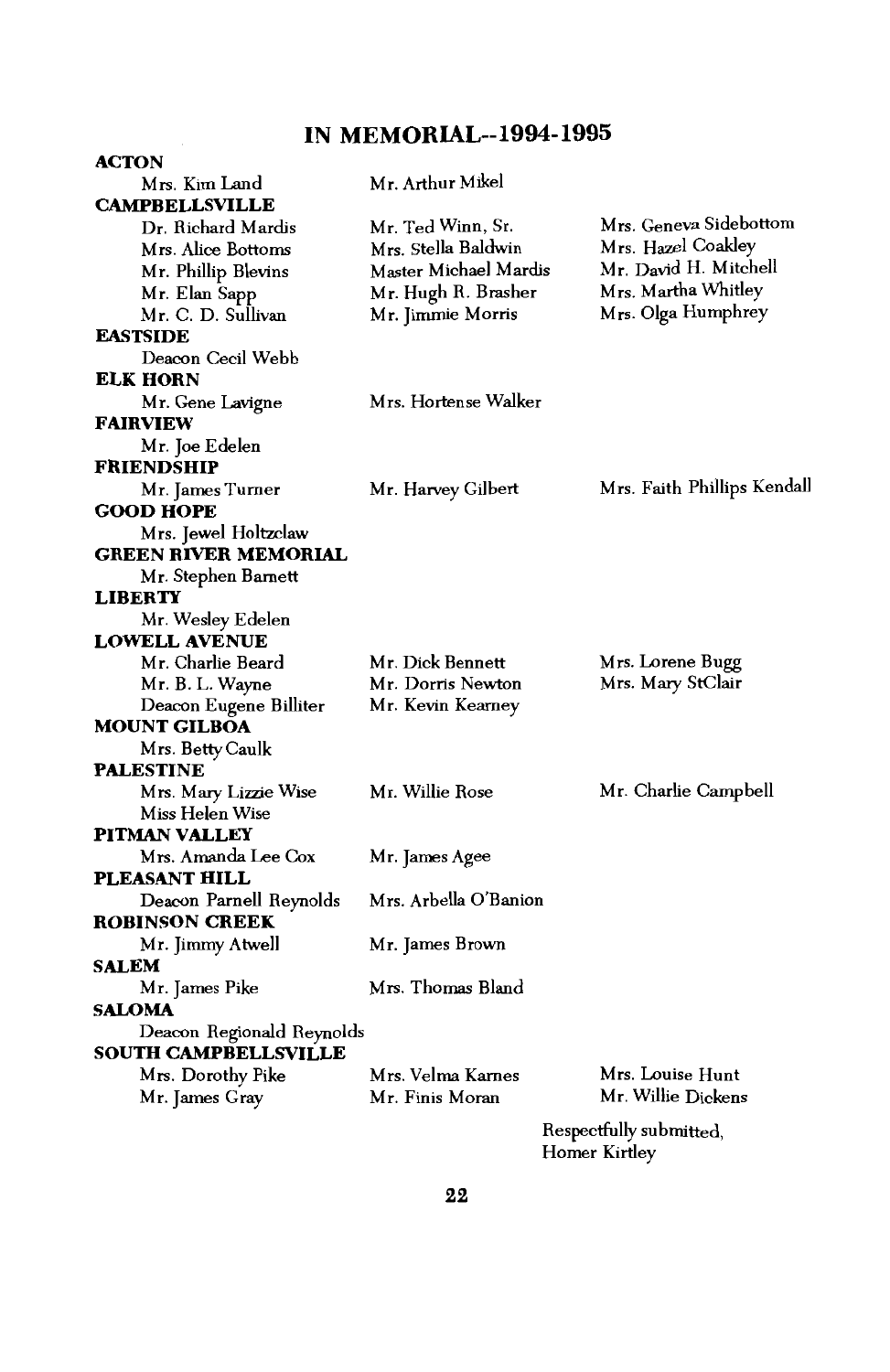### **HISTORICAL EVENTS--1994-1995**

#### **CAMPRELLSVILLE**

Called Minister of Activities; Called Minister of Youth; Ten from church participated in Russian Mission Trip; Ron Lewis conducted Church Growth Conference; Presented Easter Pageant four nights with 3,700 total in attendance and twenty-five professions of faith: Participated in *Here's Hope Revival*; Four children were State Bible Drill winners; Participated in WMU-sponsored National World Hunger "Can Drive;" Began Blended Marriage class; Hosted Regional RA Congress; Conducted Spiritual Gifts Seminar; Established a Grief Ministry: Two youth participated in All State Music program, Several vouth worked with Kentucky Changers, and Began Weekday Trailer Park Ministry.

#### ELK HORN

Began Christ Centered Ministries, a seven-fold ministry team to assist in various ministries; Ordained Daniel S. Hunt, Jr., son of pastor; Enrolled record-breaking 444 in VBS; began dual Sunday School and worship services November 6, 1994; Experienced unusual moving of God's Spirit in revival beginning March 26, 1995 (required moving to larger facilities and extending into second week); Added four staff members--Pastors of Praise and Worship, Faith Application, Faith Development, and Children; Changed title of Minister of Youth and Children to Pastor of Students and Education; Made mission revival trip to Convoy, Ohio; Conducted Fresh Encounter as church body; Hosted BSU Commissioning Service; Conducted Friend Day (attendance--403); Hosted SonPraise Revival Team for weekend; Began extensive Spiritual Gifts analysis program; and Performed Live Nativity during Christmas season.

#### **FRIENDSHIP**

Acquired additional land; Several youth attended Kentucky Changers; Sent \$5,000 to Penza Baptist Church in Russia; Sent \$500 to Wilmington Baptist Church in Utah; and Participated in Restoration of Dunbar Baptist Church.

#### **GOOD HOPE**

Started construction on addition to auditorium that includes baptistry; choir loft; and replacing heating and air conditioning units. Continued to work on two hundredth anniversary celebration program.

#### **LIBERTY**

Received a copier donated by Vine Grove Baptist Church; Participated in "Campers" on Mission" that included several repairs on building; and began remodeling old Sunday School rooms for additional space.

### **LOWELL AVENUE**

Installed new Allen Digital Computer Organ; Installed three new Sunday School classrooms; and Remodeled Food Pantry facility.

#### **PALESTINE**

Voted to incorporate church; Adopted new constitution and by-laws; Ordained Elroy Riggs, Bernie Cave, Freddy Graham, and Floyd Wise as deacons; Sponsored a youth mission trip to Lorain, Ohio; and Voted to sponsor a Spanish Mission in South Lorain, Ohio.

### **PITMAN VALLEY**

Blacktopped parking lot; poured new concrete steps from Sunday School rooms; installed new carpet and handrail; and carpeted front steps to church.

### **ROBINSON CREEK**

Dedicated building and held Note-burning Ceremony on 19 August, 1994.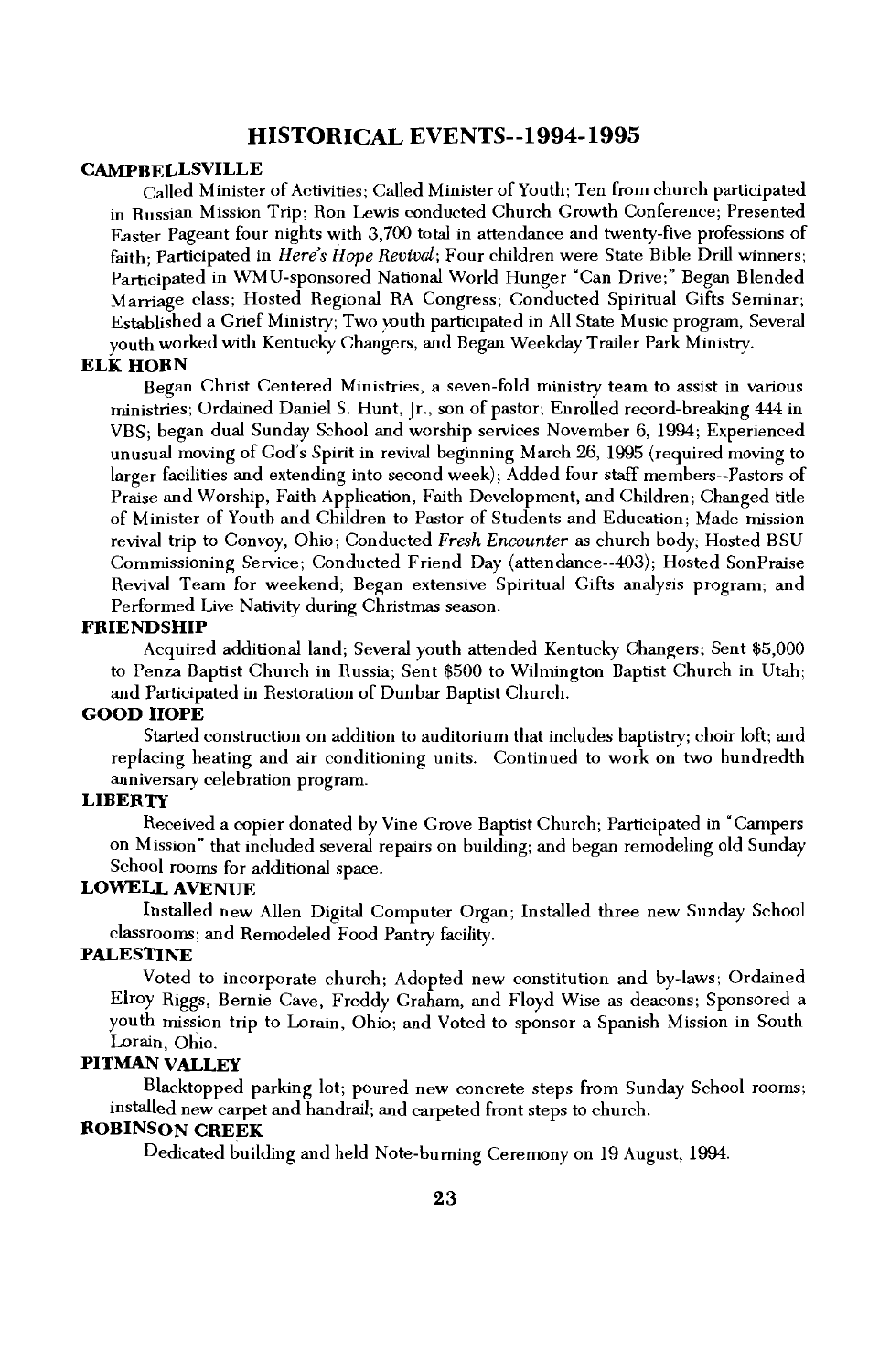#### **SALOMA**

Called Rev. John Chowning as pastor; Started a "Young at Heart" group; Purchased a new copier; Installed vinyl siding on church building; Installed a new furnace in parsonage; and Installed a phone in the church building.

#### **SOUTH CAMPBELLSVILLE**

Began renovation of old sanctuary into a family recreation center.

#### **YUMA**

Renovated worship area.

Respectfully submitted, **Jim** Campbell

### **EXECUTIVE BOARD--1994-1995**

#### August 1994

The Brotherhood announced that a lay-led revival team would be working in Tomahawk, near Inez, in Eastern Kentucky.

#### September 1994

The Media Committee was disbanded and the position of Media Director was established. Marc Whitt was elected as the first Media Director for the association. David Henderson was installed as the first non-pastor minister to become moderator of Taylor County Association.

#### October 1994

The executive board approved using its Mission Budget allotment to support the Sunday School work of Nicholai Syrovatko in Russia for November and December at which time there should be enough coming in from churches to support the program on an ongoing basis.

### November 1994

Jane Pike resigned her position as Associational Secretary after having served since January of 1985.

#### December 1994

Sharon Hunt was employed as Associational Secretary. Jerry Kibbons reported that fourteen churches had given affirmative confirmation of their support of the Russian Sunday School work under the direction of Brother Syrovatko.

#### January 1995

The Director of Missions expressed concern over the gangs in Taylor County.

#### February 1995

Missions Committee Chairman Jerry Kibbons read a letter of appreciation from Brother Nicholai Syrovatko for the support that the association is providing the Russian Baptist Sunday School effort.

#### March 1995

It was reported that thirty-three college students had gone to Newton, Georgia, for mission work. It was decided that the association would again provide a booth at the Fourth of July activities. Tracts and water would be distributed.

#### April 1995

It was announced that Mount Gilboa would have one person in the Children's Bible Drill in addition to several from Campbellsville. Several of these children were state winners.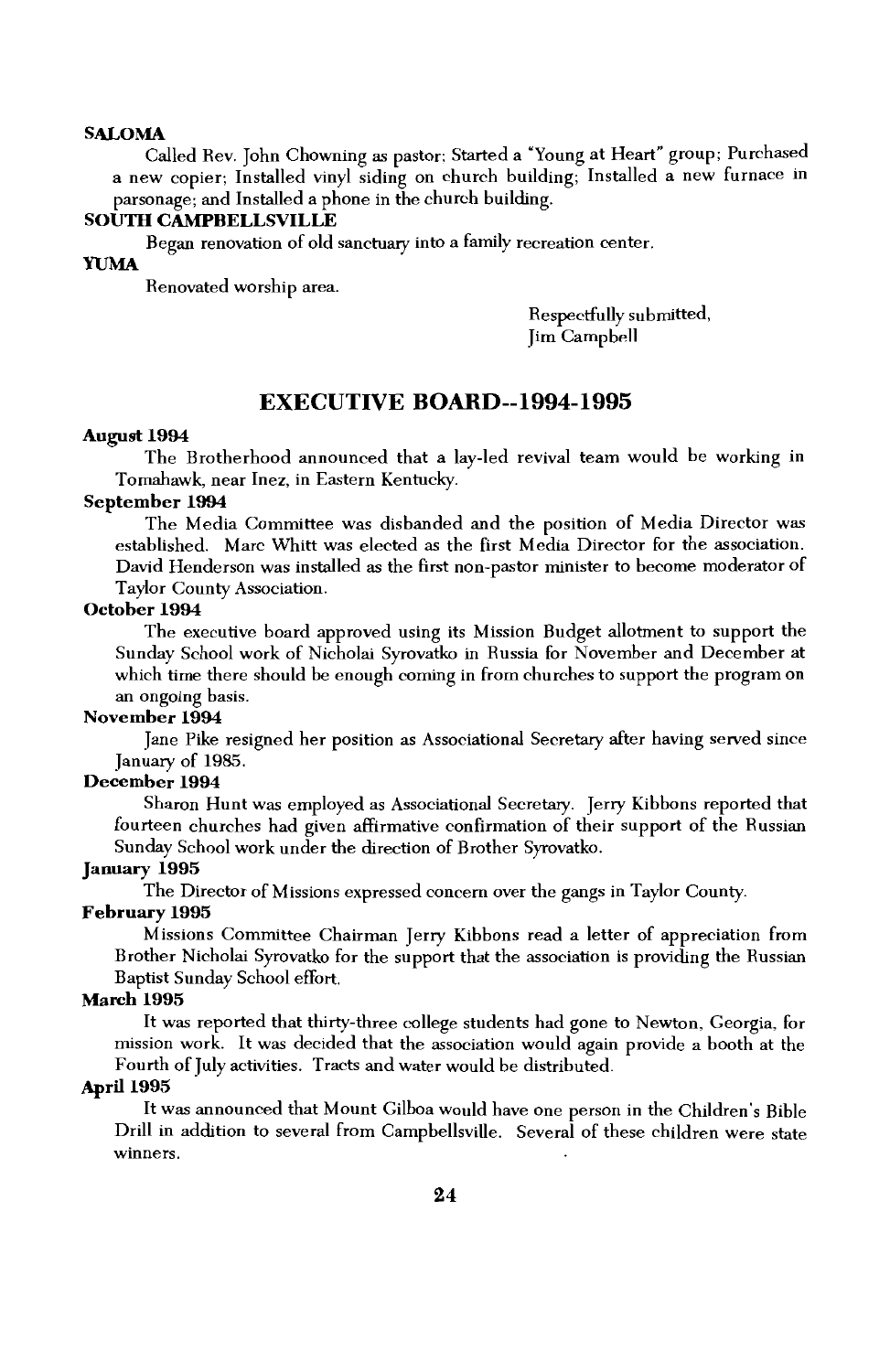#### May 1995

In addition to the election of leadership for the coming year, J. Chester Badgett presented a resolution in opposition to the promised actions relating to the Women's Missionary Union at the Southern Baptist Convention. The resolution was approved unanimously, and copies of it were sent to various key personnel in the Southern Baptist Convention prior to the Convention in June. (Clerk's Note: Apparently several other resolutions from throughout the convention were sent, because the proposed changes were modified by amendments by the Executive Committee of the convention before they were presented.)

#### **June 1995**

Moderator David Henderson had resigned his position to accept the call as Minister of Education of First Baptist Church of New Port Richey, Florida. A letter of commendation was read and approved to send to the association where Brother Henderson was now serving. First Assistant Moderator Darrell Hunt and Second Assistant Moderator Brian Fannin advanced to Moderator and First Assistant Moderator respectively.

#### **July 1995**

It was reported that two young people from Campbellsville, Kim Hayes in the orchestra and Ruth Campbell in the choir, were with the Kentucky Baptist All State Youth Music program this summer. It was reported that what our association sends to Russia provides over one-half the funds for expenses in all the Sunday School work that is being conducted in the St. Petersburg Oblast. Ray Flewwellin reported that twelve people, including a guard, had received Christ recently in the jail ministry. Also, due to difficulty in getting into the present meeting place, the meeting place of the Executive Board meeting was changed to Lowell Avenue.

#### August 1995

It was decided that people from the group that recently went to Russia on a mission trip would be asked to present the Missionary message at the Tuesday evening session of the annual meeting in September.

> Respectfully submitted, Jim Campbell

### TIME, PLACE AND PREACHER COMMITTEE

We recommend that the Spring Meeting of the Taylor County Association of Baptists be held on May 13, 1996, at the Good Hope Baptist Church, beginning at 7:00 p.m. We recommend that Brother K.J. Miller deliver the sermon with Brother Danny Hunt serving as alternate.

We recommend that the first day of the Fall Meeting of the Taylor County Association of Baptists be held with the Pitman Valley Baptist Church, beginning at 7:00 p.m. on September 9, 1966, with Brother Herman Wilkins delivering the sermon and Brother David Walters serving as alternate.

We recommend that the second day of the Fall Meeting be held with the Lowell Avenue Baptist Church, with the afternoon session beginning at 4:00 p.m. and the evening session at  $7:00$  p.m.

> Respectfully submitted, Raymond Bell Terry Dabney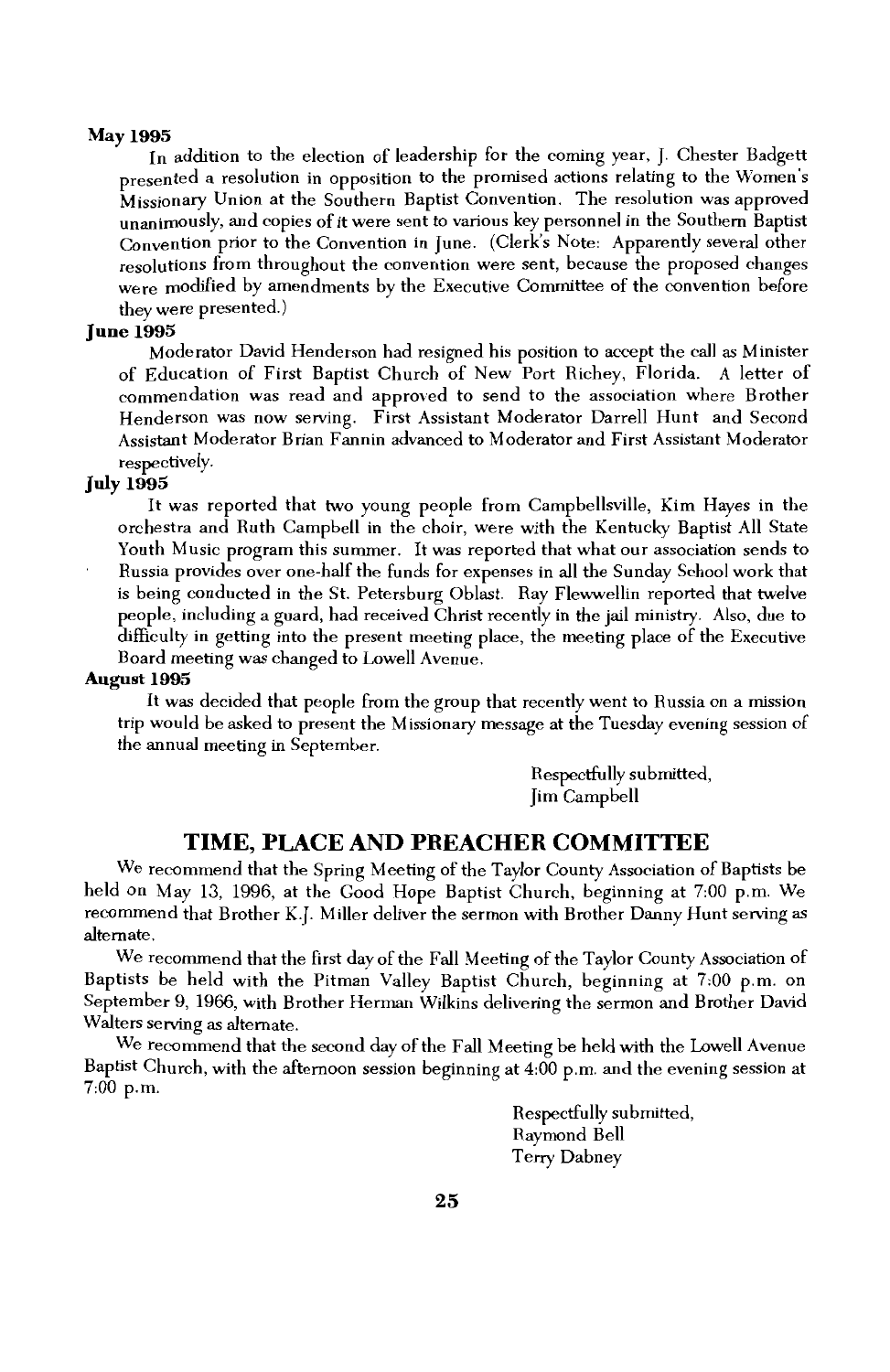### TREASURER'S REPORT--August 1, 1994-July 31, 1995

| GENERAL                     | <b>Spent</b>       | Receipts   | <b>Balance</b> | <b>Budgeted</b>    |
|-----------------------------|--------------------|------------|----------------|--------------------|
| <b>Annual Minutes</b>       | \$930.00           | \$316.00   | \$286.00       | \$900.00           |
| Auditor's Fee               | 0.00               | 0.00       | 50.00          | 50.00              |
| BSU                         | 100.00             | 0.00       | 0.00           | 100.00             |
| <b>Bonding Fee</b>          | 91.35              | 0.00       | 0.00           | 91.35              |
| <b>Brotherhood</b>          | 490.95             | 57.00      | 66.05          | 500.00             |
| Clerk's Fee                 | 550.00             | 0.00       | 0.00           | 550.00             |
| Clerk's Supplies            | 53.70              | 0.00       | 46.30          | 100.00             |
| Council on Aging            | 200.00             | 0.00       | 0.00           | 200.00             |
| Discipleship Training       | 341.60             | 0.00       | 58.40          | 400.00             |
| Evangelism                  | 1025.65            | 639.25     | 413.60         | 800.00             |
| Jail Ministry               | 600.00             | 0.00       | 0.00           | 600.00             |
| Media                       | 33.90              | 0.00       | 266.10         | 300.00             |
| Miscellaneous               | 281.95             | 0.00       | 118.05         | 400.00             |
| <b>Missions</b>             | 412.00             | 0.00       | (12.00)        | 400.00             |
| <b>Missions Sermon</b>      | 100.00             | 0.00       | 0.00           | 100.00             |
| Music                       | 0.00               | 0.00       | 400.00         | 400.00             |
| Sunday School               | 656.96             | 1,042.82   | 1,285.86       | 900.00             |
| Treasurer's Fee             | 120.00             | 0.00       | 0.00           | 120.00             |
| <b>WMU</b>                  | 333.35             | 0.00       | (8.35)         | 325.00             |
| Youth                       | 700.00             | 0.00       | 0.00           | 700.00             |
| <b>Total General</b>        | \$6,921.41         | \$2,055.07 | \$3,070.01     | \$7,936.35         |
| <b>OFFICE</b>               |                    |            |                |                    |
| Copier                      | \$1,184.40         | \$259.38   | \$258.98       | \$1,184.00         |
| Equipment                   | 469.20             | 0.00       | 530.80         | 1,000.00           |
| <b>Office Supplies</b>      | 841.37             | 0.00       | (41.37)        | 800.00             |
| Postage                     | 394.12             | 0.00       | 255.88         | 650.00             |
| Telephone                   | 747.36             | 0.00       | 102.64         | 850.00             |
| Utilities                   | 300.00             | 0.00       | 0.00           | 300.00             |
| Western Recorder            | 282.60             | 0.00       | 27.40          | 310.00             |
| <b>Total Office</b>         | \$4,219.05         | \$259.38   | \$1,134.33     | \$5,094.00         |
| <b>SECRETARY</b>            |                    |            |                |                    |
| Secretary's Pay             | \$7,251.55         | \$0.00     | \$548.45       | \$7,800.00         |
| <b>FICA</b>                 | 580.26             | 0.00       | 108.24         | 688.50             |
| Health Insurance            | 272.53             | 0.00       | 927.47         | 1,200.00           |
| Secretary's Annuity         | 800.00             | 0.00       | (800.00)       | 0.00               |
| <b>Total Secretary</b>      | \$8,904.34         | \$0.00     | \$784.16       | \$9,688.50         |
| <b>DIRECTOR OF MISSIONS</b> |                    |            |                |                    |
| DOM Pay                     | \$7,999.68         | \$0.00     | \$0.32         | \$8,000.00         |
| Health Insurance            | 600.00             | 0.00       | 0.00           | 600.00             |
| <b>FICA</b>                 | 612.00             | 0.00       | 0.00           | 612.00             |
| Travel                      | 2400.00            | 0.00       | 0.00           | 2400.00            |
| <b>Convention Expense</b>   | 500.00             | 0.00       | 0.00           | 500.00             |
| <b>Total DOM</b>            | \$12,111.68        | \$0.00     | \$0.32         | \$12,112.00        |
| <b>TOTAL</b>                | <u>\$32,156.48</u> | \$2,314.45 | \$4,988.82     | <u>\$34,830.85</u> |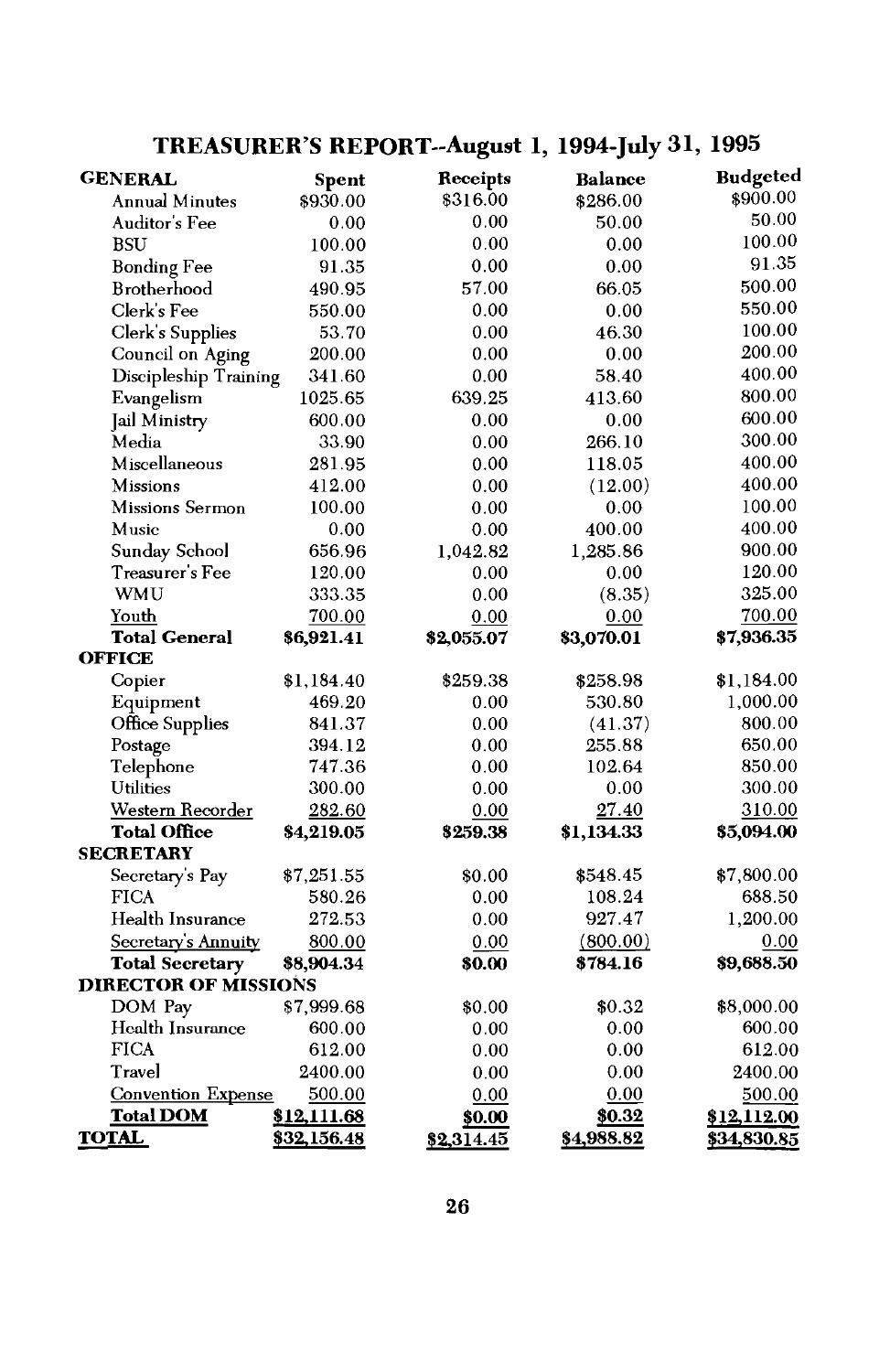#### **CHURCH CONTRIBUTIONS**

| IURUN VOITIMBU HONG  |             | DEGININING DALERNOL                | 40, 124.00   |
|----------------------|-------------|------------------------------------|--------------|
| Acton                | \$300.61    | <b>RECEIPTS</b>                    |              |
| Campbellsville       | 4,766.63    | Churches                           | \$32,658.48  |
| Eastside             | 332.55      | <b>Minutes</b>                     | 316.00       |
| Elk Horn             | 4,521.53    | Evangelism                         | 622.45       |
| Fairview             | 243.30      | Refund on Copier Lease             |              |
| Friendship           | 1,149.00    | Brotherhood                        | 57.00        |
| Good Hope            | 1,836.44    | Sunday School                      | 1,042.82     |
| Green River Memorial | 1,730.68    | Voided Check-Evangelism            | <u>16.80</u> |
| Liberty              | 1,062.36    | <b>Total Receipts</b>              | \$34,713.55  |
| Lowell Avenue        | 3.037.38    |                                    |              |
| Meadowview           | 443.15      | <b>EXPENDITURES</b>                | \$32,156.48  |
| Mt. Gilboa           | 600.00      | <b>BALANCE--7/31/95</b>            | \$6,299.65   |
| Palestine            | 1.120.79    |                                    |              |
| Pitman Valley        | 240.00      | <b>WORLD MISSIONS ACCOUNT</b>      |              |
| Pleasant Hill        | 2,953.60    | <b>Balance 7/31/95</b>             | \$15.00      |
| Raikes Hill          | 0.00        |                                    |              |
| Robinson Creek       | 2,365.71    | <b>KENTUCKY/RUSSIA PARTNERSHIP</b> |              |
| Salem                | 1,427.39    | Receipts                           | \$3,252.99   |
| Saloma               | 907.90      | Disbursements                      | 1,805.56     |
| South Campbellsville | 3,429.46    | <b>Balance 7/31/95</b>             | \$1,447.43   |
| <u>Yuma</u>          | 190.00      |                                    |              |
| Total                | \$32,658.48 | <b>BANK BALANCE--7/31/95</b>       | \$7,747.08   |

**RECINNING RALANCE** 

43 749 58

### **AUDITOR'S REPORT**

This is to certify that the undersigned has on and prior to this date made a careful examination of the records of David Gaddie, the treasurer of Taylor County Baptist Association, covering the fiscal year of August 1, 1994, through July 31, 1995, including bank deposit slips, statements, checking account records, and ledger records of both receipts and disbursements, and that after such examination, finds all records in good order, accurate and correctly showing all receipts and disbursements during said period.

The treasurer's records show that, as of the end of the fiscal year, ending July 31, 1995, there was on deposit in the checking account #600-484-5, Taylor County Bank, the sum of \$7,762.08. This includes the associational balance of \$6,347.06, and the World Missions Conference balance of \$15.00. There is also \$1,400.02 designated for the next World Missions Conference in a savings account at Taylor County Bank. This C.D. matures September 1, 1995.

This first day of September 1995.

Respectfully submitted, E. Poe Young, Auditor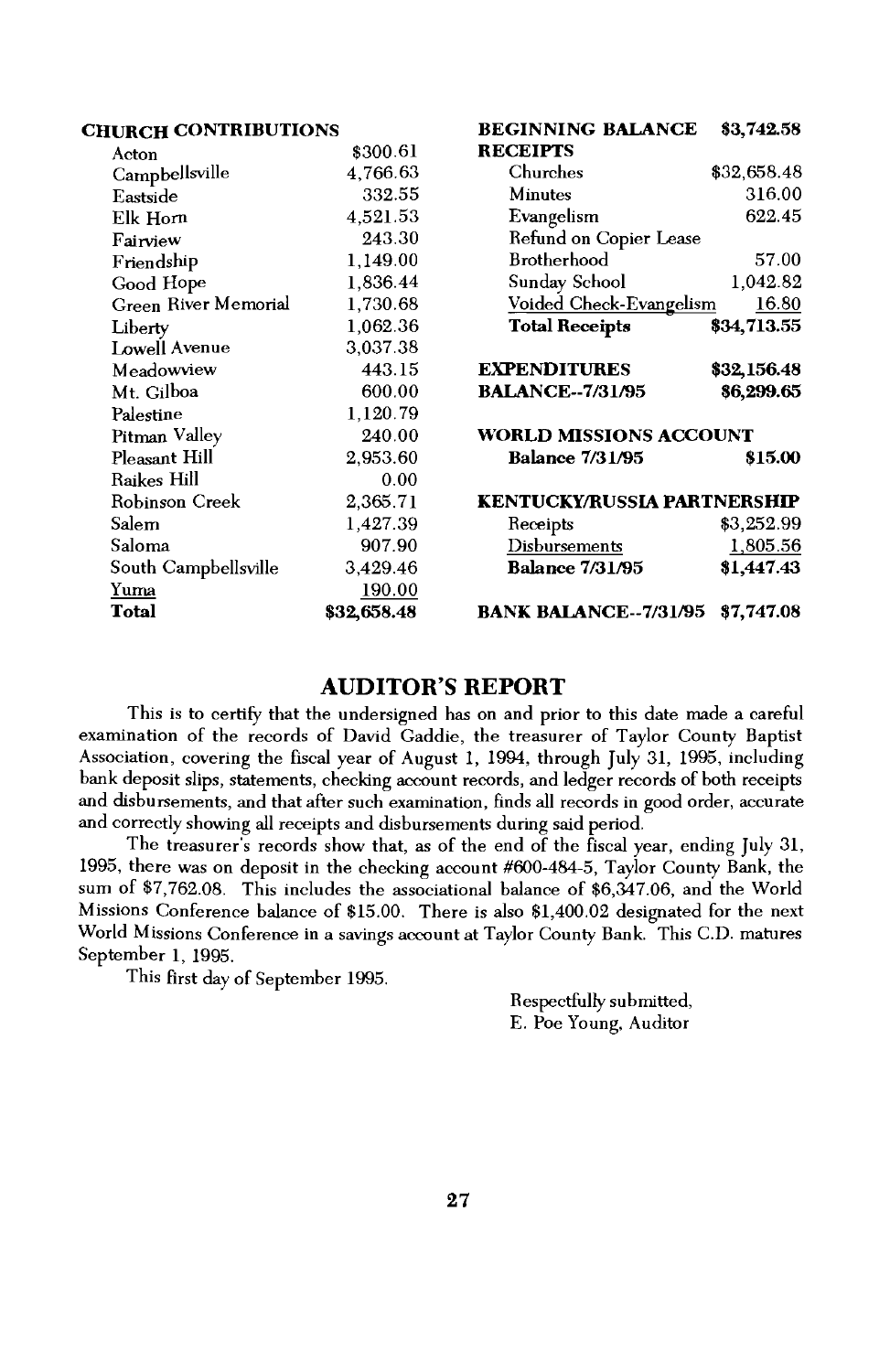### **RESOLUTIONS COMMITTEE**

Resolution of thanks to host churches.

Whereas Mt. Gilboa and South Campbellsville Baptist Churches have served as hosts of the Taylor County Baptist Association; Be it therefore resolved that the Taylor County Baptist Association does hereby express our sincere thanks and appreciation to these churches for hosting our meetings and for their gracious hospitality that has added greatly to the success of the meetings.

Resolution of support to Campbellsville College

Whereas Campbellsville College has continued to teach and train Christian leaders for their future: and

Whereas, Campbellsville College has continued the tradition of excellence established throughout the years; and

Whereas, President Winters and the staff and administration of Campbellsville College have provided excellent and able leadership for the institution and the students as evidenced by a growth of over 106 percent student population in the last eight years;

Be it therefore resolved that the Taylor County Baptist Association commend President Winters, the faculty, the staff, and the administration of Campbellsville College for a job well done, and that we pledge our continued support of this fine Christian institution of learning.

Resolution of thanks for support of Taylor County Baptist Association

Whereas, the churches making up the Taylor County Baptist Association have given their wholehearted support for the general program of the Southern Baptist Convention; and

Whereas, in particular the percentage of baptisms have shown a marked increase over the past year and Whereas, this is probably the most effective way of measuring our duty to carry out the great commission;

Be it therefore resolved that the Taylor County Baptist Association thanks each church and the membership thereof for the continued emphasis in evangelism and their general support of the Cooperative Program. May our emphasis on winning the lost continue till Jesus comes again.

> Respectfully submitted, Don Gowin, Chairman Murrell Young **Barry Bertram**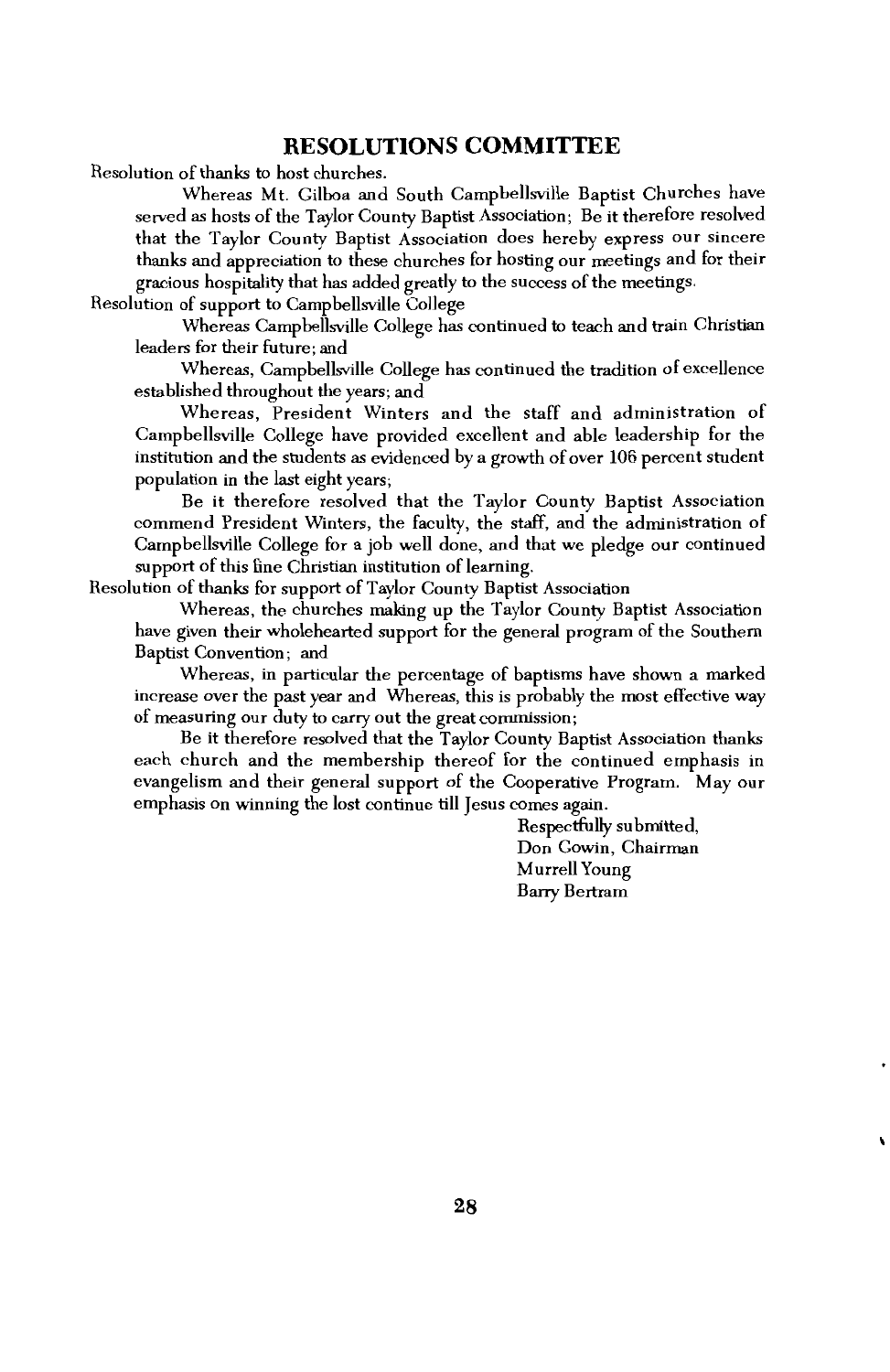### **SUNDAY SCHOOL**

Last year a challenge goal to increase Sunday School enrollment by three percent  $(3\%)$ was suggested. The highlight of this report is that as an association that goal was reached by a three and one-hundredth percent (3.01%) increase in total enrollment. Seven churches showed an increase in enrollment this year that helped reach this goal.

We also showed a slight increase in average Sunday School Attendance of forty-nine hundredths percent (0.49%). This isn't what it ought to be, but an increase is something about which we need to rejoice. Please notice that as our Sunday School Enrollment increased so did our baptisms increase.

Continue to strive to increase our Sunday School enrollment and average attendance. As the Sunday School and Bible teaching organization grows, so grows your church family.

Thank you for your support and encouragement these last fifteen years as your Sunday School Director.

> Respectfully submitted. Don Gowin

### **VACATION BIBLE SCHOOL**

Again this year it is a joy to give the V.B.S. report. We had a 95.23% participation with only one church not having a V.B.S. However again for the fifth year we had an increase in enrollment. That means we are reaching more children and adults in Bible study. This year we increased our enrollment by one hundred sixty-nine (169) or 6.55%. The total enrollment of our V.B.S. this year was 2.749. Raikes Hill Mission needs to be recognized for their increase in numerical attendance of twenty-six (26) over last year and one hundred forty-four percent (144%) of enrollment gain. The number of baptisms and prospects also increased over last year. Another area that is growing and is a great outreach for our churches is Back Yard Bible Clubs and Mission V.B.S. The following churches held Back Yard Bible Clubs or Mission Vacation Bible Schools this summer:

- 1. Campbellsville Baptist had fifty-five (55) in Back Yard Bible Clubs.
- 2. Green River Memorial held VBS in Wheelwright, Kentucky, and reported fifty-five  $(55)$  in attendance.
- 3. Palestine Baptist ministered in Northern Ohio and reported attendance of one hundred fifteen (115) in VBS.
- 4. Pleasant Hill Baptist Church had thirty-six (36) enrolled in a Mission VBS at Raywick in Marion County.

A total of two hundred fifty (250) people were reached through this outreach ministry. A challenge to other churches is for them to plan areas of outreach. Let's continue to grow in reaching people through V.B.S. The challenge for next year is another three percent  $(3\%)$ increase and one hundred percent (100%) participation.

> Respectfully submitted, Don Gowin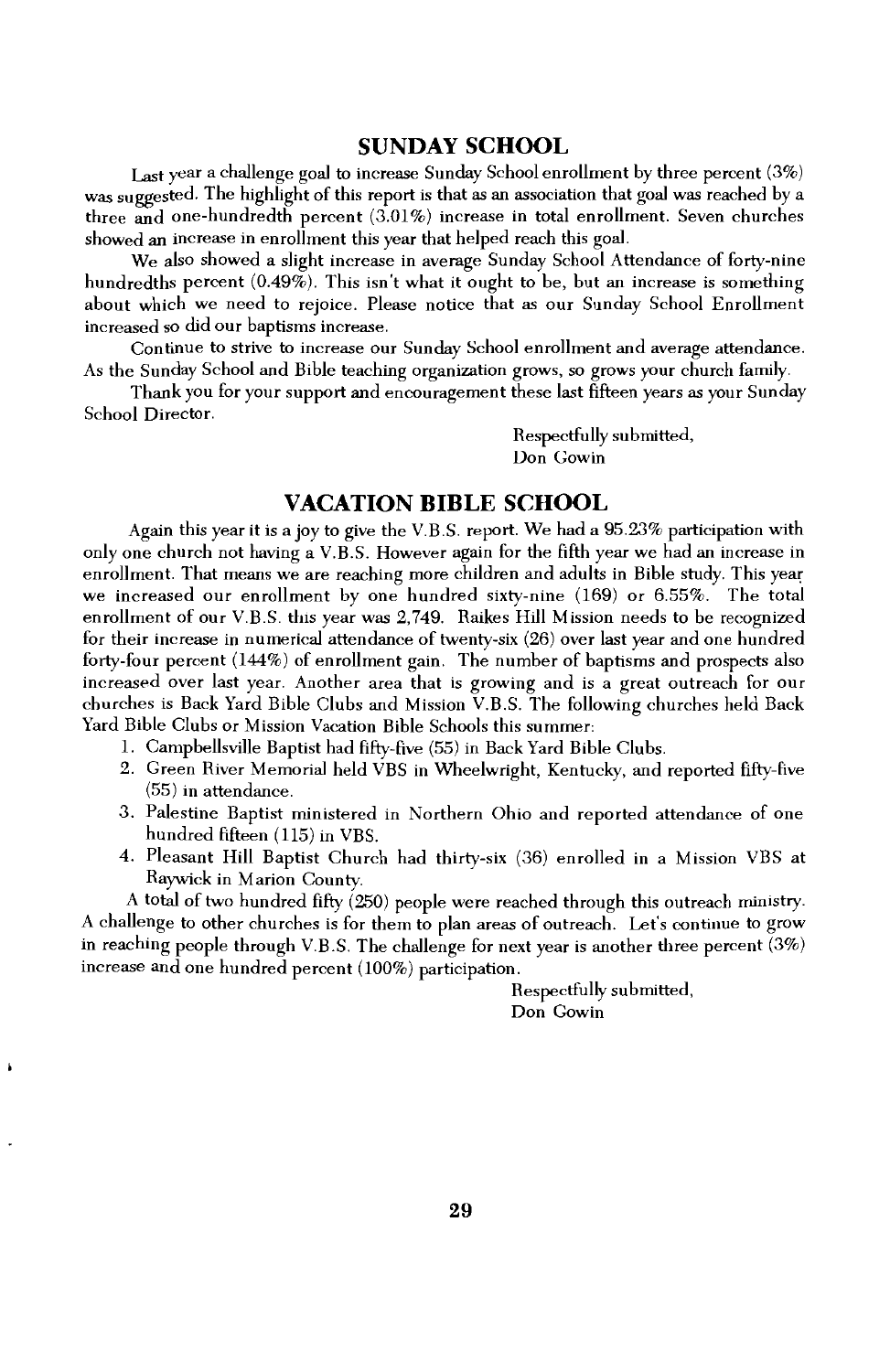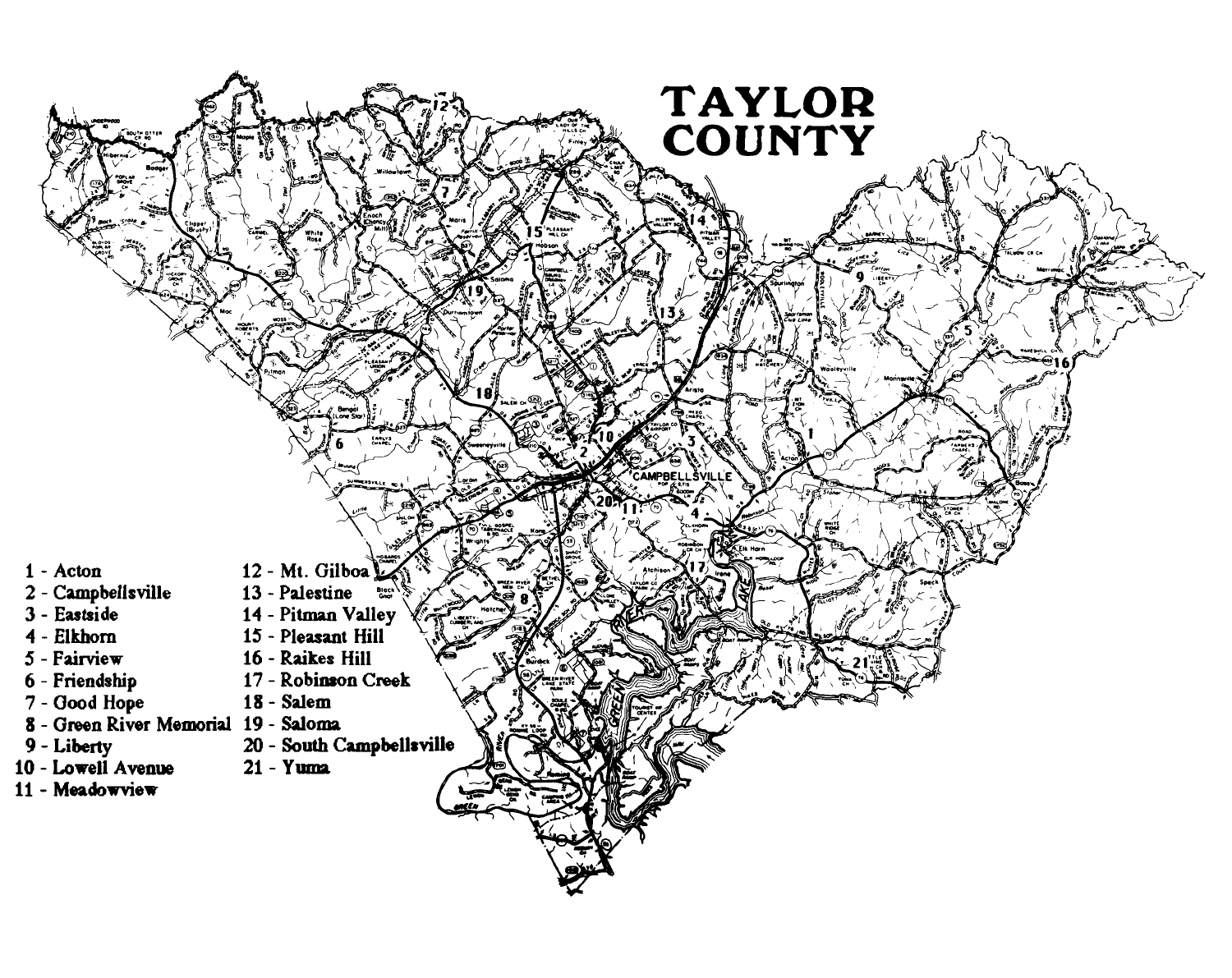### **DISCIPLESHIP TRAINING**

The Discipleship Training Department of the Southern Baptist Convention has defined discipleship as "a lifelong journey of obedience to Christ that transforms a person's values and behavior, and results in ministry in one's home church, and world."

"Discipleship Training has four primary assignments, each of which focuses on a different part of the discipleship process:

- 1. Assimilate new members into the life of the church.
- 2. Guide disciples in spiritual maturity.
- 3. Equip disciples to strengthen family relationships.
- 4. Equip disciples for leadership and ministry."

Baptists have always been great in evangelism with every pastor and church seeking to win and baptize the lost, but Baptists have been lax in carrying out the rest of the commission. No pastor of a church would want to omit any of the four purposes mentioned above, yet we face the fact from the digest of letters that only ten of the twenty churches and one mission have been concerned enough to have even one unit of discipleship training.

I am convinced that the Discipleship Training should be a part of every unit of work in our association. This part of our work is second only in importance to our Sunday Schools.

It is my conviction that it is the pastor's responsibility to lead his church in discipleship training. The work is not done when we have won the person to Christ. The church owes to every member training in discipleship. The pastor could begin a Discipleship Training unit for his deacons and Sunday School teachers.

> Respectfully submitted, **J. Chester Badgett**

### **BROTHERHOOD**

Kentucky Brotherhood is rapidly shedding its image of a "meet, eat, burp, and go home" society. Brotherhood in Kentucky is an energetic group of men who want to put their faith into action. That spirit is present in Taylor County Association.

The men and their families of Kentucky and Taylor County have been involved in several ministries that demonstrate Jesus's concern for people.

Brother Beard participated in an "Experiencing God Weekend" in Western Kentucky in a church that was hurting and falling apart and where the pastor was ready to call it quits. As a result, people were broken by the Holy Spirit and revival broke out. Ray Flewwellin regularly reports on conversions as he leads at the Columbia Jail ministry.

Kentucky Disaster Relief teams helped flood victims in Albany, Georgia; ministered to the poor people of Haiti following the United States military intervention in that country; helped the people of the Radcliff and Murray areas following tornadoes that devastated those communities last spring; and a team of Kentucky Brotherhood personnel went to the nation of Albania to set up a base camp for a group of college students who shared in evangelistic efforts by showing the "Jesus" film. Elaine Koch ministered to the refugee children of Rwanda following the civil war in that poor nation.

Our men and boys participated in regional congresses, the Swim and Gym fellowship at Campbellsville College, and the state track and Royal Ambassador Racer meets at Jonathan Creek and Cedarmore Baptist Assemblies.

Brotherhood is alive and well in Kentucky.

Respectfully submitted, Larry D. Koch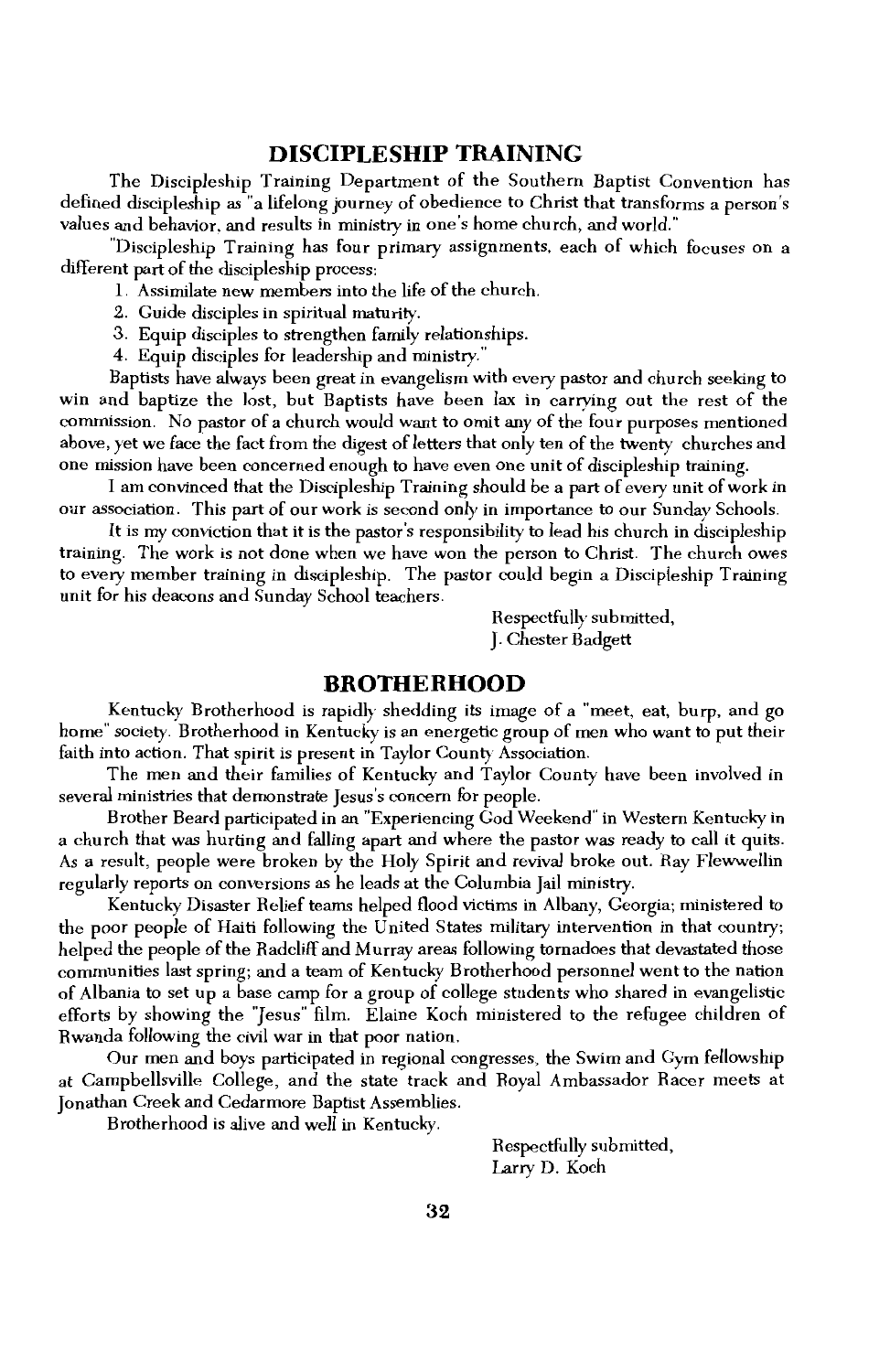### **WOMEN'S MISSIONARY UNION**

Unexpected changes have taken place in WMU this year on the national level. These will influence us only if we dwell on them.

Planned changes, needed changes that have been given much prayer and consideration, have come on the state and local levels. We are excited about Baptist Women/Baptist Young Women becoming Women on Mission. Some churches began gearing up for this last year and already have seen a 2.9% increase in enrollment on the local level. More people getting involved in missions and mission projects will renew interest and create more excitement for doing ministry.

1994-95 marked our first National Ministry project--World Hunger. Our churches collected 2,732 cans and \$760.50, all of which went for ministry to the hungry here in Taylor County. Our second National Ministry project for 1995-96 will be "AIDS." I challenge you to get as involved in this project as you did in feeding the hungry.

I urge you as churches, pastors, and WMU members not to let the controversy you read and hear on our Southern Baptist Convention level influence you to lower your Lottie Moon Foreign Mission Offering goals or your efforts to reach these goals.

Our missionaries depend on our prayers that go up for them daily. They depend on this offering for special equipment, supplies, and the money to begin new projects of ministry. We must not fail them as they seek to "give a cup of cold water" in Jesus Name.

Respectfully submitted

Mary Lou Hadley, WMU Director

#### **MEDIA REPORT**

Media exposure for activities affecting Taylor County Southern Baptists has been plentiful during 1995. Much of this has come as a result of the national evangelistic movement, "Here's Hope."

During "Here's Hope," a publicity committee was organized and met to establish publicity goals as they related to the Association and to the participating churches. Most of the churches were represented on this committee.

Through the efforts of this committee, "Here's Hope's" message of reaching this nation and Taylor County for Jesus Christ was related to the public in many ways. First, Bill Beard and James Jones, who led the local and state efforts, were interviewed "live" on WCKO-FM's "Trent Ford in the Morning" show. Further exposure to "Here's Hope" was given by Rochelle Simpson's numerous features and articles on the effort through the pages of the Central Kentucky News-Journal, mentions in Western Recorder and The Lexington Herald-Leader, as well as television time on WGRB-TV and Campbellsville College's TV-4.

Advertising for "Here's Hope" was also seen each Monday on the front cover of the News Journal's television guide. Sponsored by our association, the ads used various social themes as established by the Home Mission Board and ran for more than two months.

Some of the churches took advantage of the ads prepared by the Home Mission Board by inserting the particulars of their own revivals in our local newspaper.

Jesus used the publicity committee in a wonderful way during "Here's Hope." Much prayer, support and effort helped make "Here's Hope" a tremendous success among the churches of the Taylor County Baptist Association.

> Respectfully submitted, Marc C. Whitt, Media Director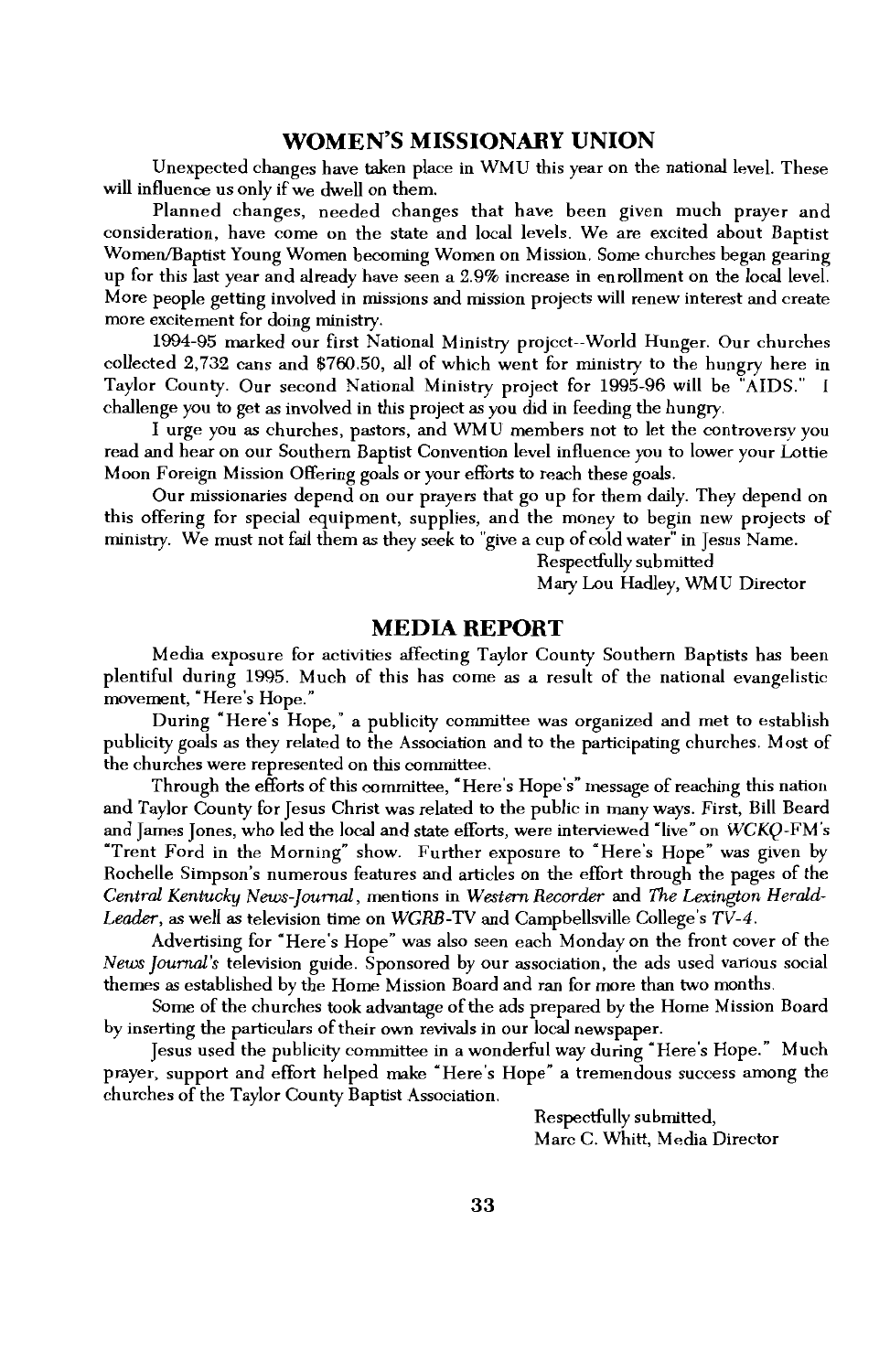### **EVANGELISM COMMITTEE**

The 1995 Here's Hope--Share Jesus Now Harvest Revivals helped our association to have a gain of forty-three baptisms, or a twenty-eight and three-tenths percent (28.3%) increase over 1994. Many hours of preparation were put into this revival success. We had a Prayer-Evangelism Rally on February 9 to boost interest in prayer, personal witnessing for sixty days, and a people search for lost and unchurched people. Approximately one hundred people from seventeen churches attended.

Brother James S. Jones, from Calvary Baptist Church in Glasgow, was our challenging speaker for the rally. His message stirred our hearts and renewed our desire to see lost people saved.

However, five of our churches did not report a single baptism during the year, and seven did not baptize as many as they did in 1994. Nine churches showed increases in baptisms. Some increases were as high as three hundred percent (300%), two hundred forty percent (240%), one hundred seventy-four percent (174%), and one hundred sixty-seven percent (167%). We recognize the five churches who baptized the most: Campbellsville-thirty-eight (38), Elk Horn--thirty-three (33), Robinson Creek--thirty (30), South Campbellsville--twenty-four (24), and Saloma--fifteen (15). We congratulate Saloma for having the lowest member-to-baptism ratio. It took them thirteen and four-tenths (13.4) members to reach one soul.

The 1995-1996 Church Year has already begun, and we pray that the Lord of the Harvest will give us another great year. Pray, visit, and encourage people. You will receive a blessing.

> Respectfully submitted, Herman Wilkins, Chairman

### **MISSIONS COMMITTEE**

This Associational year has recorded an increased concern for personal involvement in missions. Beginning in our own Association with weekly ministry in housing projects and Backyard Bible Clubs, then reaching out to the distant land of Russia, Taylor County Baptists have experienced missions "first hand" as never before!

The Pleasant Hill Church conducted a Mission Vacation Bible School at Raywick, Kentucky. Special mission work was done in Wheelwright, Kentucky by the Green River Memorial Church. A number of men from our churches shared ministry through Campers on Mission.

Ohio received the help of mission groups from the Elk Horn and Palestine Churches.

Michigan benefited from the enthusiastic help of Lowell Avenue's summer mission team.

Church work in Utah was strengthened by a financial gift from the Friendship Church. Friendship also sent \$5,000.00 to the Penza Baptist Church in Russia.

As we have already indicated, the Campbellsville Church sent out a team of ten people to participate in Russian Missions.

In conclusion, may I challenge each church to "go that they may know" personally about the urgent need of sharing Christ with the lost world. If you go, your life as an individual will never be the same!

> Respectfully submitted, Landon Hadley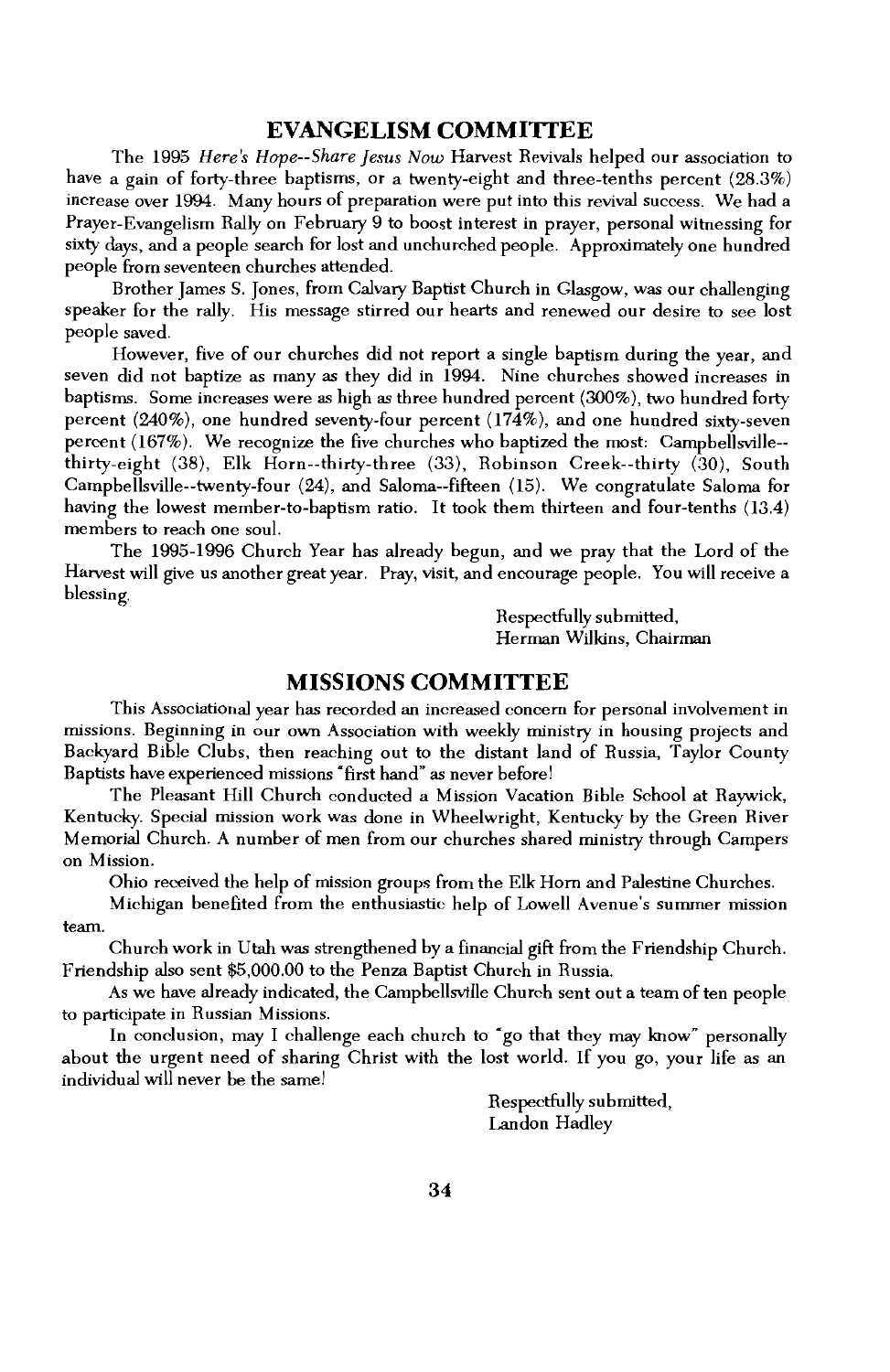### **DIRECTOR OF MISSIONS**

We are delighted with the good report of our churches for the 1994-95 Associational year. We had a great year in evangelism with the "Here's Hope" revival emphasis. We appreciate the leadership of Dr. James Jones and those who worked with the "Here's Hope" emphasis.

One of the highlights of the year was the coming of the "Campers On Mission" to spend a week working on the church buildings at Acton, Raikes Hill, Saloma and Liberty. In August, workers returned and worked at Campbellsville College for a week.

Our people are to be commended for their mission giving-especially their gifts through the Cooperative Program and support of Associational work. We rejoice in having a part in the Sunday School work in Russia.

We are preparing for our Associational World Missions Conference scheduled for April 14-21, 1996. We will have missionaries in our association for eight days. We trust that every church in Taylor County Baptist Association will open their doors and hearts to our missionaries from around the world as they share the victories and challenges on the mission fields.

> Respectfully submitted, **Bill Beard, Director of Missions**

### **HOME MISSIONS**

As of December 31, 1994, there were 4,913 missions personnel serving the United States, the Caribbean, Guam, American Samoa, and Canada. We are only eighty-seven (87) short of the Bold Mission Thrust goal of five thousand (5,000) home missions. More than two thousand (2,000) Mission Service Corps volunteers were serving, exceeding another Bold Mission Thrust goal six years early.

The Home Mission Board endorsed more than twenty-three hundred (2,300) chaplains, reporting more than twenty-four thousand (24,000) professions of faith.

During the year there were nearly thirteen hundred (1,300) church starts and 378,463 baptisms, an increase of nearly thirty-thousand (30,000) over 1993.

Nearly eighty thousand (80,000) people served as volunteers, up about five thousand  $(5,000)$  from 1993. This represents more than \$100,000,000 in value to the Home Mission Board. More than twenty-five hundred (2,500) volunteers were trained to teach English as a second language, tutor children and youth, and assist adult non-readers.

Missionaries of the Language Church Division serve among one hundred two (102) ethnic groups and ninety-seven (97) Native American tribes, using one hundred two (102) languages and dialects, in addition to sign language

About half of the Home Mission Board's support comes from individual Southern Baptist churches through the Annie Armstrong Easter Offering. In 1994, the offering totaled \$37,177,500, about two percent (2%) more than 1993 and the second largest in Home Mission Board history. One hundred percent of this offering goes to support the world of our home missionaries. Taylor County Churches gave a total of \$20,290 in 1994. We as Christians must continue our support of the Annie Armstrong offering and our missionaries as they continue to spread God's Word.

> Respectfully submitted, Connie Wise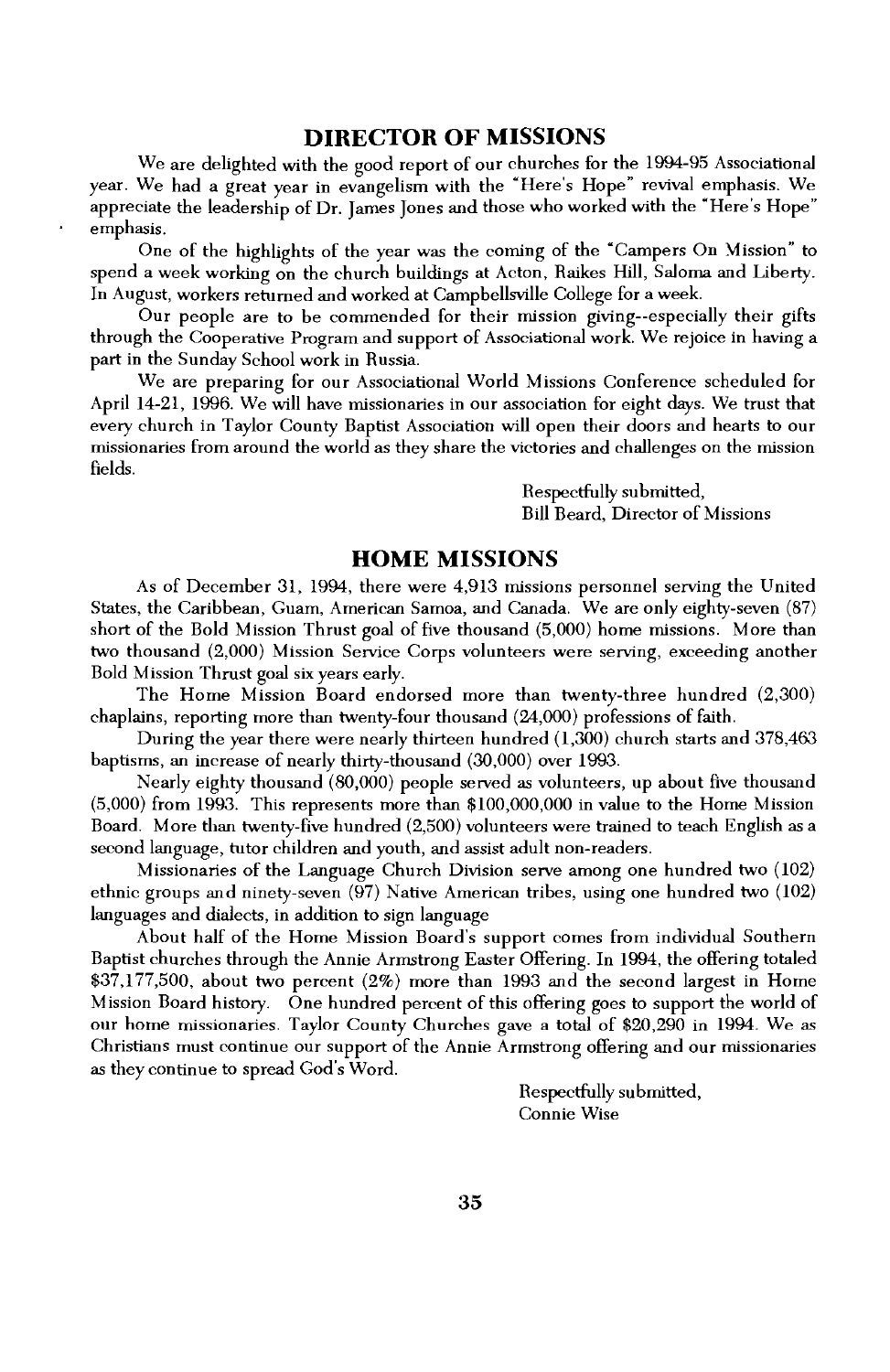### **DIRECT (STATE) MISSIONS**

The Kentucky Baptist Convention continues to be involved in Partnership Missions. We have been involved with Utah-Idaho for the past four years and have voted to continue for one more year. This will make a total of five years that we have been involved in this partnership. Twelve (12) teams have been involved this summer in revivals, Vacation Bible Schools, door to door witnessing, Discipleship Training, and repair of church buildings.

On May 9, 1995, the Executive Board of The Kentucky Baptist Convention voted to enter a three year partnership with the New England Baptist Convention. The first vear we will be working in the Greater Boston area and later we will move into the New England area.

Many Churches have taken part in mission projects in Eastern Kentucky. By the end of the year we will have over twenty-five churches that have been involved in mission work. They have been doing Vacation Bible Schools, revivals, Back Yard Bible Clubs, and construction projects.

Since 1994, we have had more than five hundred (500) volunteers participating in our Kentucky-Russia Partnership. During 1995 committed Kentucky Baptist churches, associations, and individuals have been supporting seventy-two (72) Russian Home Missionaries. Kentucky Baptists have also been responsible for building twenty-six (26) new churches and giving \$52,942.00 toward the purchase of Bibles in the Russian language.

> Respectfully submitted, Bill Beard, Director of Missions

#### **FOREIGN MISSIONS**

This past year has been an outstanding year in foreign missions as God used 4,187 missionaries, serving in over one hundred thirty countries, to help lead over three hundred thousand people to a saving knowledge of Jesus Christ. These missionaries were assisted by over thirteen thousand volunteers from Southern Baptist Convention churches. This past year was also a banner year in the support for foreign missions.

The current year's budget calls for \$186,000,000 with anticipation that forty-six percent (46%), or \$83,161,000 will be given through the Lottie Moon Christmas Offering, while thirty-seven percent (37%), or \$70,920,000 is to come through Cooperative Program gifts. The rest is to come through designated gifts and investment income.

In 1994, \$6,600,000 was given for the board's hunger and relief ministries. This money fed victims of the Yugoslavian war, refugees and orphans of the Rwandan war. It was used for drilling wells in Haiti and for agricultural projects around the world.

God is at work in the world, and we are helping in what is being done. This past year, every church in the association contributed to the foreign mission, giving a total of \$52,738. But, I'm sad to say, we gave \$3,028 less than the year before. Our Cooperative Program gifts, however, were up by \$39,655, an almost eleven percent  $(11\%)$  increase. We also participated through the Kentucky-Russian Partnership in at least three ways. Through volunteers, through associational support of Sunday School work in the St. Petersburg Oblast, and through the contributions of some of our churches for the construction of church buildings in Russia.

God grant that we will do more in the coming year than we have during this past year.

Respectfully submitted, Jerry R. Kibbons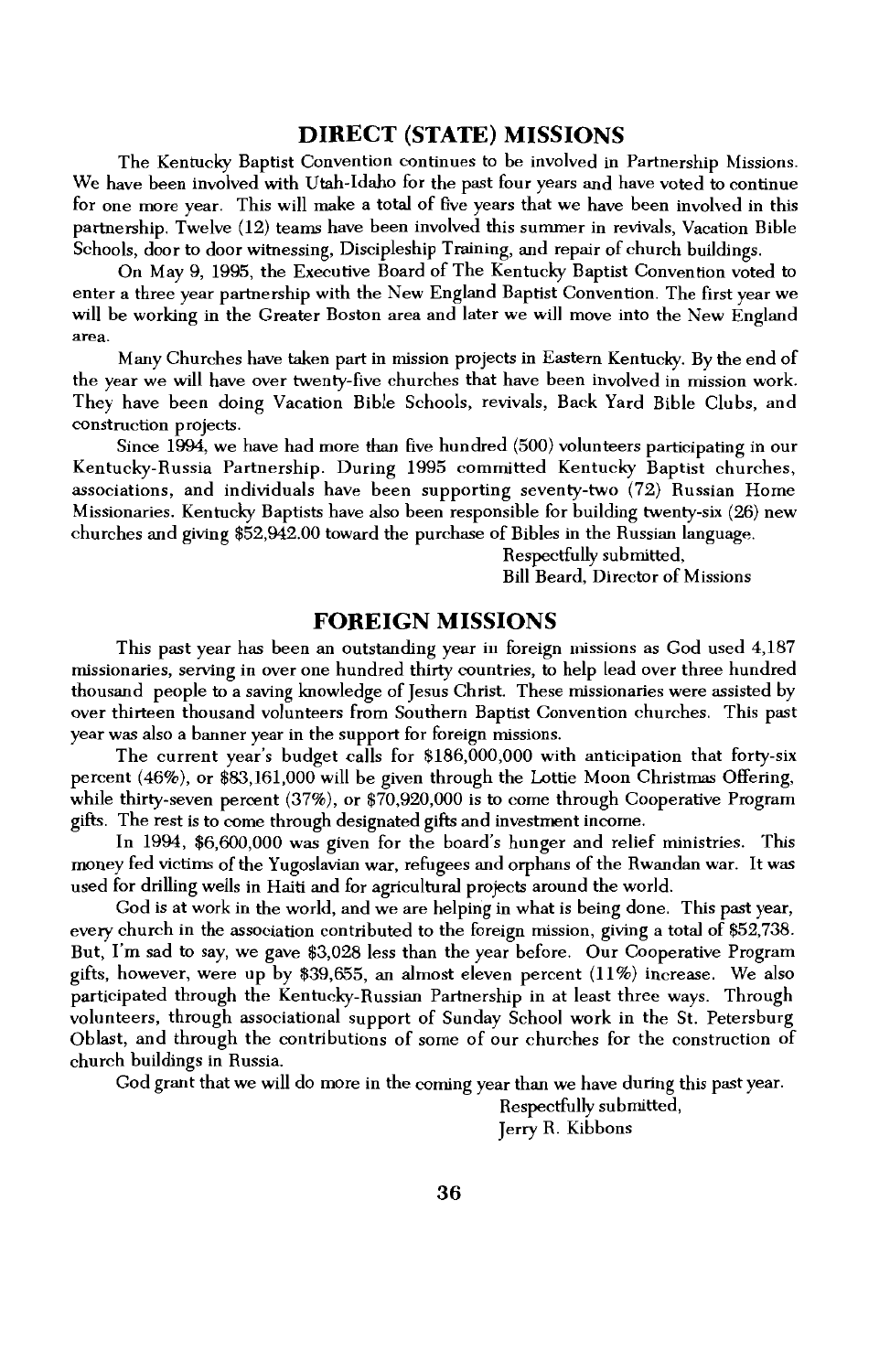### **BUDGET 1995-1996**

| General                           |             |
|-----------------------------------|-------------|
| <b>Annual Minutes</b>             | \$900.00    |
| Auditor's Fee                     | 50.00       |
| BSU                               | 100.00      |
| <b>Bonding Fee</b>                | 91.35       |
| Brotherhood                       | 500.00      |
| Clerk's Fee                       | 550.00      |
| <b>Clerk's Supplies</b>           | 100.00      |
| Council on Aging                  | 200.00      |
| Discipleship Training             | 400.00      |
| Evangelism                        | 800.00      |
| Jail Ministry                     | 600.00      |
| Media                             | 300.00      |
| Miscellaneous                     | 400.00      |
| <b>Missions</b>                   | 500.00      |
| Missions Sermon                   | 100.00      |
| Music                             | 400.00      |
| Sunday School                     | 900.00      |
| Treasurer's Fee                   | 200.00      |
| WMU                               | 325.00      |
| Youth                             | 1,000.00    |
| <b>Total General</b>              | \$8,416.35  |
| <b>Office Supplies</b>            |             |
| Copier                            | \$1,500.00  |
| Eqnipment                         | 500.00      |
| Office Supplies                   | 1,100.00    |
| Postage                           | 700.00      |
| Telephone                         | 850.00      |
| Utilities                         | 300.00      |
| Western Recorder                  | 310.00      |
| <b>Total Office Supplies</b>      | \$5,260.00  |
| Secretary                         |             |
| Secretary's Salary                | \$8,100.00  |
| <b>FICA</b>                       | 619.65      |
| Secretary's Annuity               | 1,200.00    |
| Total Secretary's Salary          | \$9,919.65  |
| <b>Director of Missions</b>       |             |
| Director of Missions' Salary      | \$8,400.00  |
| Health Insurance                  | 600.00      |
| <b>FICA</b>                       | 642.60      |
| Travel                            | 2,400.00    |
| <b>Convention Expense</b>         | 500.00      |
| <b>Total Director of Missions</b> | \$12,542.60 |
| <b>Total Budget</b>               | \$36,138.60 |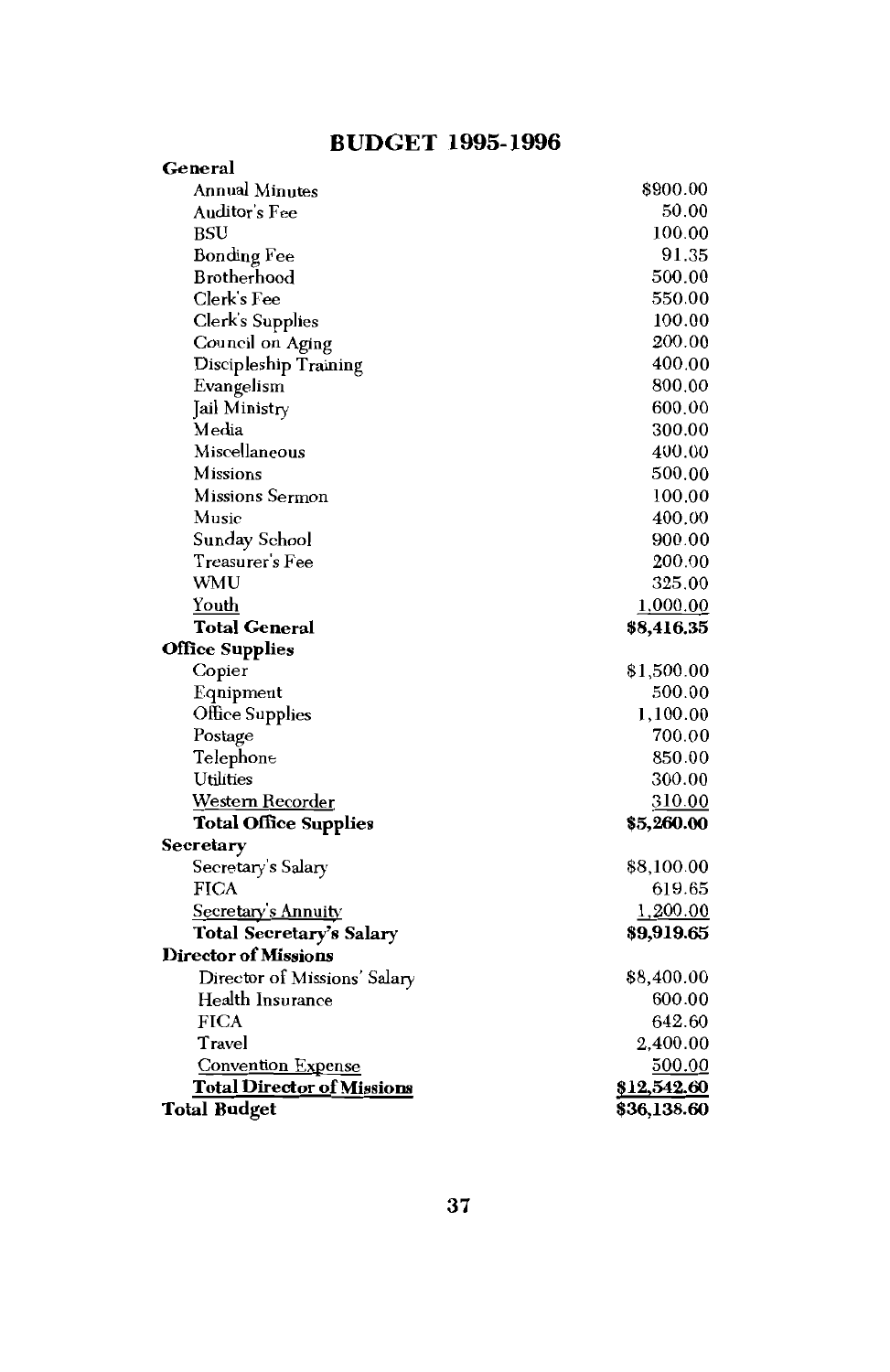### **DEACON CHAIRMEN**

| <b>MODERATOR OF ASSOCIATION</b>                                |              |
|----------------------------------------------------------------|--------------|
| Darrell Hunt, 902 Gardenia Avenue                              | 502-465-4808 |
| <b>ACTON</b>                                                   |              |
| Jack Beck, 1715 Kindness Road                                  | 502-465-7856 |
| <b>CAMPBELLSVILLE</b>                                          |              |
| Don Bishop, 123 Kensington Way                                 | 502-465-6404 |
| <b>EASTSIDE</b>                                                |              |
| Stanley DeWitt, 5185 Scotts Ridge Road, Raywick KY 40060       | 502-692-2608 |
| <b>ELK HORN</b>                                                | 502-789-2591 |
| Donald Glenn Patton, 2880 Wilson Creek Road<br><b>FAIRVIEW</b> |              |
|                                                                |              |
| <b>FRIENDSHIP</b>                                              |              |
| Wayne Orange, 2403 Moss Road                                   | 502-789-2026 |
| <b>GOOD HOPE</b>                                               |              |
| E. Poe Young, 320 Robinson Avenue                              | 502-465-4443 |
| <b>GREEN RIVER MEMORIAL</b>                                    |              |
| Marshall Caulk, 8 Grant Road                                   | 502-465-2174 |
| <b>LIBERTY</b>                                                 |              |
| Robert L. Wise, 460 Spurlington Road                           | 502-465-4366 |
| <b>LOWELL AVENUE</b>                                           |              |
| Forrester Hedgespeth, 505 Pitman Avenue                        | 502-465-7000 |
| <b>MEADOWVIEW</b>                                              | 502-465-5919 |
| Welby Simpson, 205 Smith Ridge Road<br>MT. GILBOA              |              |
| George M. Phillips, PO Box 303, Campbellsville, KY 42719-0303  | 502-465-2078 |
| <b>PALESTINE</b>                                               |              |
| Howard Kerr, 301 Beechwood Drive                               | 502-465-5852 |
| PITMAN VALLEY                                                  |              |
| Orville Newton, 172 Newton Lane                                | 502-465-3844 |
| PLEASANT HILL                                                  |              |
| William White, 105 Tammie Trail                                | 502-465-7141 |
| <b>RAIKES HILL</b>                                             |              |
| Jim Cheatham, 3564 Bass Ridge Road, Elk Horn KY 42733          | 502-465-7159 |
| <b>ROBINSON CREEK</b>                                          |              |
|                                                                |              |

### **SALEM**

| <b>SALOMA</b>                                                               |              |
|-----------------------------------------------------------------------------|--------------|
| Larry Marcum, 1019 North Chaney Pike                                        | 502-465-3906 |
| <b>SOUTH CAMPBELLSVILLE</b>                                                 |              |
| Keith McMahan, 293 Smith Ridge Road                                         | 502-465-5772 |
| <b>YUMA</b>                                                                 |              |
| Garry Bault, 904 White Oak Church Road                                      |              |
| Casey Creek, Kentucky 42743                                                 | 502-465-3927 |
| All Addresses are "Campbellsville, Kentucky 42718," unless otherwise noted. |              |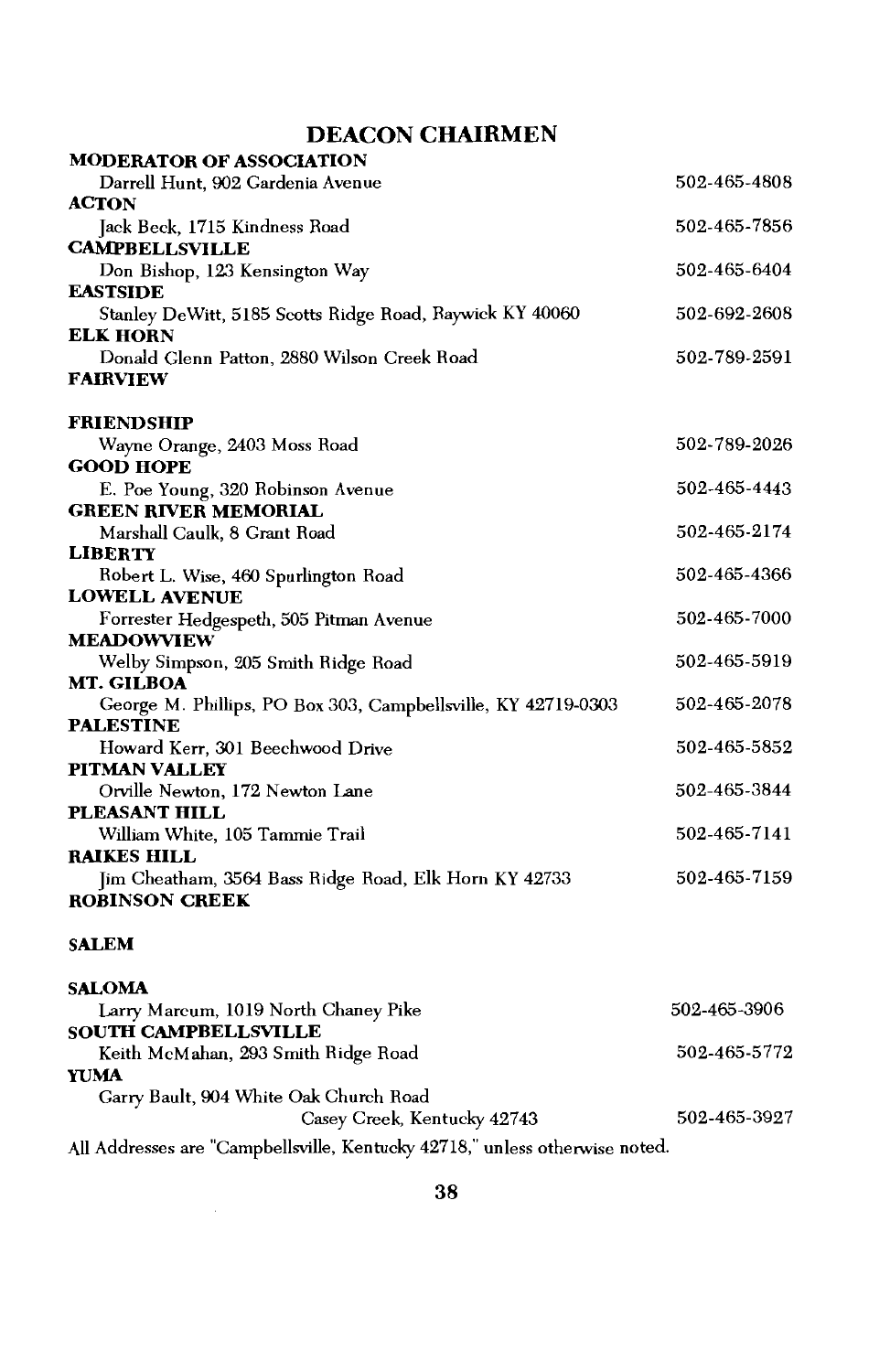### TABLE A CHURCH MEMBERSHIP AND OTHER INFORMATION--1995

| <b>CHURCH</b>                    | Year<br>Became |                    | Other<br>Church Baptisms Additions | Lost             | Members Resident | Nonres.  | Present<br>Members Members Membership | Received           | Lost<br>Non-Baptist<br>Churches | Value of<br>Property | Money<br>Borrowed  | Church<br>Debt     | Ratio<br>Members:<br>Baptisms | Messengers<br>Per<br>Article 2 |
|----------------------------------|----------------|--------------------|------------------------------------|------------------|------------------|----------|---------------------------------------|--------------------|---------------------------------|----------------------|--------------------|--------------------|-------------------------------|--------------------------------|
| Action                           | 1984           | $\bf{0}$           | $\bf{0}$                           | 4                | 46               | $\bf{0}$ | 46                                    | $\bf{0}$           | $\bf{0}$                        | \$80,000             | \$0                | \$0                | N/A                           | $\boldsymbol{4}$               |
| Campbellsville                   | 1791           | 38                 | 79                                 | 57               | 1,673            | 574      | 2,247                                 | 9                  | $\overline{4}$                  | \$7,000,000          | \$0                | \$1,061,388        | 59.13                         | 47                             |
| Eastside                         | 1982           | 4                  | 5                                  | $\mathbf{l}$     | 100              | 8        | 108                                   | $\bf{0}$           | $\mathbf 0$                     | \$85,000             | \$0                | \$0                | N/A                           | 5                              |
| Elk Horn                         | 1828           | 33                 | 60                                 | 26               | 590              | 63       | 653                                   | з                  | 4                               | \$390,000            | \$27,716           | \$21,713           | 19.79                         | 16                             |
| Fairview                         | 1955           | 0                  | $\bf{0}$                           | 3                | 83               | 39       | 122                                   | $\bf o$            | 0                               | \$70,000             | \$0                | \$0                | N/A                           | 5                              |
| Friendship                       | 1807           | 4                  | 3                                  | 6                | 144              | 23       | 167                                   | $\bf{o}$           | $\mathbf 0$                     | \$200,000            | \$0                | \$0                | 41.75                         | 6                              |
|                                  |                |                    |                                    |                  |                  |          |                                       |                    |                                 |                      |                    |                    |                               |                                |
| Good Hope                        | 1796           | 5                  | 4                                  | 1                | 174              | 22       | 196                                   | 1                  | $\mathbf 0$                     | \$250,000            | \$0                | \$0                | 39.20                         | 6                              |
| Green River Memorial             | 1907           | 11                 | 16                                 | 8                | 507              | 75       | 582                                   | $\boldsymbol{2}$   | $\bf{0}$                        | \$575,000            | \$0                | \$0                | 52.91                         | 14                             |
| Liberty                          | 1888           | 10                 | $\mathbf{2}$                       | $\boldsymbol{2}$ | 159              | 45       | 204                                   | $\overline{\bf 4}$ | $\bf{0}$                        | \$200,000            | \$0                | \$0                | 20.40                         | 7                              |
| Lowell Avenue                    | 1955           | 8                  | 17                                 | 21               | 410              | 70       | 480                                   | $\bf{0}$           | $\boldsymbol{2}$                | \$400,000            | \$0                | \$21,762           | 60.00                         | 12                             |
| Meadowview                       | 1965           | 0                  | $\bf{0}$                           | $\mathbf 2$      | 75               | $\bf{0}$ | 75                                    | $\bf{0}$           | 1                               | \$245,000            | \$0                | \$0                | N/A                           | 4                              |
| Mount Gilboa                     | 1921           | 1                  | $\overline{2}$                     | 3                | 136              | 33       | 169                                   | $\bf{0}$           | $\bf{0}$                        | \$220,000            | \$0                | \$0                | 169.00                        | 6                              |
| Palestine                        | 1843           | 5                  | 13                                 | 35               | 273              | 76       | 349                                   | 2                  | $\bf{0}$                        | \$1,200,000          | \$0                | \$0                | 69.80                         | 9                              |
| Pitman Valley                    | 1960           | $\mathbf{2}$       | $\bf{0}$                           | $\mathbf{1}$     | 88               | 68       | 156                                   | $\bf o$            | 0                               | \$120,000            | \$0                | \$0                | 78.00                         | 6                              |
| Pleasant Hill                    | 1840           | $\overline{\bf 4}$ | 6                                  | $\mathbf 7$      | 448              | 155      | 603                                   | 1                  | 1                               | \$1,185,200          | \$0                | \$0                | 150.75                        | 15                             |
| <b>*Raikes Hill</b>              | 1954           | $\bf{0}$           | $\bf{0}$                           | $\bf{0}$         | 21               | $\bf{0}$ | 21                                    | 0                  | $\bf{0}$                        | ę.                   | \$0                | \$0                | N/A                           | $\overline{\mathbf{4}}$        |
| <b>Robinson Creek</b>            | 1929           | 30                 | 16                                 | 10               | 384              | 62       | 446                                   | $\mathbf 0$        | $\bf{0}$                        | \$266,000            | \$0                | \$0                | 14.87                         | 11                             |
| Salem                            | 1861           | $\bf{0}$           | $\overline{\bf 4}$                 | $\overline{4}$   | 206              | 86       | 292                                   | $\bf{0}$           | $\bf{0}$                        | P                    | \$0                | \$0                | N/A                           | 8                              |
| Saloma                           | 1951           | 15                 | 13                                 | 1                | 167              | 34       | 201                                   | 4                  | $\bf{0}$                        |                      | \$160,000 \$10,000 | \$8,300            | 13.40                         | $\overline{7}$                 |
| South Campbellsville             | 1937           | 24                 | 23                                 | 23               | 681              | 171      | 852                                   | 3                  | 0                               | \$1,250,000          | \$0                | \$27,202           | 35.50                         | 20                             |
| Yuma                             | 1982           | 1                  | $\overline{\bf 4}$                 | $\bf{0}$         | 92               | 38       | 130                                   | 4                  | $\bf{0}$                        | \$100,000            | \$0                | \$0                | 130.00                        | 5                              |
| Totals                           |                | 195                | 267                                | 215              | 6,457            | 1,642    | 8,099                                 | 33                 |                                 | 12 \$13,996,200      |                    | 37,716 \$1,140,365 | 41.53                         | 217                            |
| Last Year's Totals               |                | 152                | 209                                | 222              | 6,177            | 1,626    | 7,803                                 | 17                 |                                 | 14 \$13,238,200      |                    | 28,634 \$1,251,157 | 51.34                         | 216                            |
| Gain or Loss (-)                 |                | 43                 | 58                                 | $-7$             | 280              | 16       | 296                                   | 16                 | $-2$                            | \$758,000            |                    | $-110,792$         | $-9.80$                       | $\boldsymbol{2}$               |
| Percentage Change                |                | 28.3%              | 27.8%                              | $-3.2%$          | 4.5%             | 1.0%     | 3.8%                                  | 94.1%              | $-14.3%$                        | 5.7%                 |                    | $-8.9%$            | $-19.1%$                      | 0.8%                           |
| <i>Mission of Campbellsville</i> |                |                    |                                    |                  |                  |          |                                       |                    |                                 |                      |                    |                    |                               |                                |

Allotted

N/A These churches had no baptisms, therefore there is no comparison factor.

39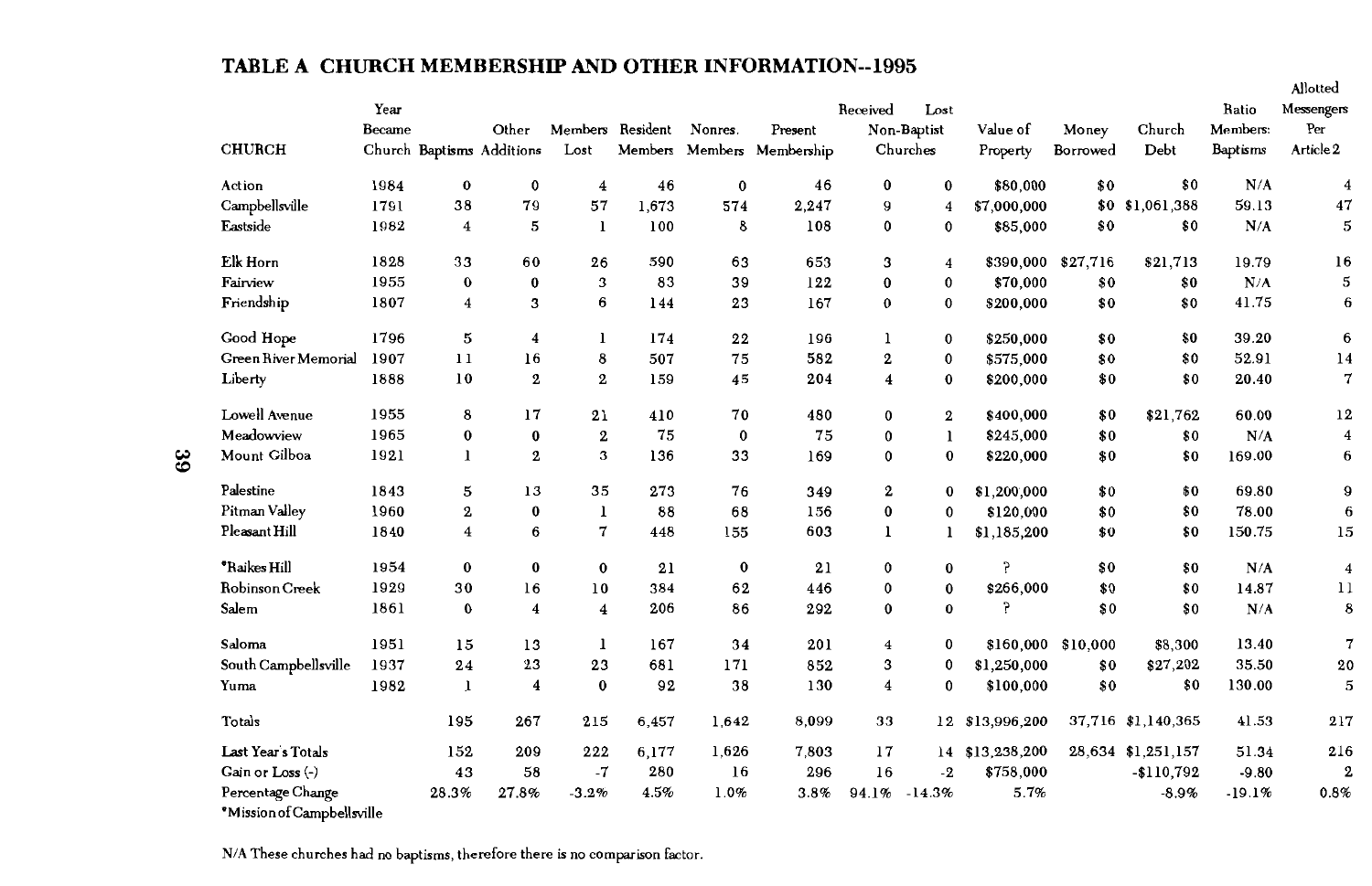### **SUNDAY SCHOOL DIRECTORS**

| <b>SUNDAY SCHOOL DIRECTOR OF ASSOCIATION</b> |              |
|----------------------------------------------|--------------|
| Russell D. Watkins, 195 Jan Street           | 502-789-3615 |
| <b>ACTON</b>                                 |              |
| Jack Beck, 1715 Kindness Road                | 502-465-7856 |
| <b>CAMPBELLSVILLE</b>                        |              |
| Larry Noe, 206 Cambridge Way                 | 502-789-1339 |
| <b>EASTSIDE</b>                              |              |
| Marshall Webb, 602 East First Street         | 502-465-6754 |
| <b>ELK HORN</b>                              |              |
| Russell D. Watkins, 195 Jan Street           | 502-789-3615 |
| <b>FAIRVIEW</b>                              |              |
| Lewis Cox, 2868 Barney School Road           | 502-465-7869 |
| <b>FRIENDSHIP</b>                            |              |
| Tim Hayes, 1432 Fairview Road                | 502-465-4018 |
| <b>GOOD HOPE</b>                             |              |
| Lynwood Newton, 417 Lowell Avenue            | 502-465-7652 |
| <b>GREEN RIVER MEMORIAL</b>                  |              |
| Harold Cruse, 1809 Hatcher Road              | 502-465-5401 |
| <b>LIBERTY</b>                               |              |
| Stanley McCubbin, 2075 Spurlington Road      | 502-465-6258 |
| <b>LOWELL AVENUE</b>                         |              |
| Frank Piacenti, 208 Southside Drive          | 502-789-1786 |
| <b>MEADOWVIEW</b>                            |              |
| MT. GILBOA                                   |              |

**PALESTINE** Gary Porter, 1600 Owl Creek Road 502-789-8017 PITMAN VALLEY Orville Newton, 172 Newton Lane 502-465-3844 PLEASANT HILL Eddie Obanion, 6220 Old Lebanon Road 502-465-3610 **RAIKES HILL** Jim Cheatham, 3564 Bass Ridge Road, Elk Horn KY 42733 502-465-7159 **ROBINSON CREEK** 

### **SALEM**

| <b>SALOMA</b>                                                               |              |
|-----------------------------------------------------------------------------|--------------|
| L. T. Roy, 111 Ridgecrest Drive                                             | 502-465-3706 |
| <b>SOUTH CAMPBELLSVILLE</b>                                                 |              |
| Jerry Inman, 207 Southside Drive                                            | 502-465-4529 |
| <b>YUMA</b>                                                                 |              |
| Garry Bault, 904 White Oak Church Road                                      |              |
| Casey Creek, Kentucky 42743                                                 | 502-465-3927 |
| All Addresses are "Campbellsville. Kentucky 42718." unless otherwise noted. |              |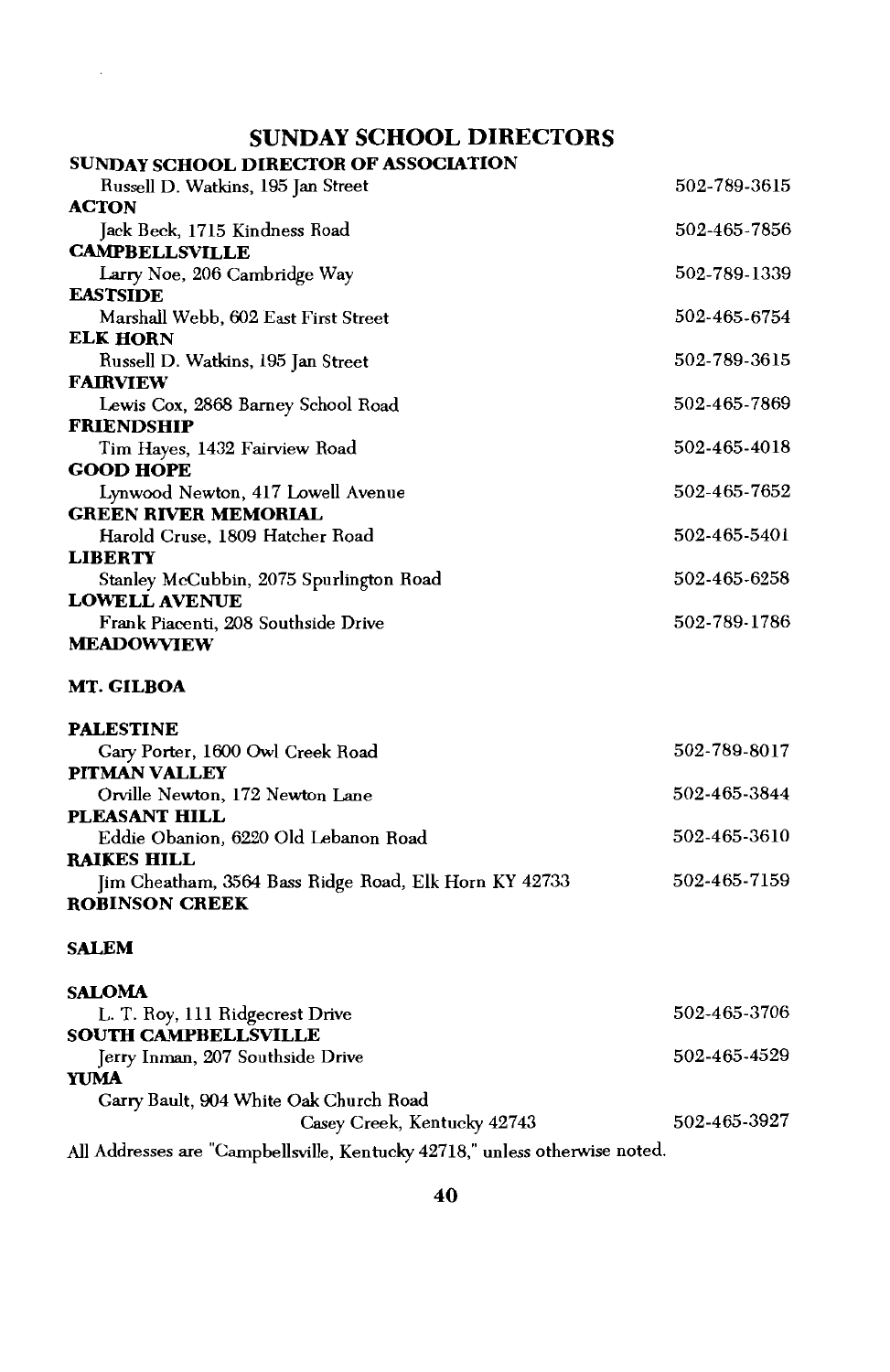### TABLE B SUNDAY SCHOOL--1995

|                            |                  | Other<br>Young Young |             |                  |          | New                     |             |       |              | SS<br>Vacation |                                |                     |             |       |       |                |                                  |             |                  |             |              |             |
|----------------------------|------------------|----------------------|-------------|------------------|----------|-------------------------|-------------|-------|--------------|----------------|--------------------------------|---------------------|-------------|-------|-------|----------------|----------------------------------|-------------|------------------|-------------|--------------|-------------|
|                            | Cradle Pre-      |                      | Children    |                  | Adult    | Adult                   | Adult       |       |              |                | Adults Spec. Adults Home- Gen. |                     | Bible       | Total | Ave.  |                | S.S. College Single not Ch. Bus/ |             |                  |             | <b>Bible</b> | Miss.       |
| CHURCH                     | Roll             | school               | $6 - 12$    | Youth            | 18-24    | 25-34                   | 35-64       |       |              |                | 55-up Educ. Away bound Off.    |                     | Study       | Enr.  |       |                | Att. Mem. Students Adult Mem.    |             |                  |             | Van School   | <b>VBS</b>  |
| Action                     | $\mathbf{0}$     | $\boldsymbol{2}$     | 3           | $\boldsymbol{2}$ | $\bf{0}$ | $\mathbf 0$             | 5           |       |              | 0              | $\Omega$                       | $\overline{2}$      | $\mathbf 0$ | 21    | 15    | $\bf{0}$       | 0                                | $\Omega$    | 0                | $\mathbf 0$ | 26           | $\mathbf 0$ |
| Campbellsville             | $\mathbf 0$      | 87                   | 158         | 224              | 83       | 111                     | 321         | 282   | 0            | 0              | 33                             | 12                  | 49          | 1,360 | 531   | 150            | 73                               | 68          | 78               | 14          | 287          | 44          |
| Eastside                   | 0                | 1                    | $\mathbf 0$ | $\boldsymbol{2}$ | $\bf{0}$ | $\mathbf 0$             | 26          | 0     | $\mathbf 0$  | 0              | $\mathbf 0$                    | $\overline{2}$      | 0           | 31    | 22    | 5              | 0                                | 0           | 3                | $\mathbf 0$ | $\circ$      | 0           |
| Elk Hom                    | 0                | 51                   | 96          | 47               | 66       | 45                      | 89          | 73    | 0            | 0              | 0                              | 10                  | 10          | 487   | 249   | 132            | 66                               | 23          | 18               | 45          | 444          | $\mathbf 0$ |
| Fairview                   | 0                | 6                    | 5           | $\overline{2}$   | 6        | $\overline{\mathbf{4}}$ | 10          | 8     | $\mathbf 0$  | 0              | 0                              | $\boldsymbol{2}$    | 0           | 43    | 23    | $\bf{0}$       | $\mathbf{0}$                     | $\mathbf 0$ | 3                | 0           | 36           | 0           |
| Friendship                 | $\mathbf 0$      | 10                   | 19          | 14               | 12       | 18                      | 25          | 19    | $\mathbf 0$  | $\mathbf 0$    | 5                              | 3                   | $\mathbf 0$ | 125   | 60    | 10             | 1                                | 20          | 20               | $\mathbf 0$ | 72           | $\bf{0}$    |
| Good Hope                  | 4                | 6                    | 12          | 9                | 8        | 21                      | 24          | 18    | 0            | 0              | 8                              | 3                   | $\mathbf 0$ | 113   | 76    | 7              | 1                                | 4           | 0                | 5           | 110          | 0           |
| Green River Memorial       | 5                | 20                   | 30          | 49               | 20       | 37                      | 60          | 68    | 0            | 0              | 0                              | 7                   | 20          | 316   | 185   | 15             | 10                               | 10          | 0                | 5           | 195          | 55          |
| Liberty                    | 0                | 12                   | 26          | 16               | 12       | 52                      | 28          | 51    | 0            | 0              | 0                              | 5                   | $\mathbf 0$ | 202   | 75    | 16             | 0                                | 0           | 28               | $\mathbf 0$ | 100          | 0           |
| Lowell Avenue              | 10               | 23                   | 21          | 27               | 27       | 22                      | 130         | 46    | 0            | 0              | 4                              | $\overline{4}$      | $\mathbf 0$ | 314   | 135   | 20             | 20                               | 22          | 100              | 10          | 164          | $\bf{0}$    |
| Meadowview                 | 11               | 6                    | 7           | 10               | 0        | 24                      | $\mathbf 0$ | 16    | 0            | 0              | 0                              | 3                   | $\mathbf 0$ | 77    | 34    | $\mathbf 0$    | 0                                | 0           | $\mathbf 0$      | 0           | 70           | 0           |
| Mount Gilboa               | 3                | 10                   | 14          | 11               | 6        | 17                      | 9           | 20    | 0            | 0              | 6                              | 3                   | 0           | 99    | 46    | 7              | 6                                | $\Omega$    | 0                | 6           | 67           | $\bf{0}$    |
| Palestine                  | $\Omega$         | 22                   | 30          | 24               | 12       | 30                      | 32          | 34    | 0            | 0              | 5                              | 9                   | 0           | 198   | 99    | 12             | 4                                | 5           | 4                | 6           | 117          | 115         |
| Pitman Valley              | 3                | 9                    | 11          | 5                | 0        | 8                       | 11          | 3     | $\mathbf 0$  | 0              | 0                              | 7                   | $\mathbf 0$ | 57    | 40    | $\mathbf 0$    | $\mathbf 0$                      | $\Omega$    | 0                | $\mathbf 0$ | 46           | $\bf{0}$    |
| <b>Pleasant Hill</b>       | 0                | 47                   | 38          | 33               | 35       | 19                      | 86          | 87    | 0            | 0              | 20                             | 5                   | $\bf{0}$    | 370   | 189   | 10             | 4                                | $\mathbf 0$ | $\boldsymbol{2}$ | 6           | 129          | 36          |
| *Raikes Hill               | 0                | 2                    | 0           | 6                | 0        | 0                       | 3           | 10    | 0            | 0              | 0                              | 0                   | $\bf{0}$    | 21    | 20    | $\overline{2}$ | $\mathbf 0$                      | -1          | 4                | 0           | 44           |             |
| <b>Robinson Creek</b>      | 10               | 26                   | 54          | 30               | 35       | 13                      | 62          | 40    | $\mathbf 0$  | 0              | 0                              | 4                   | $\mathbf 0$ | 274   | 142   | 10             | 6                                | 16          | 40               | 35          | 302          | 0           |
| Salem                      | 5                | 10                   | 11          | 9                | 10       | 10                      | 38          | 20    | $\mathbf 0$  | 0              | $\overline{2}$                 | $\overline{\bf{4}}$ | 1           | 120   | 73    | 11             | 4                                | 9           | 16               | $\mathbf 0$ | 60           | 0           |
| Saloma                     | 0                | 4                    | 16          | 19               | 3        | 10                      | 20          | 12    | $\mathbf{o}$ | $\mathbf 0$    | $\mathbf 0$                    | 4                   | 0           | 88    | 50    | 19             | 4                                | 6           | 8                | $\Omega$    | 58           | $\bf{0}$    |
| South Campbellsville       | 8                | 14                   | 45          | 33               | 15       | 42                      | 67          | 68    | $\mathbf{o}$ | 0              | 15                             | 3                   | 0           | 310   | 158   | 30             | 5                                | 4           | 20               | 4           | 345          | 0           |
| Yuma                       | $\boldsymbol{2}$ | 4                    | 11          | 5                | 18       | 6                       | 8           | 14    | $\mathbf 0$  | 0              | $\mathbf 0$                    | $\mathbf{2}$        | 0           | 70    | 29    | 7              | 8                                | 15          | 22               | $\mathbf 0$ | 77           | 0           |
| Totals                     | 61               | 372                  | 607         | 577              | 368      | 489                     | 1,054       | 896   | $\mathbf 0$  | 0              | 98                             | 94                  | 80          | 4,696 | 2,251 | 463            | 212                              | 203         | 366              | 136         | 2,749        | 250         |
| Last Year's Totals         | 31               | 397                  | 617         | 541              | 328      | 556                     | 1,246       | 576   | 0            | 0              | 576                            | 89                  | 111         | 4,559 | 2,237 | 428            | 185                              | 223         |                  | 144         | 2,580        | 240         |
| Gain or Loss (-)           | 30               | $-25$                | $-10$       | 36               | 40       | $-67$                   | $-192$      | 320   | 0            | 0              | $-478$                         | 5                   | $-31$       | 137   | 14    | 35             | 27                               | $-20$       |                  | -8          | 169          | 10          |
| Percentage Change          | 96.8%            | $-6.3%$              | $-1.6%$     | 6.7%             | 12.2%    | $-12.1%$                | $-15.4%$    | 55.6% |              |                | $-83.0%$                       | 5.6%                | $-27.9%$    | 3.0%  | 0.6%  | 8.2%           | 14.6%                            | $-9.0\%$    |                  | $-5.6%$     | 6.6%         | 4.2%        |
| *Mission of Campbellsville |                  |                      |             |                  |          |                         |             |       |              |                |                                |                     |             |       |       |                |                                  |             |                  |             |              |             |

N/A These churches have no comparison factors.

# Category not on last year's statistics.

 $\mathbf{f}_1$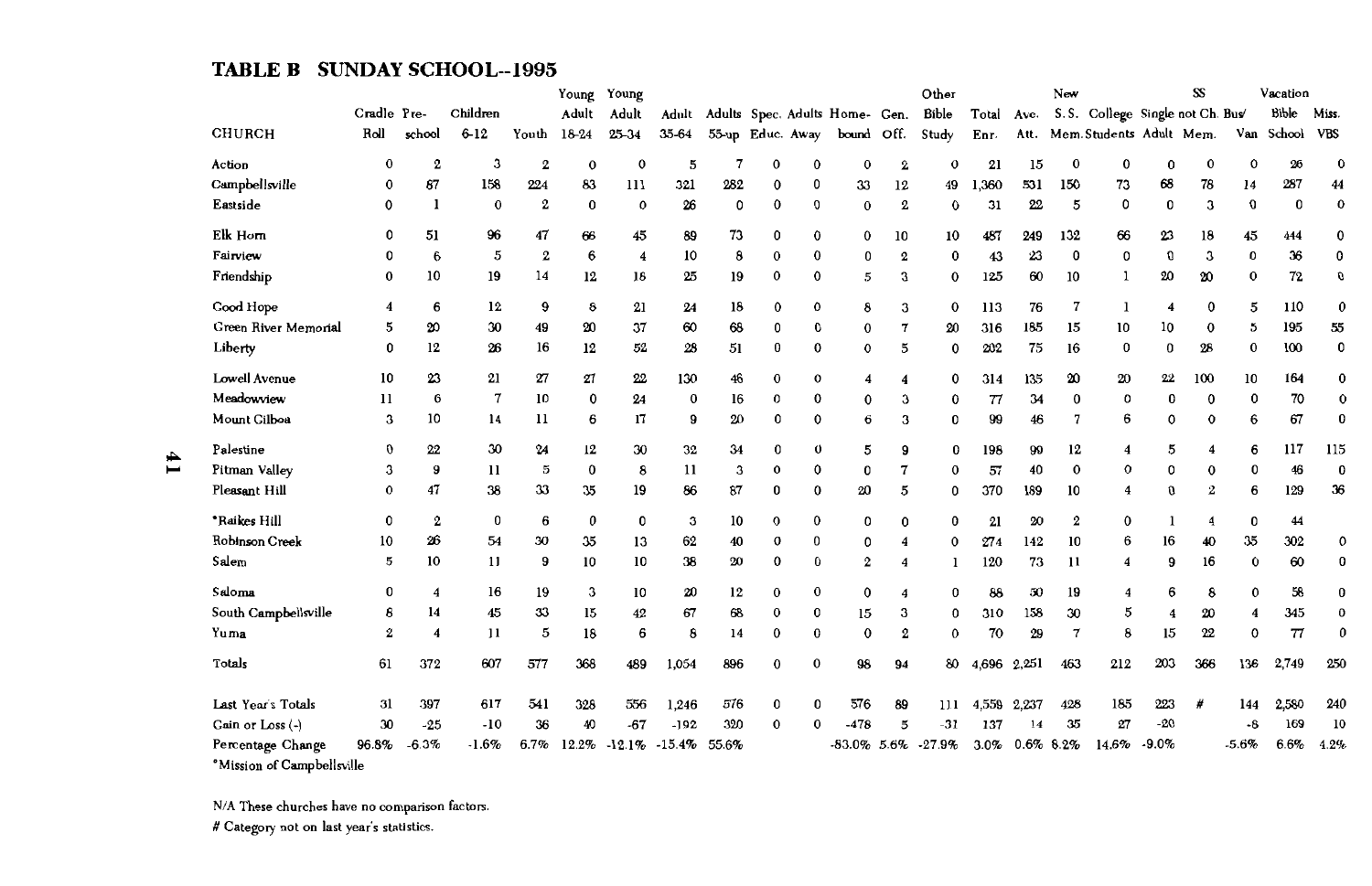### DISCIPLESHIP TRAINING DIRECTORS

### DISCIDI ESHID TRAINING DIRECTOR OF ASSOCIATION

| лгызын таавим гливеток от жер<br>Dwayne Howell, 6398 Old Lebanon Road<br><b>ACTON</b> | 502-465-6643 |
|---------------------------------------------------------------------------------------|--------------|
| <b>CAMPBELLSVILLE</b><br>Mike McMahan, 625 Lebanon Avenue<br><b>EASTSIDE</b>          | 502-789-3272 |
| <b>ELK HORN</b><br>Brent Thornton, 901 Spruce Court<br><b>FAIRVIEW</b>                | 502-465-5530 |
| <b>FRIENDSHIP</b><br>Steve Gentz, 529 North Poplar Street<br><b>GOOD HOPE</b>         |              |
| <b>GREEN RIVER MEMORIAL</b><br>Damon Eubank, 228 Sheridan Drive<br><b>LIBERTY</b>     | 502-789-2926 |
| <b>LOWELL AVENUE</b><br>Mike Hovious, 621 Newton Lane<br><b>MEADOWVIEW</b>            | 502-789-1363 |
| MT. GILBOA                                                                            |              |
| <b>PALESTINE</b><br>Gary Rafferty, 673 Myers Road<br>PITMAN VALLEY                    | 502-465-8017 |
| PLEASANT HILL                                                                         |              |
| <b>RAIKES HILL</b>                                                                    |              |
| <b>ROBINSON CREEK</b>                                                                 |              |
| <b>SALEM</b>                                                                          |              |
| <b>SALOMA</b><br>Cathy Chowning, 512 Fern Drive<br><b>SOUTH CAMPBELLSVILLE</b>        | 502-789-2707 |

### **YUMA**

All Addresses are "Campbellsville, Kentucky 42718," unless otherwise noted.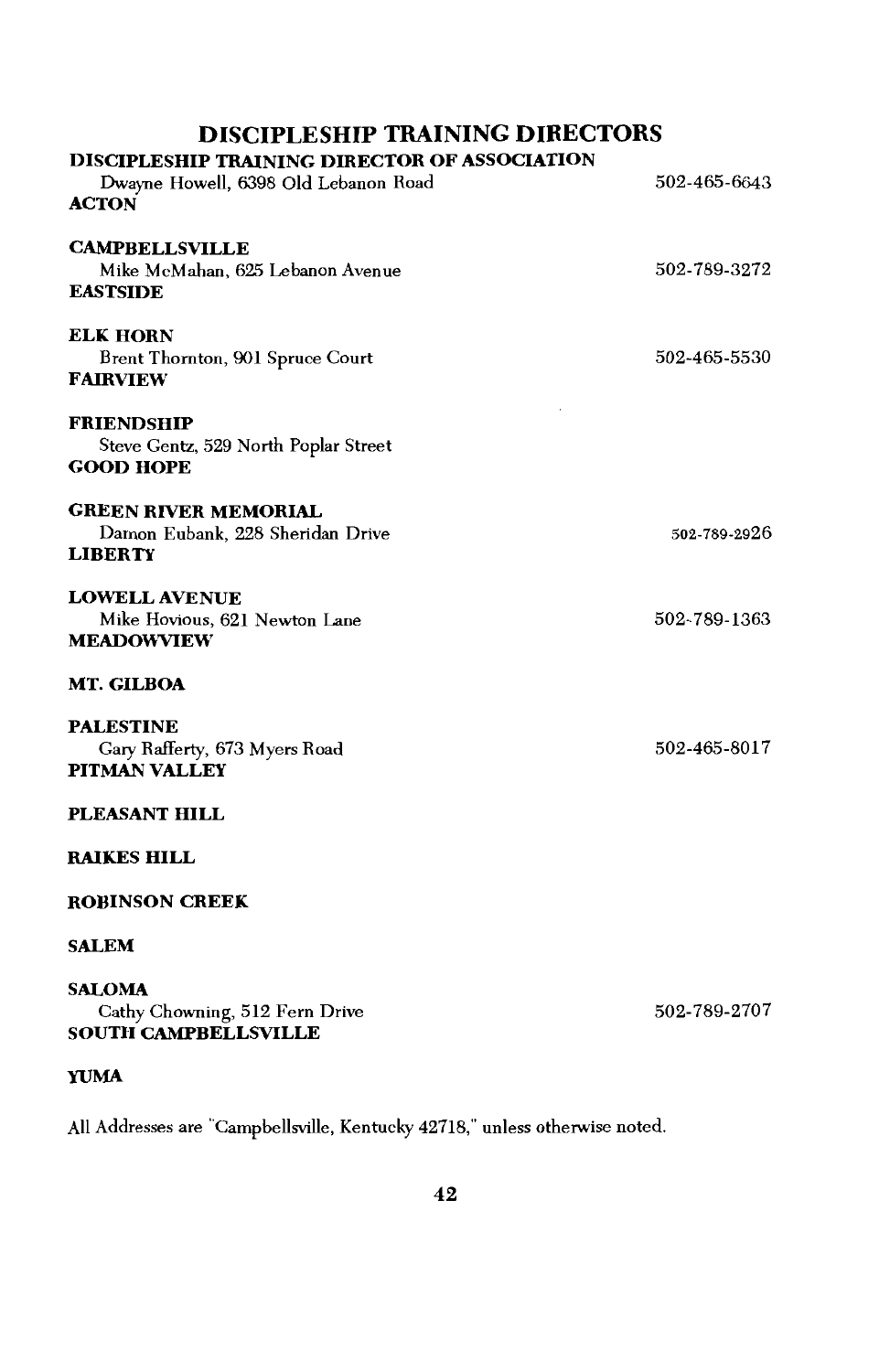### TABLE C DISCIPLESHIP TRAINING 1995

|                            | <u>.</u>           |              |                | Ongoing Discipleship Training |             |                      |                    | -----------] [-------- Short Term Discipleship Training- |              |                    |                     |                |             |              |
|----------------------------|--------------------|--------------|----------------|-------------------------------|-------------|----------------------|--------------------|----------------------------------------------------------|--------------|--------------------|---------------------|----------------|-------------|--------------|
|                            |                    |              |                |                               |             | Total                | Short              | Short                                                    | Short        | Short              | Total               | <b>Baptist</b> | New         |              |
|                            |                    |              |                |                               | General     | Ongoing              | Term               | Term                                                     | Term         | Term               | Short Term Doctrine |                | Member      | Support      |
| <b>CHURCH</b>              | Preschool Children |              | Youth          | Adult                         | Officers    | Enrollment Preschool |                    | Children                                                 | Youth        | Adult              | Enrollment          | Study          | Training    | Group        |
| Action                     | 0                  | 0            | $\mathbf 2$    | 7                             | 2           | 11                   | 0                  | $\bf{0}$                                                 | $\bf{0}$     | $\bf{0}$           | $\mathbf 0$         | 5              | $\mathbf 0$ | $\mathbf{0}$ |
| Campbellsville             | 12                 | 29           | 37             | 49                            | 6           | 133                  | $\bf{0}$           | 14                                                       | 121          | 131                | 266                 | $\Omega$       |             | 39           |
| Eastside                   | $\Omega$           | $\bf{0}$     | $\bf{0}$       | $\bf{0}$                      | $\bf{0}$    | $\mathbf 0$          | $\bf{0}$           | $\bf{0}$                                                 | $\bf{0}$     | $\bf{0}$           | $\bf{0}$            | $\bf{0}$       | $\bf{0}$    | $\mathbf{0}$ |
| Elk Horn                   | 25                 | 49           | 33             | $\bf{0}$                      | 1           | 108                  | $\bf{0}$           | 0                                                        | 76           | 214                | 290                 | $\bf{0}$       | 10          | $\mathbf{0}$ |
| Fairview                   | $\bf{0}$           | $\mathbf 0$  | $\bf{0}$       | $\bf{0}$                      | $\bf{0}$    | $\mathbf 0$          | $\bf{0}$           | 0                                                        | $\bf{0}$     | $\bf{0}$           | $\bf{0}$            | $\mathbf 0$    | $\bf{0}$    | $\Omega$     |
| Friendship                 | $\mathbf{2}$       | 12           | 15             | 20                            | 2           | 51                   | $\bf{0}$           | 4                                                        | 5            | 15                 | 24                  | $\bf{0}$       | 2           |              |
| Good Hope                  | $\bf{0}$           | 0            | 0              | 0                             | 0           | 0                    | 0                  | 0                                                        | 0            | $\bf{0}$           | $\bf{0}$            | $\mathbf 0$    | 0           | $\bf{0}$     |
| Green River Memorial       | $\mathbf{0}$       | 0            | $\bf{0}$       | 24                            | 3           | 27                   | 0                  | 0                                                        | 12           | 25                 | 37                  | 15             | 8           | $\bf{0}$     |
| Liberty                    | $\Omega$           | 0            | $\bf{0}$       | $\bf{0}$                      | 0           | $\mathbf{0}$         | $\bf{0}$           | 3                                                        | $\mathbf{l}$ | $\overline{\bf 4}$ | 8                   | $\bf{0}$       | 8           | $\bf{0}$     |
| Lowell Avenue              | 0                  | 0            | 0              | 0                             |             |                      | 0                  | 0                                                        | $\bf{0}$     | 21                 | 21                  | $\bf{0}$       | 0           | $\Omega$     |
| Meadowview                 | $\bf{0}$           | $\bf{0}$     | $\bf{0}$       | 0                             | 0           | $\Omega$             | 0                  | 0                                                        | 0            | $\mathbf 0$        | $\bf{0}$            | $\mathbf 0$    | $\Omega$    |              |
| Mount Gilboa               | $\bf{0}$           | 0            | $\bf{0}$       | 0                             | 0           | $\mathbf{0}$         | $\bf{0}$           | $\bf{0}$                                                 | $\bf{0}$     | 0                  | $\bf{0}$            | $\bf{0}$       | $\bf{0}$    |              |
| Palestine                  | $\bf{0}$           | 7            | 13             | 0                             | 3           | 23                   | 6                  | 11                                                       | 14           | 5                  | 36                  | $\bf{0}$       | 11          |              |
| Pitman Valley              | $\bf{0}$           | $\bf{0}$     | $\bf{0}$       | 0                             | $\bf{0}$    | $\bf{0}$             | 0                  | 0                                                        | $\mathbf 0$  | 0                  | 0                   | $\bf{0}$       | 0           |              |
| Pleasant Hill              | $\Omega$           | 0            | $\bf{0}$       | 0                             | 0           | $\mathbf{0}$         | $\Omega$           | $\bf{0}$                                                 | $\bf{0}$     | $\Omega$           | $\bf{0}$            | $\mathbf{0}$   | $\Omega$    |              |
| <b>*Raikes Hill</b>        | 0                  | 0            | $\bf{0}$       | 0                             | 0           | $\bf{0}$             | $\bf{0}$           | $\bf{0}$                                                 | 0            | 0                  | 0                   | 0              | $\bf{0}$    |              |
| <b>Robinson Creek</b>      | 0                  | $\bf{0}$     | $\mathbf{0}$   | 0                             | 0           | $\mathbf{0}$         | 0                  | 0                                                        | 0            | $\bf{0}$           | $\bf{0}$            | 0              | $\bf{0}$    |              |
| Salem                      | $\Omega$           | $\mathbf{0}$ | $\mathbf{0}$   | 10                            |             | 11                   | $\bf{0}$           | 0                                                        | $\bf{0}$     | $\bf{0}$           | 0                   | $\Omega$       | 0           | 0            |
| Saloma                     | $\Omega$           | 5            | 15             | 0                             | 3           | 23                   | 0                  | 0                                                        | $\mathbf 0$  | $\bf{0}$           | $\bf{0}$            | 0              | 0           | 0            |
| South Campbellsville       | $\mathbf 0$        | $\bf{0}$     | $\mathbf 0$    | $\Omega$                      | 0           | $\bf{0}$             | 0                  | 0                                                        | $\bf{0}$     | 28                 | 28                  | $\Omega$       | $\bf{0}$    |              |
| Yuma                       |                    | 10           | $\overline{7}$ | 18                            | $\mathbf 2$ | 38                   | $\bf{0}$           | $\bf{0}$                                                 | $\bf{0}$     | $\bf{0}$           | $\bf{0}$            | $\Omega$       | $\bf{0}$    |              |
| Totals                     | 40                 | 112          | 122            | 128                           | 24          | 426                  | 6                  | 32                                                       | 229          | 443                | 710                 | 20             | 39          | 39           |
| Last Year's Totals         | 55                 | 147          | 144            | 359                           | 30          |                      | 735 New Categories |                                                          |              |                    |                     | 44             | 68          | New          |
| Gain or Loss (-)           | $-15$              | $-35$        | $-22$          | $-231$                        | $-6$        | $-309$               |                    |                                                          |              |                    |                     | $-24$          | $-29$       | Category     |
| Percentage Change          | $-27.27%$          | $-23.81%$    | $-15.28%$      | $-64.35%$                     | $-20.00%$   | $-42.04%$            |                    |                                                          |              |                    |                     | $-54.55%$      | $-42.65%$   |              |
| "Mission of Campbellsville |                    |              |                |                               |             |                      |                    |                                                          |              |                    |                     |                |             |              |

N/A These churches have no comparison factors.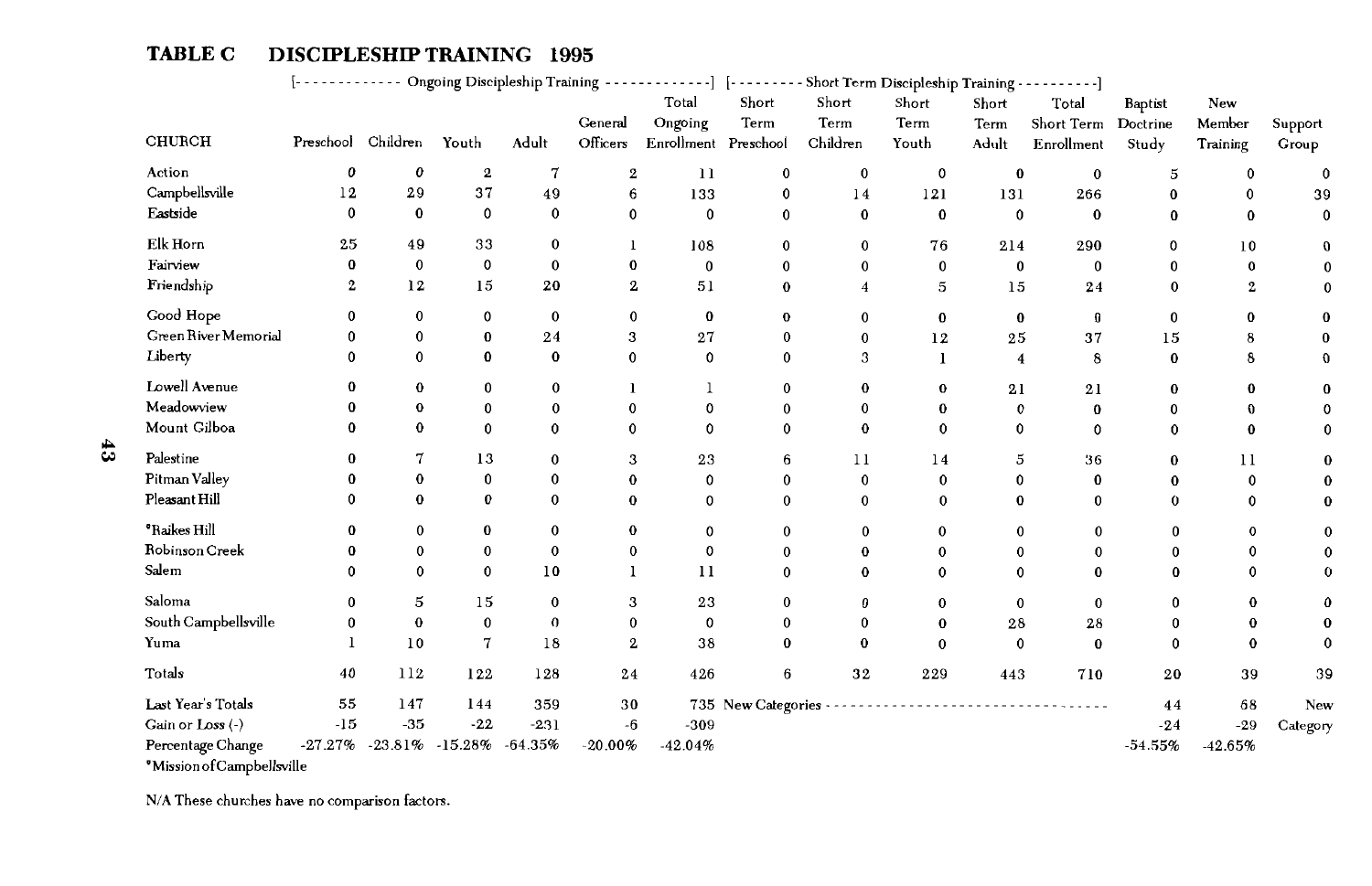### **MUSIC DIRECTORS**

| <b>MUSIC DIRECTOR OF ASSOCIATION</b>                                        |              |
|-----------------------------------------------------------------------------|--------------|
| Tim Richardson, 101 Bennett Lane                                            | 502-465-3741 |
| <b>ACTON</b>                                                                |              |
| Jamie Beck, 1715 Kindness Road                                              | 502-465-7856 |
| <b>CAMPBELLSVILLE</b>                                                       |              |
| D. Edward Garr, 225 Highland Drive                                          | 502-465-7462 |
| <b>EASTSIDE</b>                                                             |              |
| Jim Sabo, Sr., 1784 Spurlington Road<br><b>ELK HORN</b>                     | 502-465-4100 |
| Tim Richardson, 101 Bennett Lane                                            | 502-465-3741 |
| <b>FAIRVIEW</b>                                                             |              |
| Lewis Cox, 2628 Barney School Road                                          | 502-465-7869 |
| <b>FRIENDSHIP</b>                                                           |              |
|                                                                             |              |
| <b>GOOD HOPE</b>                                                            |              |
| Mary Ellen Hedgespeth, Hollybrook                                           | 502-465-8905 |
| <b>GREEN RIVER MEMORIAL</b>                                                 |              |
| Dan Durham, 3441 Old Columbia Road                                          | 502-789-4306 |
| LIBERTY                                                                     |              |
| Brian Wise, 160 North Calvary Road                                          | 502-789-2656 |
| <b>LOWELL AVENUE</b>                                                        |              |
| Lisa Gupton, 484 Beartrack Road                                             | 502-465-7394 |
| <b>MEADOWVIEW</b>                                                           |              |
| Ernest Houk, 803 Proctor-Knott<br><b>MT. GILBOA</b>                         | 502-465-5415 |
| Nancy Hunt, 902 Gardenia Avenue                                             | 502-465-4808 |
| <b>PALESTINE</b>                                                            |              |
| Kelly Calmes, 5939 Saloma Road                                              | 502-465-4527 |
| PITMAN VALLEY                                                               |              |
| Montie Benningfield, 363 Sharon Drive                                       | 502-465-4912 |
| <b>PLEASANT HILL</b>                                                        |              |
| Kenny Dillingham, 118 Carnation Street                                      | 502-789-3820 |
| <b>RAIKES HILL</b>                                                          |              |
| Jim Cheatham, 3420 Bass Ridge Road, Elk Horn, KY 42733                      | 502-465-7159 |
| <b>ROBINSON CREEK</b>                                                       |              |
| Jerry Parker, 838 Martin Road                                               | 502-465-3418 |
| <b>SALEM</b>                                                                |              |
| Jacky Arvin. 601 Hunters Run<br><b>SALOMA</b>                               | 502-465-7139 |
| Connie Tucker                                                               | 502-789-1484 |
| <b>SOUTH CAMPBELLSVILLE</b>                                                 |              |
| James E. Durham, 2134 Greensburg Road                                       | 502-465-3331 |
| YUMA                                                                        |              |
| Wendell Thompson, 1305 Hovious Ridge Road                                   |              |
| Casey Creek, KY 42723                                                       | 502-384-4876 |
| All Addresses are "Campbellsville, Kentucky 42718," unless otherwise noted. |              |
|                                                                             |              |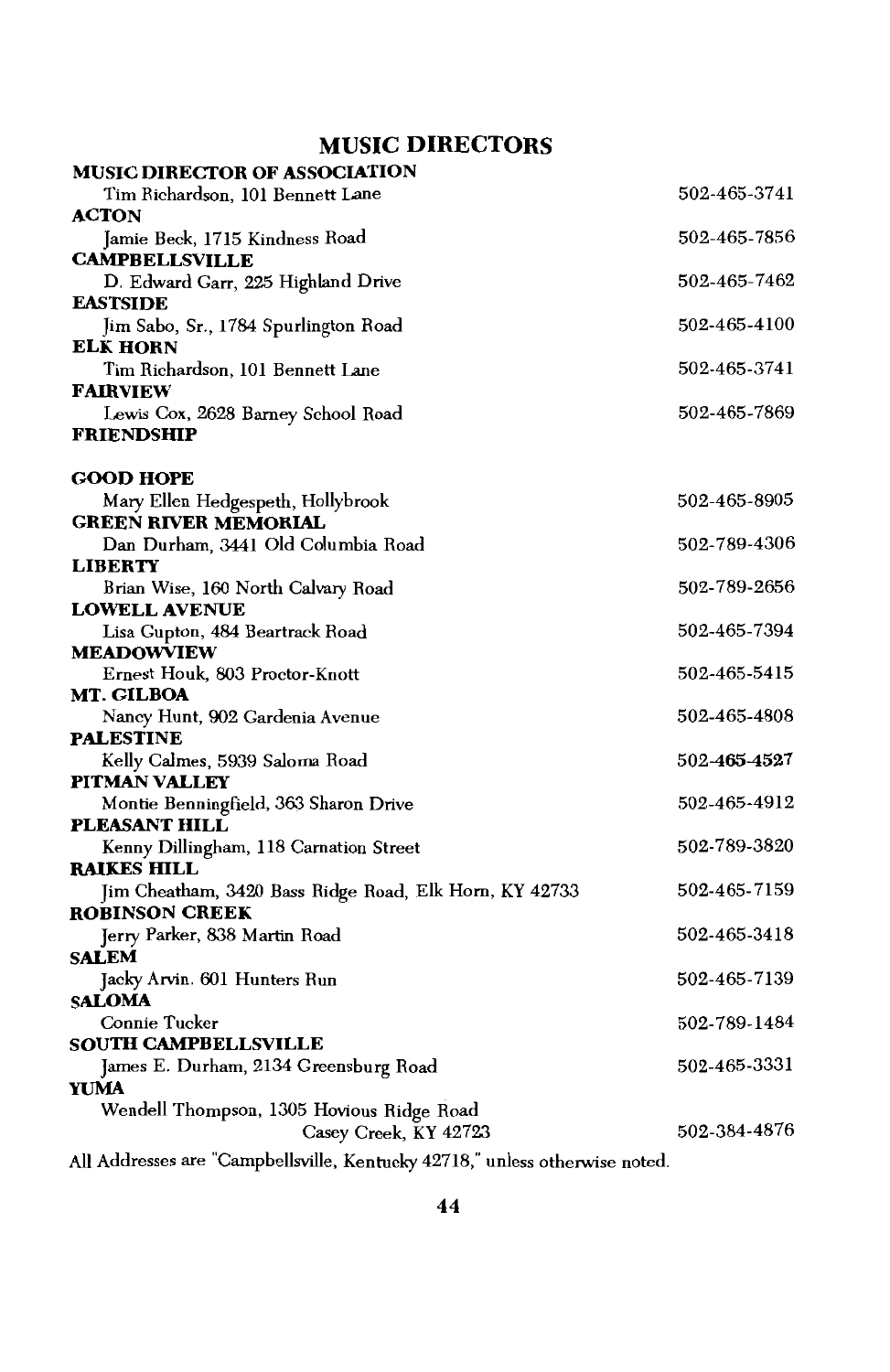### TABLE D MUSIC MINISTRY 1995

|                            |              |                     |              |                |                         |             |                  |             |             |                              | Total      |
|----------------------------|--------------|---------------------|--------------|----------------|-------------------------|-------------|------------------|-------------|-------------|------------------------------|------------|
|                            |              | Preschool Preschool | Children     | Children       | Youth                   | Adult       | Senior           |             | Vocal       | Instrumental                 | Music      |
| <b>CHURCH</b>              | 3 yrs.       | 4, 5                | $6-8$        | $9 - 11$       | 12-17                   | 18 & Older  | Adult            |             |             | Handbell Ensambles Ensambles | Enrollment |
| Action                     | $\mathbf 0$  | $\mathbf 0$         | $\mathbf{o}$ | 0              | $\mathbf 0$             | 0           | $\pmb{0}$        | 0           | 0           | $\bf{0}$                     | 0          |
| Campbellsville             | 12           | 23                  | 67           | 82             | 51                      | 75          | 0                | 54          | 5           | 21                           | 390        |
| Eastside                   | $\mathbf{o}$ | $\mathbf 0$         | $\bf{0}$     | $\mathbf 0$    | $\mathbf 0$             | $\mathbf 0$ | $\mathbf 0$      | $\mathbf 0$ | 0           | $\bf{0}$                     | 0          |
| Elk Horn                   | $\mathbf 0$  | $\bf{0}$            | $\mathbf 0$  | $\bf{0}$       | $\bf{0}$                | 0           | 0                | 0           | 25          | 7                            | 32         |
| Fairview                   | $\mathbf 0$  | $\mathbf 0$         | $\mathbf 0$  | 0              | $\mathbf 0$             | $\mathbf 2$ | $\bf{0}$         | 0           | 0           | $\mathbf 0$                  | $\bf{2}$   |
| Friendship                 | 0            | 0                   | 0            | $\overline{2}$ | 5                       | 15          | 0                | $\mathbf 0$ | 0           | 3                            | 25         |
| Good Hope                  | 2            | 3                   | 4            | 5              | $\overline{\mathbf{4}}$ | 20          | $\mathbf 0$      | $\bf{0}$    | 8           | 0                            | 46         |
| Green River Memorial       | $\mathbf 0$  | $\mathbf 2$         | 4            | 6              | 16                      | 16          | $\bf{0}$         | $\bf{0}$    | 7           | $\mathbf 0$                  | 51         |
| Liberty                    | $\Omega$     | $\mathbf 0$         | 0            | 0              | $\bf{0}$                | 14          | $\mathbf{o}$     | 0           | $\pmb{0}$   | $\mathbf 0$                  | 14         |
| Lowell Avenue              | $\mathbf 0$  | 0                   | $\mathbf 0$  | 0              | 8                       | 30          | $\bf{0}$         | 0           | 9           | $\mathbf 0$                  | 47         |
| Meadowview                 | $\mathbf 0$  | $\bf{0}$            | $\mathbf 0$  | 0              | 0                       | 0           | 0                | 0           | 0           | 3                            | 3          |
| Mount Gilboa               | $\bf{0}$     | $\mathbf 0$         | $\mathbf{o}$ | $\mathbf{0}$   | $\mathbf{0}$            | 15          | $\mathbf 0$      | $\bf{0}$    | 0           | $\bf{0}$                     | 15         |
| Palestine                  | 5            | 10                  | 10           | 15             | 10                      | 25          | $\bf{0}$         | 0           | 5           | $\boldsymbol{2}$             | 82         |
| Pitman Valley              | $\mathbf{0}$ | $\mathbf{0}$        | $\mathbf 0$  | $\mathbf{0}$   | $\bf{0}$                | 3           | $\bf{0}$         | $\bf{0}$    | $\bf{0}$    | $\mathbf 0$                  | 3          |
| Pleasant Hill              | $\Omega$     | $\mathbf 0$         | $\mathbf{o}$ | $\mathbf 0$    | 12                      | 20          | $\bf{0}$         | $\mathbf 0$ | 0           | $\mathbf{0}$                 | 32         |
| <b>Raikes Hill</b>         | $\bf{0}$     | $\bf{0}$            | $\bf{0}$     | $\bf{0}$       | $\mathbf 0$             | $\mathbf 0$ | $\mathbf 0$      | $\bf{0}$    | $\bf{0}$    | $\bf{0}$                     | $\bf{0}$   |
| Robinson Creek             | 6            | 10                  | $11\,$       | 6              | 5                       | 30          | $\mathbf 0$      | $\mathbf 0$ | 8           | $\mathbf 0$                  | 76         |
| Salem                      | $\bf{0}$     | $\mathbf 0$         | $\mathbf 0$  | 3              | $\boldsymbol{2}$        | 15          | $\mathbf 0$      | $\Omega$    | $\mathbf 0$ | $\Omega$                     | 20         |
| Saloma                     | 4            | 3                   | $\bf 2$      | 5              | 12                      | 15          | 6                | $\mathbf 0$ | 0           | $\mathbf 0$                  | 47         |
| South Campbellsville       | $\bf{0}$     | 8                   | 0            | 8              | $\mathbf 0$             | 22          | 0                | $\mathbf 0$ | $\mathbf 0$ | $\mathbf{0}$                 | 38         |
| Yuma                       | $\mathbf{0}$ | 0                   | 0            | $\mathbf{o}$   | $\bf{0}$                | 3           | $\mathbf 0$      | $\mathbf 0$ | 0           | $\mathbf 0$                  | 3          |
| Totals                     | 29           | 59                  | 98           | 132            | 125                     | 320         | 6                | 54          | 67          | 36                           | 926        |
| Last Year's Totals         | 22           | 40                  | 83           | 134            | 92                      | 356         | $\boldsymbol{2}$ | 69          | 24          | 32                           | 854        |
| Gain or Loss (-)           | 7            | 19                  | 15           | $-2$           | 33                      | $-36$       | $\boldsymbol{4}$ | $-15$       | 43          | $\boldsymbol{4}$             | 72         |
| Percentage Change          | 31.82%       | 47.50%              | 18.07%       | $-1.49%$       | 35.87%                  | $-10.11%$   | 200.00%          | $-21.74%$   | 179.17%     | 12.50%                       | 8.43%      |
| *Mission of Campbellsville |              |                     |              |                |                         |             |                  |             |             |                              |            |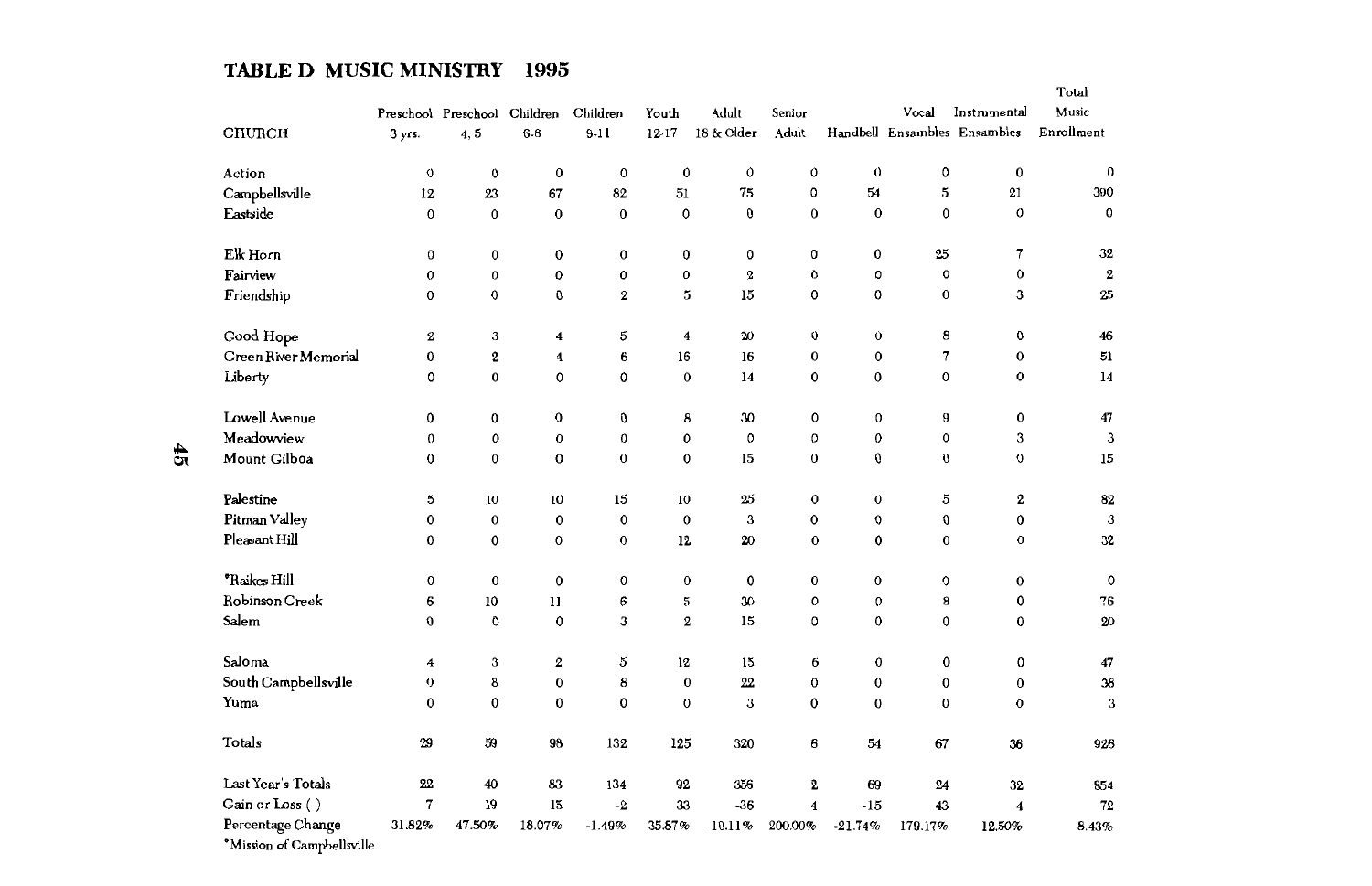### WOMEN'S MISSIONARY UNION DIRECTORS

| <b>WMU DIRECTOR OF ASSOCIATION</b>                                          |              |
|-----------------------------------------------------------------------------|--------------|
| Mary Lou Hadley, 157 Stevens Court                                          | 502-789-1399 |
| <b>ACTON</b>                                                                |              |
| <b>CAMPBELLSVILLE</b>                                                       |              |
| <b>EASTSIDE</b>                                                             |              |
| <b>ELK HORN</b>                                                             |              |
| Deanna Campbell, 2014 Old Summersville Road<br><b>FAIRVIEW</b>              | 502-789-4439 |
| <b>FRIENDSHIP</b>                                                           |              |
| Geraldine Jones, 5025 Bengal Road                                           | 502-465-5756 |
| <b>GOOD HOPE</b>                                                            | 502-465-6069 |
| Nelle Blevins, 1906 Brownington Way<br><b>GREEN RIVER MEMORIAL</b>          |              |
| Marlyn Shreve, 142 Soule Chapel Road                                        | 502-465-8309 |
| <b>LIBERTY</b>                                                              |              |
| Jeannie Hardin, 615 Barney School Road<br><b>LOWELL AVENUE</b>              | 502-465-3345 |
| Joyce Graham, 106 Pearl Circle                                              | 502-789-1750 |
| <b>MEADOWVIEW</b>                                                           |              |
| MT. GILBOA                                                                  |              |
| Laquita Hunt, 2305 White Rose Road                                          | 502-465-7671 |
| <b>PALESTINE</b>                                                            | 502-789-1399 |
| Mary Lou Hadley, 157 Stevens Court<br>PITMAN VALLEY                         |              |
| PLEASANT HILL                                                               |              |
| Judy Whatley, 381 Owl Creek Road<br><b>RAIKES HILL</b>                      | 502-465-7141 |
| <b>ROBINSON CREEK</b>                                                       |              |
| <b>SALEM</b>                                                                |              |
| <b>SALOMA</b>                                                               |              |
| Betty Pyles, 1841 Saloma Road                                               | 502-465-3394 |
| <b>SOUTH CAMPBELLSVILLE</b>                                                 |              |
| Helen Gray, 23 Anna Court<br>YUMA                                           | 502-465-4826 |
| Stacey Thompson, 1305 Hovious Ridge Road                                    |              |
| Casey Creek, KY 42723                                                       | 502-384-4876 |
| All Addresses are "Campbellsville, Kentucky 42718," unless otherwise noted. |              |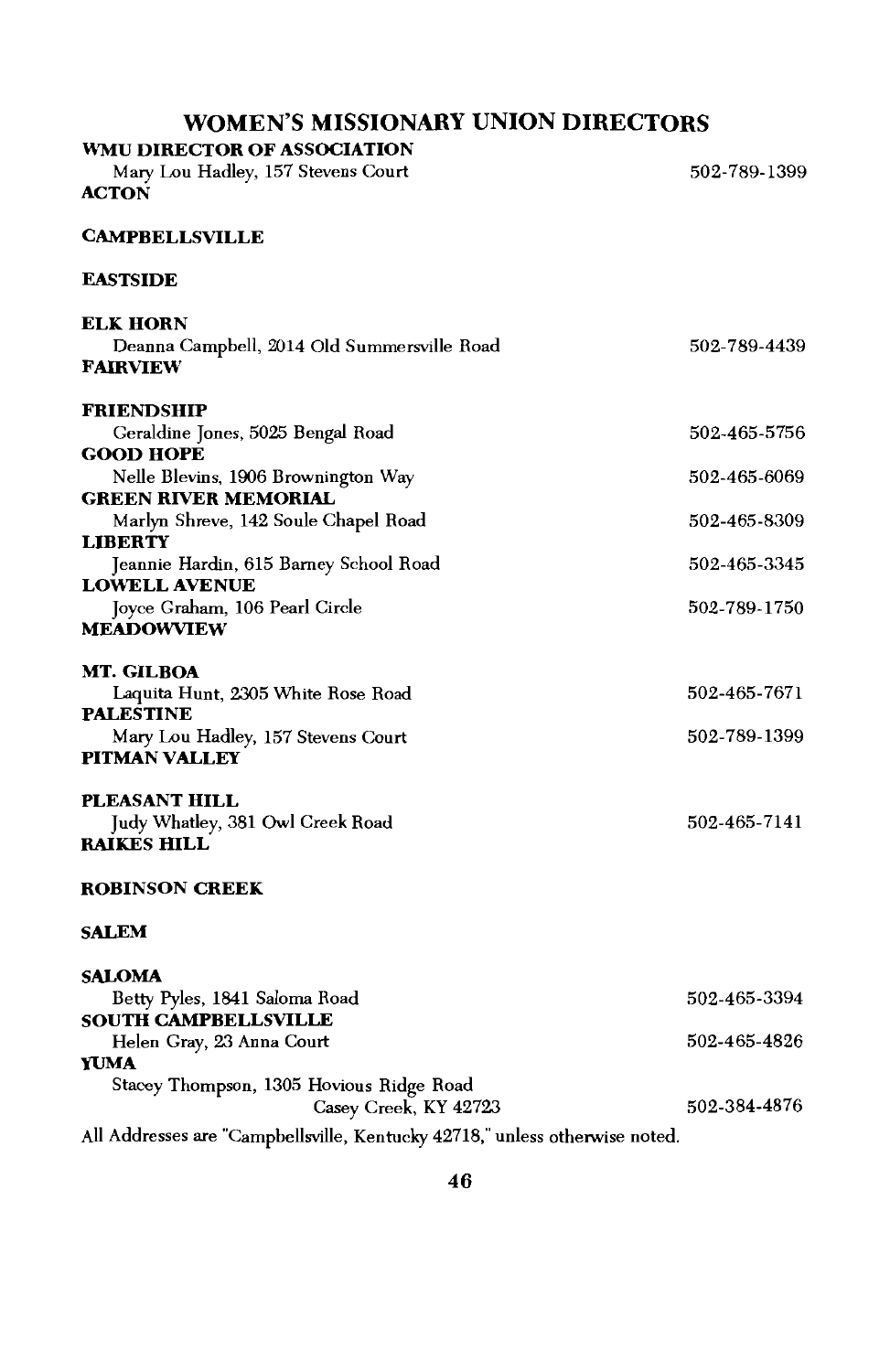|                                                 | Mission            | Girls in          |                | <b>B.Y.W.</b>        | <b>Baptist</b> | W. M. U.       | Total           | Mission<br>Project       |
|-------------------------------------------------|--------------------|-------------------|----------------|----------------------|----------------|----------------|-----------------|--------------------------|
| <b>CHURCH</b>                                   | Friends            | Action            | Acteens        | <b>B.Y.W.</b>        | Women          | Officers       |                 | Enrollment Participation |
|                                                 |                    |                   |                |                      |                |                |                 |                          |
| Action                                          | 0<br>31            | $\mathbf 0$<br>62 | $\bf{0}$<br>18 | $\bf{0}$             | 30             | 0<br>5         | $\bf{0}$<br>146 | 0                        |
| Campbellsville<br>Eastside                      | $\bf{0}$           | $\bf{0}$          | $\mathbf{0}$   | $\bf{0}$<br>$\bf{0}$ | $\bf{0}$       | $\bf{0}$       | $\theta$        | 0<br>$\bf{0}$            |
|                                                 |                    |                   |                |                      |                |                |                 |                          |
| Elk Horn                                        | 20                 | 20                | $\bf{0}$       | $\bf{0}$             | 10             | $\overline{4}$ | 54              | 10                       |
| Fairview                                        | $\bf{0}$           | $\bf{0}$          | $\bf{0}$       | $\bf{0}$             | $\bf{0}$       | $\bf{0}$       | $\bf{0}$        | $\bf{0}$                 |
| Friendship                                      | 4                  | 7                 | 8              | 12                   | 20             | $\mathbf{2}$   | 53              | 4                        |
| Good Hope                                       | 9                  | $_{11}$           | 5              | 14                   | 14             | $\mathbf 2$    | 55              | 24                       |
| <b>Green River Memorial</b>                     | 10                 | 9                 | 12             | $\bf{0}$             | 28             | $\overline{4}$ | 63              | 5                        |
| Liberty                                         | 12                 | $\overline{7}$    | 11             | 12                   | 10             | $\mathbf{I}$   | 53              | 0                        |
| Lowell Avenue                                   | 18                 | 22                | 10             | $\bf{0}$             | 23             | 7              | 80              | 60                       |
| Meadowview                                      | 0                  | $\bf{0}$          | $\bf{0}$       | $\bf{0}$             | $\bf{0}$       | $\bf{0}$       | $\bf{0}$        | $\bf{0}$                 |
| Mount Gilboa                                    | 5                  | 3                 | 4              | $\bf{0}$             | 10             | 5              | 27              | $\bf{0}$                 |
| Palestine                                       | 3                  | 8                 | 10             | $\bf{0}$             | 40             | 9              | 70              | 11                       |
| Pitman Valley                                   | 0                  | $\bf{0}$          | $\bf{0}$       | $\bf{0}$             | $\bf{0}$       | $\bf{0}$       | 0               | $\bf{0}$                 |
| Pleasant Hill                                   | 13                 | 12                | 17             | 32                   | 28             | $\overline{7}$ | 109             | 0                        |
| <b>'Raikes Hill</b>                             | 0                  | $\bf{0}$          | $\mathbf 0$    | $\bf{0}$             | 0              | $\bf{0}$       | $\bf{0}$        | 0                        |
| <b>Robinson Creek</b>                           | 8                  | 21                | 14             | $\bf{0}$             | 28             | 6              | 77              | $\bf{0}$                 |
| Salem                                           | 5                  | $\bf{0}$          | $\overline{4}$ | $\bf{0}$             | 9              | $\overline{2}$ | 20              | $\bf{0}$                 |
| Saloma                                          | $\bf{0}$           | $\bf{0}$          | 7              | $\bf{0}$             | 12             | 5              | 24              | 10                       |
| South Campbellsville                            | 9                  | 8                 | $\bf{0}$       | 32                   | 10             | 6              | 65              | 15                       |
| Yuma                                            | $\overline{\bf 4}$ | $\overline{7}$    | 4              | 3                    | 9              | 5              | 32              | $\Omega$                 |
| Totals                                          | 151                | 197               | 124            | 105                  | 281            | 70             | 58,853          | 139                      |
| Last Year's Totals                              | 162                | 212               | 107            | 126                  | 216            | 70             | 893             | New                      |
| Gain or Loss (-)                                | $-11$              | $-15$             | 17             | $-21$                | 65             | 0              | 57,960          | Category                 |
| Percentage Change<br>*Mission of Campbellsville | $-6.79%$           | $-7.08%$          | 15.89%         | $-16.67%$            | 30.09%         | $0.00\%$       | 6,490.48%       |                          |

### TABLE E WOMEN'S MISIONARY UNION 1995

 $\mathbf{f}$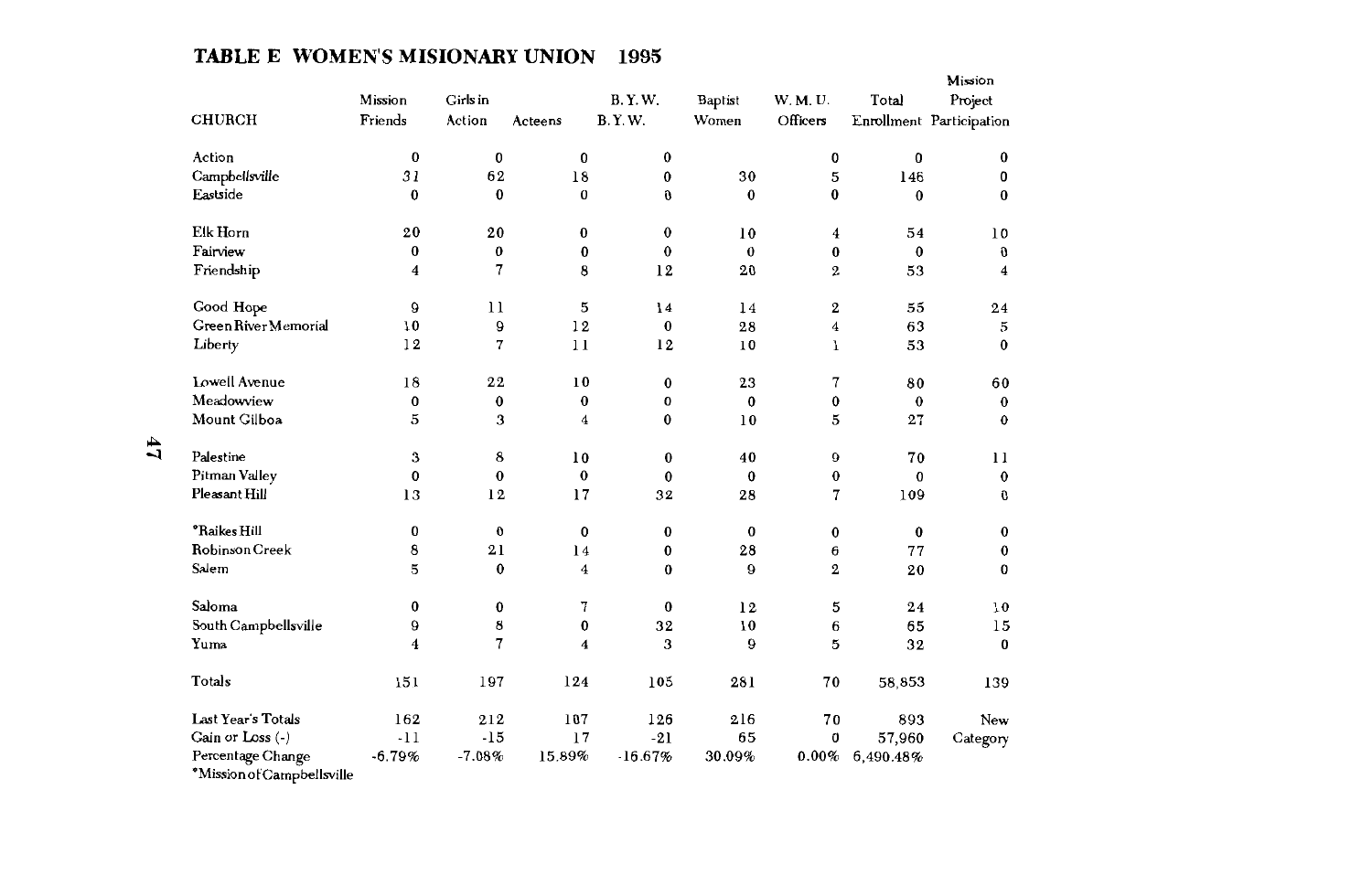### **BROTHERHOOD DIRECTORS BROTHERHOOD DIRECTOR OF ASSOCIATION**

**ACTON** 

**CAMPBELLSVILLE** 

### **EASTSIDE**

### **ELK HORN**

#### **FAIRVIEW**

| FRIENDSHIP                             |              |
|----------------------------------------|--------------|
| Jimmy Kendall, 656 Fairview Road       | 502-465-5640 |
| <b>GOOD HOPE</b>                       |              |
| Mike Russell, 164 Blue Hole Road       | 502-465-7769 |
| <b>GREEN RIVER MEMORIAL</b>            |              |
| <b>LIBERTY</b>                         |              |
| Terry Walker, Liberty Road             | 502-789-1409 |
| <b>LOWELL AVENUE</b>                   |              |
| <b>MEADOWVIEW</b>                      |              |
| MT. GILBOA                             |              |
| Darrell Hunt, 902 Gardenia Avenue      | 502-465-4808 |
| <b>PALESTINE</b>                       |              |
| Marty Shields, 327 Palestine Road      | 502-789-3293 |
| PITMAN VALLEY                          |              |
| PLEASANT HILL                          |              |
| <b>RAIKES HILL</b>                     |              |
| <b>ROBINSON CREEK</b>                  |              |
| <b>SALEM</b>                           |              |
| <b>SALOMA</b>                          |              |
| Larry Marcum, 1019 North Chaney Pike   | 502-465-3906 |
| <b>SOUTH CAMPBELLSVILLE</b>            |              |
| Troy Coomer, 800 Proctor-Knott         | 502-789-4222 |
| <b>YUMA</b>                            |              |
| Garry Bault, 904 White Oak Church Road |              |
| Casey Creek, Kentucky 42743            | 502-465-3927 |

All Addresses are "Campbellsville, Kentucky 42718," unless otherwise noted.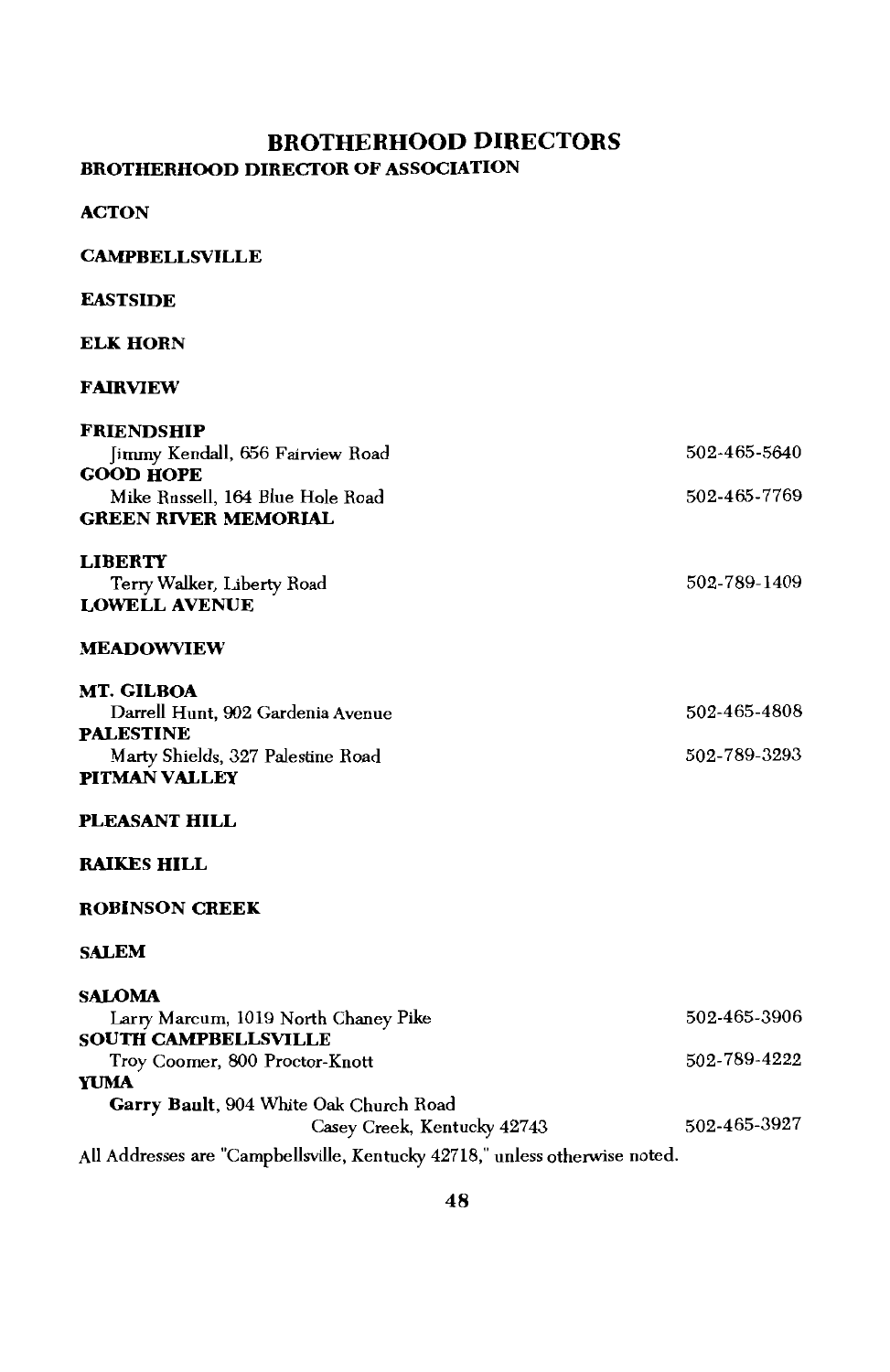#### **TABLE F BROTHERHOOD**

|                            |                  |                  |                  |              | Total                    |                         |              |              | Mission          |
|----------------------------|------------------|------------------|------------------|--------------|--------------------------|-------------------------|--------------|--------------|------------------|
|                            | Ages             | Ages             | Ages             | Ages         | Brotherhood              | <b>EZRA</b>             | World        | Mission      | Action           |
| <b>CHURCH</b>              | $6 - 8$          | $9 - 11$         | $12 - 17$        | 17 & Older   | Enrollment               | Enrollment Changers     |              | Project      | Group            |
| Action                     | $\bf{0}$         | $\bf{0}$         | $\bf{0}$         | 0            | $\bf{0}$                 | 0                       | $\bf{0}$     | $\mathbf 0$  | $\bf{0}$         |
| Campbellsville             | 30               | 26               | $\bf{0}$         | $\mathbf 0$  | 56                       | 0                       | $\bf{0}$     | 16           | 35               |
| Eastside                   | $\mathbf{0}$     | $\bf{0}$         | $\mathbf{0}$     | $\Omega$     | $\mathbf{0}$<br>$\Omega$ | $\bf{0}$                | $\bf{0}$     | $\bf{0}$     | $\bf{0}$         |
| <b>Elk Horn</b>            | 8                | 10               | $\bf{0}$         | $\bf{0}$     | 18                       | $\mathbf 0$             | $\mathbf 0$  | 15           | 5                |
| Fairview                   | $\bf{0}$         | $\mathbf 0$      | $\bf{0}$         | $\bf{0}$     | $\mathbf{o}$             | $\mathbf 0$             | $\mathbf 0$  | $\mathbf 0$  | $\pmb{0}$        |
| Friendship                 | $\mathbf 2$      | 6                | 4                | 18           | 30                       | $\bf{0}$                | 5            | 8            | $\mathbf{2}$     |
| Good Hope                  | 1                | 3                | ı                | 12           | 17                       | $\boldsymbol{4}$        | $\pmb{0}$    | $\bf 2$      | 0                |
| Green River Memorial       | 0                | 0                | $\mathbf{o}$     | $\mathbf{o}$ | $\mathbf{o}$             | 0                       | $\mathbf 0$  | 28           | ${\bf 28}$       |
| Liberty                    | 5                | 6                | $\boldsymbol{4}$ | 9            | 24                       | $\bf{0}$                | $\mathbf 0$  | 3            | 0                |
| <b>Lowell Avenue</b>       | $\boldsymbol{2}$ | ı                | 0                | 12           | 15                       | 0                       | $\mathbf 0$  | 8            | 5                |
| Meadowview                 | $\bf{0}$         | $\mathbf 0$      | 0                | $\mathbf 0$  | $\bf{0}$                 | 0                       | $\bf{0}$     | $\bf{0}$     | 0                |
| Mount Gilboa               | $\mathbf 0$      | $\mathbf 0$      | 4                | 12           | 16                       | $\mathbf 0$             | $\bf{0}$     | $\mathbf{2}$ | $\boldsymbol{2}$ |
| Palestine                  | 3                | $\boldsymbol{2}$ | $\mathbf 2$      | 15           | 22                       | $\bf{0}$                | $\bf{0}$     | 17           | 0                |
| Pitman Valley              | $\bf{0}$         | 0                | $\mathbf 0$      | 0            | $\Omega$                 | $\mathbf 0$             | $\bf{0}$     | $\bf{0}$     | 0                |
| Pleasant Hill              | 4                | 5                | $\mathbf 2$      | 1            | 12                       | $\mathbf 0$             | 0            | $\bf{0}$     | 0                |
| <b>*Raikes Hill</b>        | 0                | 0                | 0                | $\mathbf{o}$ | 0                        | $\mathbf 0$             | 0            | $\mathbf 0$  | $\bf{0}$         |
| <b>Robinson Creek</b>      | 8                | 6                | 8                | 0            | 22                       | 0                       | 0            | 0            | 0                |
| Salem                      | $\bf{0}$         | 3                | 5                | $\mathbf 0$  | 8                        | $\bf{0}$                | 0            | $\mathbf 0$  | $\bf{0}$         |
| Saloma                     | 3                | 5                | $\boldsymbol{4}$ | 14           | 26                       | $\bf{0}$                | $\pmb{0}$    | 28           | 21               |
| South Campbellsville       | $\mathbf 0$      | 10               | $\mathbf{0}$     | 27           | 37                       | $\bf{0}$                | $\mathbf{0}$ | $\bf{0}$     | $\bf{0}$         |
| Yuma                       | 6                | 4                | 3                | $\bf{0}$     | 13                       | $\bf{0}$                | $\bf{0}$     | $\bf{0}$     |                  |
| Totals                     | 72               | 87               | 37               | 120          | 316                      | $\overline{\mathbf{4}}$ | 5            | 127          | 98               |
| Last Year's Totals         | 86               | 89               | 52               | 194          |                          | 538 New                 | New          |              | 46 New           |
| Gain or Loss (-)           | $-14$            | $-2$             | $-15$            | $-74$        |                          | -222 Category           | Category     |              | 81 Category      |
| Percentage Change          | ######           | $-2.25%$         | ######           | $-38.14%$    | $-41.26%$                |                         |              | 176.09%      |                  |
| 'Mission of Campbellsville |                  |                  |                  |              |                          |                         |              |              |                  |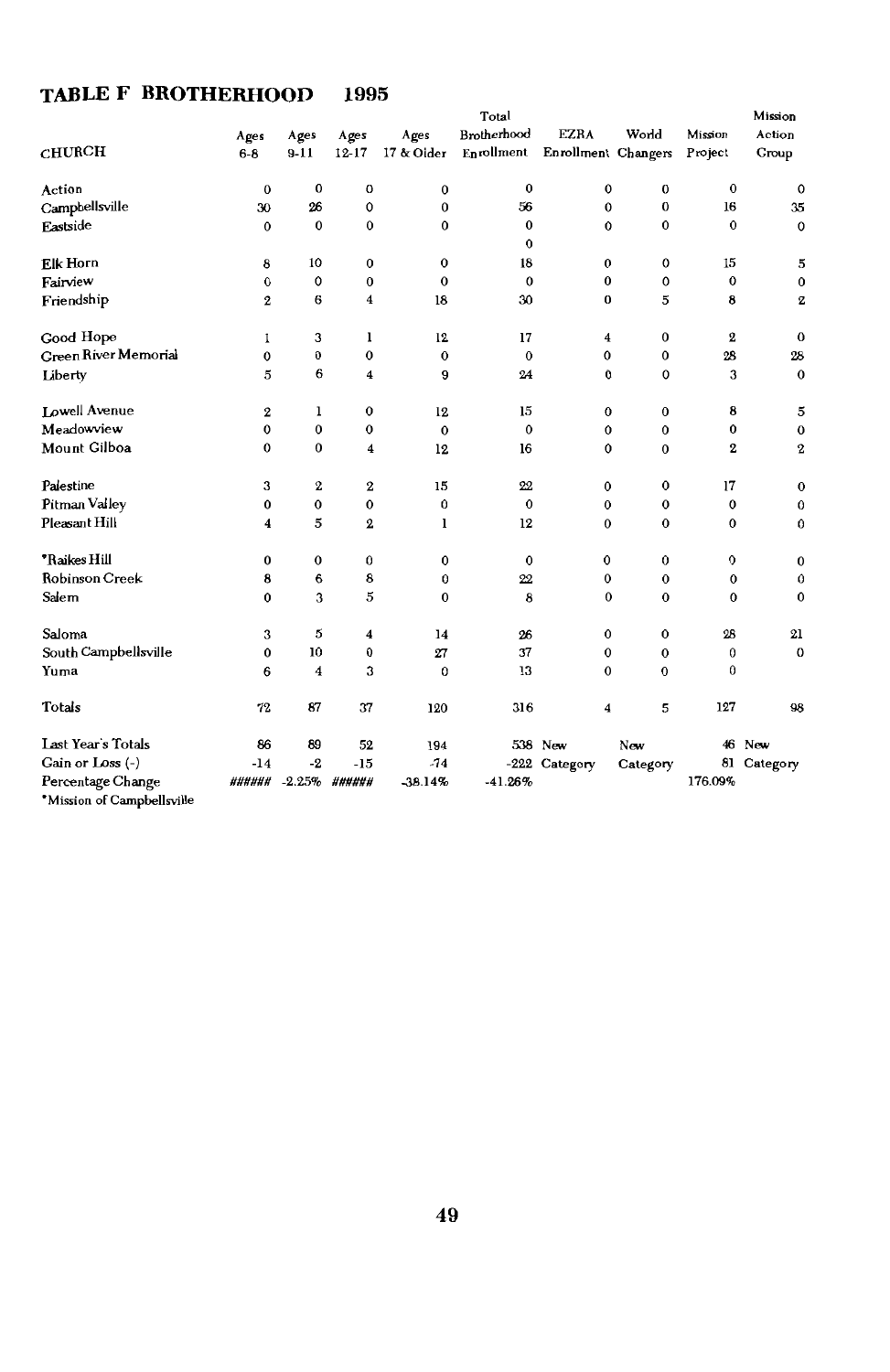### **TREASURERS**

| <b>TREASURER OF ASSOCIATION</b>                           |              |
|-----------------------------------------------------------|--------------|
| David Gaddie, 305 Summit Drive                            | 502-789-2913 |
| <b>ACTON</b>                                              |              |
| Jack Beck, 1715 Kindness Road                             | 502-465-7856 |
| <b>CAMPBELLSVILLE</b>                                     |              |
| Henry Lee, # 1 Hastings Circle                            | 502-789-1095 |
| <b>EASTSIDE</b>                                           |              |
| Fannie Webb, 110 Coakley Street                           | 502-465-4231 |
| <b>ELK HORN</b>                                           |              |
| Karen McMahan, 625 Lebanon Avenue                         | 502-789-3237 |
| <b>FAIRVIEW</b>                                           |              |
| Connie Tucker, 6495 Spurlington Road                      | 502-465-7901 |
| <b>FRIENDSHIP</b>                                         |              |
| Milton Jones, 5025 Bengal Road                            | 502-465-5156 |
| <b>GOOD HOPE</b>                                          |              |
| Terry Dabney, 418 Lebanon Avenue                          | 502-465-2933 |
| <b>GREEN RIVER MEMORIAL</b>                               |              |
| David Cox, 111 Woodbridge                                 | 502-465-6533 |
| <b>LIBERTY</b>                                            |              |
| Robert Wise, 460 Spurlington Road                         | 502-465-4366 |
| <b>LOWELL AVENUE</b>                                      |              |
| Henry Pippin, 301 Steeplechase                            | 502-465-3952 |
| <b>MEADOWVIEW</b>                                         |              |
| Harold Mills, 208 Ford Street                             | 502-465-8342 |
| MT. GILBOA                                                |              |
| Elizabeth Russell, 1787 Mt. Gilboa Road, Finley, KY 42736 | 502-465-7035 |
| <b>PALESTINE</b>                                          |              |
| Helen Burris, 460 Beartrack Road                          | 502-465-5231 |
| PITMAN VALLEY                                             |              |
| Gatha Williams, 425 Poplar Street                         | 502-465-2784 |
| PLEASANT HILL                                             |              |
| Neva Richerson, 72 Honeysuckle Lane                       | 502-465-5172 |
| <b>RAIKES HILL</b>                                        |              |

### **ROBINSON CREEK**

### **SALEM**

| <b>SALOMA</b> |  |
|---------------|--|
|               |  |

| Karen Reynolds, 906 Gardenia Avenue                                         | 502-465-2164 |
|-----------------------------------------------------------------------------|--------------|
| <b>SOUTH CAMPBELLSVILLE</b>                                                 |              |
| Shena Mayes, 237 Capps Road                                                 | 502-465-7892 |
| YUMA                                                                        |              |
| Billy Humphress, 209 Happy Hills Drive                                      | 502-465-7547 |
| All Addresses are "Campbellsville, Kentucky 42718," unless otherwise noted. |              |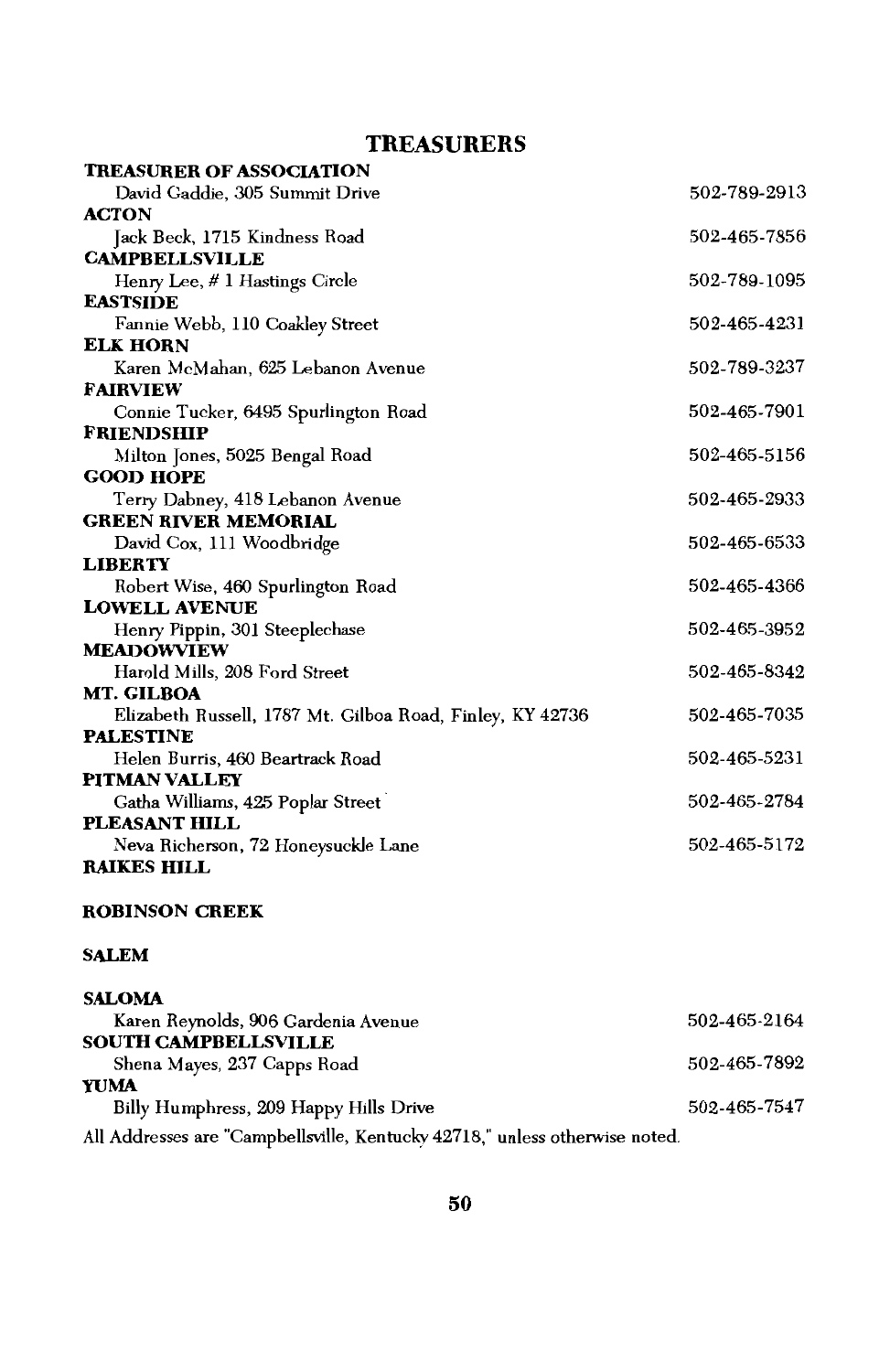|                            |                         |            |           |             |           |                         |             |            | All        | Total       |                     | Ratio      |
|----------------------------|-------------------------|------------|-----------|-------------|-----------|-------------------------|-------------|------------|------------|-------------|---------------------|------------|
|                            | Undesignated Designated |            | Other     | Total       | Staff     | New                     | Debt        | Church     | Other      | Local       |                     | Loc. Exp./ |
| CHURCH                     | Offerings               | Gifts      | Receipts  | Receipts    | Salaries  | Construction Retirement |             | Literature | Expenses   | Expenses    | Baptisms            | Baptism    |
| Action                     | \$11,940                | \$748      | \$0       | \$12,688    | \$7,280   | 80                      | \$3,200     | \$580      | \$1,000    | \$12,060    | \$0                 | N/A        |
| Campbellsville             | \$655,187               | \$361,533  | \$265,210 | \$1,281,930 | \$250,058 | \$0                     | \$206,747   | \$26,258   | \$211,474  | \$694,537   | 38                  | \$18,277   |
| Eastside                   | \$13,319                | \$3,289    | \$0       | \$16,608    | \$2,700   | 30                      | \$0         | \$387      | \$4,206    | \$7,293     | \$4                 | \$1,823    |
| Elk Hom                    | \$171,030               | \$25,944   | \$157     | \$197,131   | \$70,809  | \$0                     | \$7,120     | \$7,444    | \$24,106   | \$109,479   | \$33                | \$3,318    |
| Fairview                   | \$12,243                | \$304      |           | \$12,547    | \$8,205   | \$0                     | \$0         | \$481      | \$2,533    | \$11,219    | 0                   | N/A        |
| Friendship                 | \$44,413                | \$10,849   | \$0       | \$55,262    | \$15,738  | \$0                     | \$0         | \$6,327    | \$13,104   | \$35,169    | $\overline{\bf{4}}$ | \$8,792    |
| Cood Hope                  | \$73,457                | \$22,368   | \$3,280   | \$99,105    | \$33,495  | \$16,438                | \$0         | \$3,877    | \$12,597   | \$66,407    | \$5                 | \$13,281   |
| Green River Memorial       | \$84,019                | \$28,063   | \$0       | \$112,082   | \$36,050  | \$1,485                 | \$0         | \$6,762    | \$24,095   | \$68,392    | $_{11}$             | \$6,217    |
| Liberty                    | \$41,901                | \$3,078    | \$964     | \$45,943    | \$16,743  | \$0                     | \$0         | \$3,469    | \$17,344   | \$37,556    | 10                  | \$3,756    |
| Lowell Avenue              | \$122,701               | \$23,331   | \$3,600   | \$149,632   | \$58,972  | \$0                     | \$11,083    | \$6,616    | \$42,829   | \$119,500   | 8                   | \$14,938   |
| Meadowview                 | \$20,639                | \$24,338   | \$1,947   | \$46,924    | \$12,156  | \$0                     | \$0         | \$682      | \$6,683    | \$19,521    | $\mathbf{0}$        | N/A        |
| Mount Gilboa               | \$39,011                | \$8,910    | \$144     | \$48,065    | \$17,809  | \$0                     | \$0         | \$2,637    | \$9,070    | \$29,516    | \$1                 | \$29,516   |
| Palestine                  | \$113,663               | \$16,627   | \$210     | \$130,500   | \$42,955  | \$0                     | \$0         | \$6,892    | \$37,486   | \$87,333    | \$5                 | \$17,467   |
| Pitman Valley              | \$16,771                | \$1,689    | \$0       | \$18,460    | \$7,666   | \$1,950                 | \$0         | \$514      | \$1,911    | \$12,041    | \$2                 | \$6,020    |
| Pleasant Hill              | \$146,555               | \$34,342   | \$1,272   | \$182,169   | \$54,849  | \$0                     | \$0         | \$9,856    | \$40,227   | \$104,932   | \$4                 | \$26,233   |
| *Raikes Hill               | \$3,042                 | \$358      | \$0       | \$3,400     | \$7,200   | \$0                     | \$0         | \$280      | \$0        | \$7,480     | \$0                 | N/A        |
| Robinson Creek             | \$103,285               | \$17,817   | \$311     | \$121,413   | \$40,041  | \$0                     | \$250       | \$6,980    | \$50,344   | \$97,615    | \$30                | \$3,254    |
| Salem                      | \$67,873                | \$4,778    | \$323     | \$72,974    | \$24,314  | \$0                     | \$0         | \$3,050    | \$29,776   | \$57,140    | \$0                 | N/A        |
| Saloma                     | \$32,922                | \$3,023    | \$2,133   | \$38,078    | \$14,600  | \$0                     | \$1,734     | \$2,216    | \$24,877   | \$43,427    | \$15                | \$2,895    |
| South Campbellsville       | \$184,104               | \$17,378   | \$0       | \$201,482   | \$67,209  | \$3,800                 | \$11,931    | \$6,821    | \$24,956   | \$114,717   | \$24                | \$4,780    |
| Yuma                       | \$23,972                | \$4,648    | \$0       | \$28,620    | \$7,800   | \$0                     | \$0         | \$1,744    | \$25,315   | \$34,859    | 1                   | \$34,859   |
| Totals                     | \$1,982,047             | \$613,415  | \$279,551 | \$2,875,013 | \$796,649 | \$23,673                | \$242,065   | \$103,873  | \$603,933  | \$1,770,193 | 195                 | \$9,078    |
| Last Year's Totals         | \$1,899,259             | \$636,440  | \$279,371 | \$2,815,070 | \$755,971 | \$0                     | \$296,590   | \$87,786   | \$610.094  | \$1,750,441 | 152                 | \$11,516   |
| Gain or Loss (-)           | \$82,788                | (823,025)  | \$180     | \$59,943    | \$40,678  | \$23,673                | (\$54,525)  | \$16,087   | $(*6,161)$ | \$19,752    | 43                  | (\$2,438)  |
| Percentage Change          | 4.36%                   | $(3.62\%)$ | 0.06%     | 2.13%       | 5.38%     | #DIV/0!                 | $(18.38\%)$ | 18.33%     | $(1.01\%)$ | 1.13%       | 28.29%              | (21.17%)   |
| *Mission of Campbellsville |                         |            |           |             |           |                         |             |            |            |             |                     |            |

### TABLE G OFFERINGS, RECEIPTS, AND LOCAL EXPENDITURES 1995

N/A These churches have no comparison factors.

 $\mathbf{a}$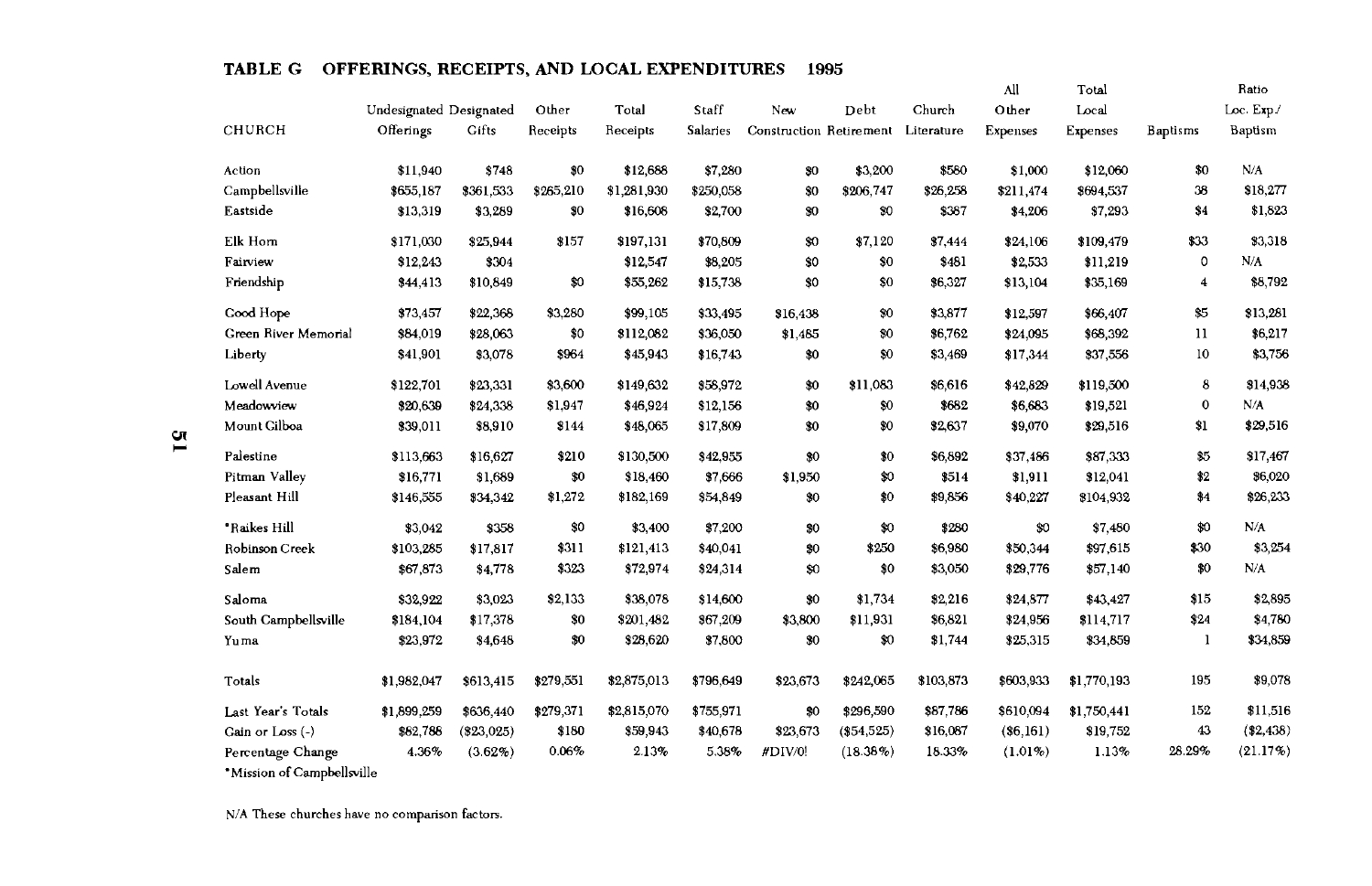### **CLERKS**

| 502-465-4744 or 465-8820                                                    |
|-----------------------------------------------------------------------------|
|                                                                             |
| 502-465-4531                                                                |
|                                                                             |
| 502-465-4744 or 465-8820                                                    |
|                                                                             |
| 502-465-2477                                                                |
|                                                                             |
| 502-465-8386                                                                |
|                                                                             |
| 502-465-5388                                                                |
|                                                                             |
| 502-789-1637                                                                |
|                                                                             |
| 502-465-7006<br>James S. Netherland, 8365 Saloma Road, Finley, KY 42736     |
|                                                                             |
| 502-789-2457                                                                |
|                                                                             |
| 502-789-2656                                                                |
|                                                                             |
| 502-465-8505                                                                |
|                                                                             |
| 502-465-6703                                                                |
|                                                                             |
| 502-789-3206                                                                |
|                                                                             |
| 502-465-2153                                                                |
|                                                                             |
| 502-789-1963                                                                |
|                                                                             |
| 502-465-2511                                                                |
|                                                                             |
|                                                                             |
|                                                                             |
| 502-465-8154                                                                |
|                                                                             |
| 502-465-7835                                                                |
|                                                                             |
| 502-465-7719                                                                |
|                                                                             |
| 502-789 1561                                                                |
|                                                                             |
| 502-465-6281                                                                |
| All Addresses are "Campbellsville, Kentucky 42718," unless otherwise noted. |
|                                                                             |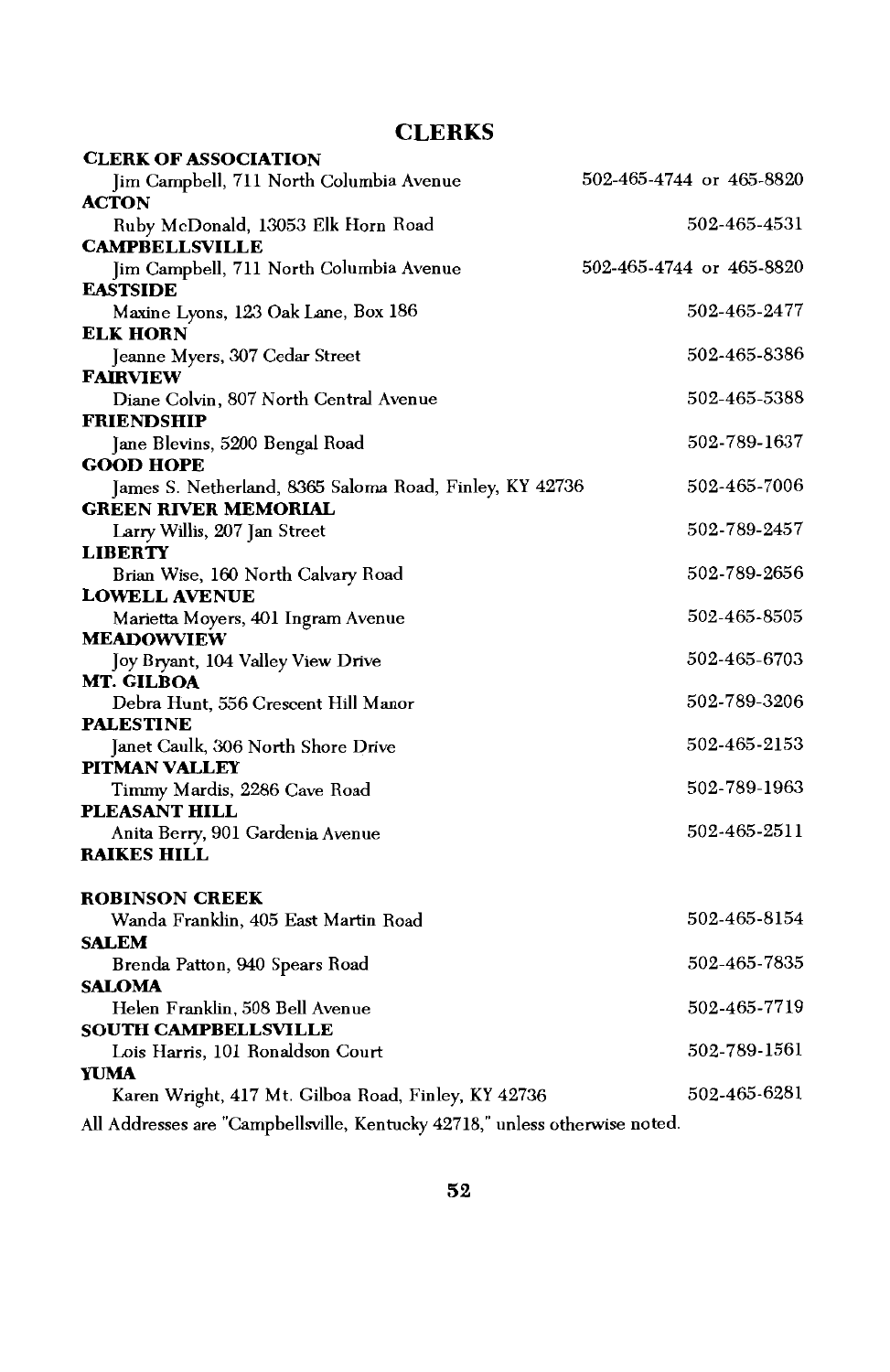#### TABLE H MISSION EXPENDITURES 1995

|                      |            |         |                     |                   |          | Annie             | Other   | Lottie    | Other                      |                  |            |                 |            | All Other                 | <b>Grand Total</b> |
|----------------------|------------|---------|---------------------|-------------------|----------|-------------------|---------|-----------|----------------------------|------------------|------------|-----------------|------------|---------------------------|--------------------|
|                      | Mission    |         | Mission Cooperative | Assoc.            | State    | Armstrong         | Home    | Moon      | Foreign                    |                  | Children's |                 | Retirement | Mission                   | Mission            |
| <b>CHURCH</b>        | New Const. | Other   | Program             | Missions Missions |          | Offering Missions |         | Offering  | Missions Schools           |                  |            | Homes Hospitals | Facilities | Expenditures Expenditures |                    |
| Action               | 80         | \$0     | \$1,324             | \$358             | \$100    | \$200             | \$0     | \$200     | \$0                        | \$0              | \$50       | \$0             | \$0        | \$0                       | \$2,232            |
| Campbellsville       | \$0        | \$5,850 | \$195,286           | \$5,200           | \$3,590  | \$6,295           | \$0     | \$18,169  |                            | \$0 \$18,969     | \$3,389    | \$0             | \$0        | \$51,789                  | \$308,537          |
| Eastside             | \$0        | \$0     | \$450               | \$256             | \$0      | \$55              | \$0     | \$2,515   | \$0                        | \$0              | \$664      | \$0             | \$0        | \$55                      | \$3,995            |
| Elk Horn             | $\$0$      | \$0     | \$21,904            | \$4,702           | \$526    | \$1,354           | \$0     | \$2,174   | 80                         | \$1,100          | \$567      | \$0             | \$0        | \$9,363                   | \$41,690           |
| Fairview             | \$0        | \$0     | \$972               | \$243             | \$0      | \$0               | \$0     | \$124     | \$91                       | \$0              | \$90       | \$0             | \$0        | \$139                     | \$1,659            |
| Friendship           | \$0        | \$0     | \$8,347             | \$6,055           | \$322    | \$1,041           | \$0     | \$2,757   | \$5,000                    | \$1,290          | \$123      | \$0             | \$0        | \$1,729                   | \$26,664           |
| Good Hope            | \$0        | \$0     | \$19,264            | \$1,836           | \$1,003  | \$1,562           | \$0     | \$3,092   | \$0                        | \$7,746          | \$435      | \$0             | \$0        | \$2,245                   | \$37,183           |
| Green River Memorial | \$0        | \$O     | \$13,450            | \$1,681           | \$489    | \$1,219           | \$0     | \$2,438   | \$0                        | \$0              | \$677      | \$0             | \$0        | \$0                       | \$19,954           |
| Liberty              | \$0        | \$0     | \$4,249             | \$1,078           | \$433    | \$500             | \$50    | \$702     | \$346                      | \$0              | \$497      | \$0             | $\$0$      | \$1,500                   | \$9,355            |
| Lowell Avenue        | \$0        | \$1,090 | \$19,632            | \$3,068           | \$1,048  | \$1.310           | \$0     | \$3,303   | \$0                        | \$3,681          | \$249      | 80              | \$0        | \$1,097                   | \$34,478           |
| Meadowview           | \$0        | \$0     | \$2,254             | \$525             | $\$0$    | \$0               | \$450   | \$332     | \$0                        | \$748            | \$100      | \$0             | \$0        | \$0                       | \$4,409            |
| Mount Gilboa         | \$0        | \$0     | \$6,027             | \$620             | \$402    | \$1,170           | \$217   | \$2,609   | \$1,208                    | \$700            | \$125      | \$0             | \$0        | \$1,647                   | \$14,725           |
| Palestine            | \$0        | \$1,396 | \$28,911            | \$1,114           | \$730    | \$1,118           | \$0     | \$3,684   | \$325                      | \$1,443          | \$0        | \$0             | \$0        | \$300                     | \$39,021           |
| Pitman Valley        | \$0        | \$0     | \$240               | \$240             | \$213    | \$64              | \$64    | \$93      | \$138                      | \$600            | \$187      | \$50            | \$0        | \$0                       | \$1,889            |
| Pleasant Hill        | \$0        | \$0     | \$39,567            | \$2,961           | \$942    | \$1.964           | $\$0$   | \$4,625   | \$330                      | \$2,600          | \$802      | \$0             | 80         | \$1,229                   | \$55,020           |
| <b>*Raikes Hill</b>  | \$0        | \$0     | \$340               | \$0               | \$0      | \$75              | \$0     | \$158     | \$0                        | \$0              | \$125      | \$0             | \$0        | \$0                       | \$698              |
| Robinson Creek       | \$0        | \$0     | \$6,197             | \$4,132           | \$4,770  | \$756             | \$4,131 | \$1,906   | \$4,281                    | \$0              | \$289      | \$0             | \$0        | \$0                       | \$26,462           |
| Salem                | \$0        | \$0     | \$10,993            | \$1,357           | \$320    | \$635             | \$0     | \$2,001   | \$0                        | \$2,036          | \$232      | \$0             | \$0        | \$559                     | \$18,133           |
| Saloma               | \$0        | \$0     | \$4,152             | \$888             | \$290    | \$371             | \$0     | \$860     | \$216                      | \$600            | \$181      | \$0             | \$0        | \$800                     | \$8,358            |
| South Campbellsville | \$0        | \$0     | \$16,759            | \$3,351           | \$0      | \$0               | \$0     | \$331     | \$500                      | \$3,724          | \$25       | \$0             | \$0        | \$1,324                   | \$26,014           |
| Yuma                 | \$0        | \$0     | \$2,401             | \$280             | \$287    | \$601             | \$0     | \$665     | \$0                        | \$400            | \$442      | \$0             | \$0        | \$138                     | \$5,214            |
| Totals               | \$0        | \$8,336 | \$402,719           | \$39,945 \$15,465 |          | \$20,290 \$4.912  |         |           | \$52,738 \$12,435 \$45,637 |                  | \$9,249    | \$50            | \$0        | \$73,914                  | \$685,690          |
| Last Year's Totals   | $\$0$      | \$8,189 | \$363,064           | \$29,177          | \$14,418 | \$19,202          | \$4,493 | \$55,766  |                            | \$8,338 \$42,018 | \$9,055    | \$50            | \$0        | \$51,458                  | \$605,228          |
| Gain or Loss (-)     | \$0        | \$147   | \$39,655            | \$10,768          | \$1,047  | \$1,088           | \$419   | (\$3,028) | \$4,097                    | \$3,619          | \$194      | \$0             | $\$0$      | \$22,456                  | \$80,462           |
| Percentage Change    | N/A        | 1.80%   | 10.92%              | 36.91%            | 7.26%    | 5.67%             | 9.33%   | $-5.43%$  | 49.14%                     | 8.61%            | 2.14%      | N/A             | N/A        | 43.64%                    | 13.29%             |

\*Mission of Campbellsville<br>#Mission of Lowell Avenue

N/A--Zeros have no comparison factors.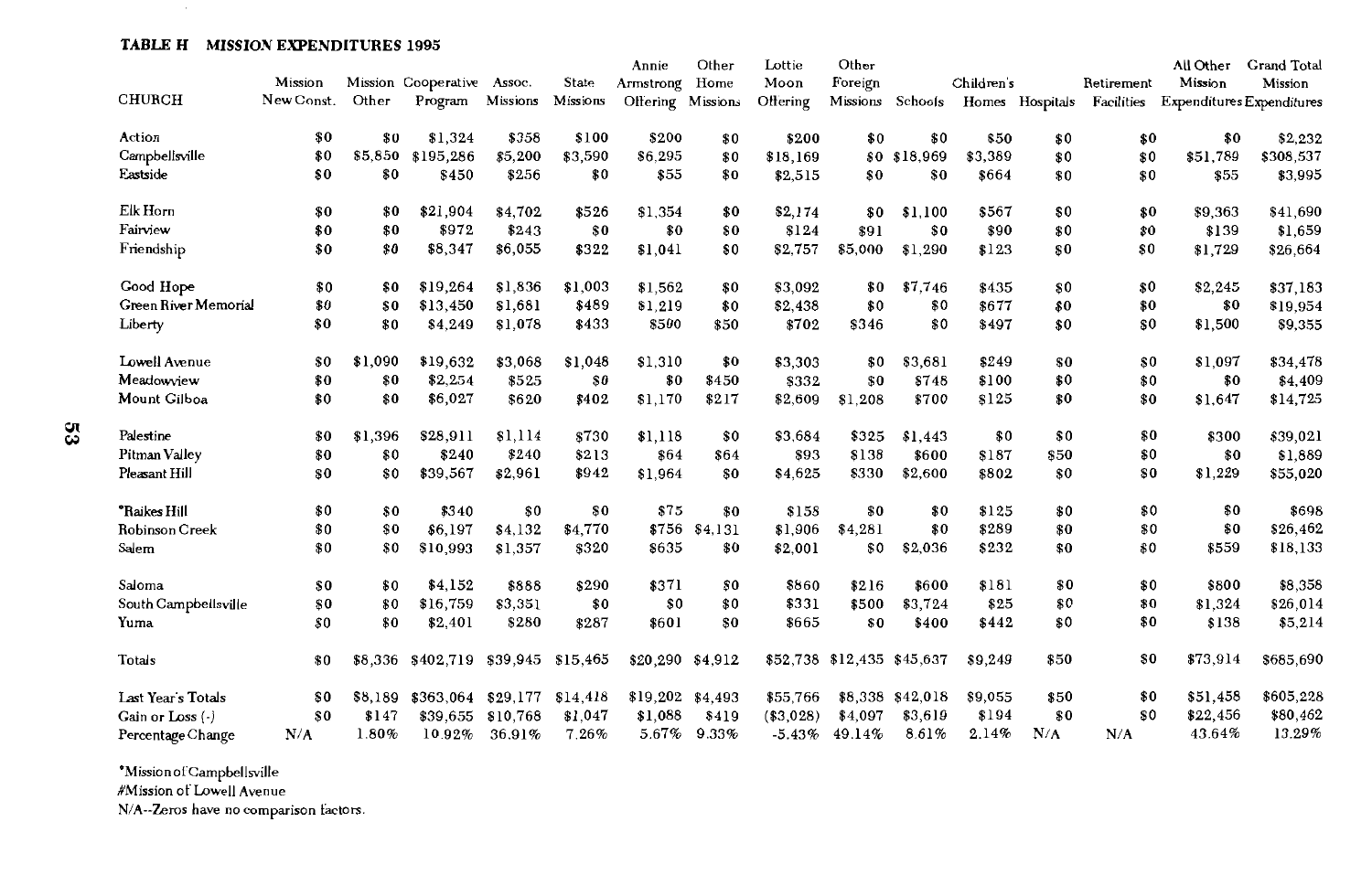### HISTORICAL TABLES (1958-1970)

| <b>CHURCH</b><br>1958                                | <b>MODERATOR</b>   | <b>CLERK</b>         | <b>PREACHER</b>                          |
|------------------------------------------------------|--------------------|----------------------|------------------------------------------|
| Campbellsville                                       | J. Chester Badgett | Woodruff T. Chandler | D. L. Druien<br>J. Chester Badgett       |
| 1959<br>Elk Horn                                     | J. Chester Badgett | Woodruff T. Chandler | J. A. Parker<br>L. A. Fishburn           |
| 1960<br>Good Hope<br>Liberty                         | D. L. Druien       | WoodruffT. Chandler  | W. E. Miller<br>T. H. Harding            |
| 1961<br>Lone Valley<br>Campbellsville                | D. L. Druien       | WoodruffT. Chandler  | Gilbert Sapp<br>H. T. Parrott            |
| 1962<br>Mt. Gilboa<br>South Campbellsville           | T. H. Harding      | WoodruffT. Chandler  | Harvey Morrison<br><b>Marshall Black</b> |
| 1963<br>Palestine<br>Lowell Avenue                   | Gilbert Sapp       | WoodruffT. Chandler  | Ralph Boots<br>L. M. Hamilton            |
| 1964<br>Pleasant Hill<br>Campbellsville              | Homer Kirtley      | WoodruffT. Chandler  | J. Chester Badgett<br>D. L. Druien       |
| 1965<br>Robinson Creek<br>Campbellsville             | Homer Kirtley      | WoodruffT. Chandler  | Harvey Morrison<br>William R. Beard      |
| 1966<br>Salem<br>Campbellsville                      | William R. Beard   | Woodruff T. Chandler | L. M. Hamilton<br>Landon Hadley          |
| 1967<br>Saloma<br>Lowell Avenue                      | William R. Beard   | J. W. Mallard        | Joe Hampton<br>Arnold Moon               |
| 1968<br>South Campbellsville<br>Green River Memorial | Joe R. Hampton     | J. L. McNeal         | Arnold Moon<br>Ralph Boots               |
| 1969<br>Campbellsville<br>Meadowview                 | J. B. Crawley      | Lonnie Turner        | Landon Hadley<br>(M) Roy Fowler          |
| 1970<br>Elk Horn<br>Mt. Gilboa                       | J. B. Crawley      | Lonnie Turner        | L. D. Kennedy<br>(M) David Jester        |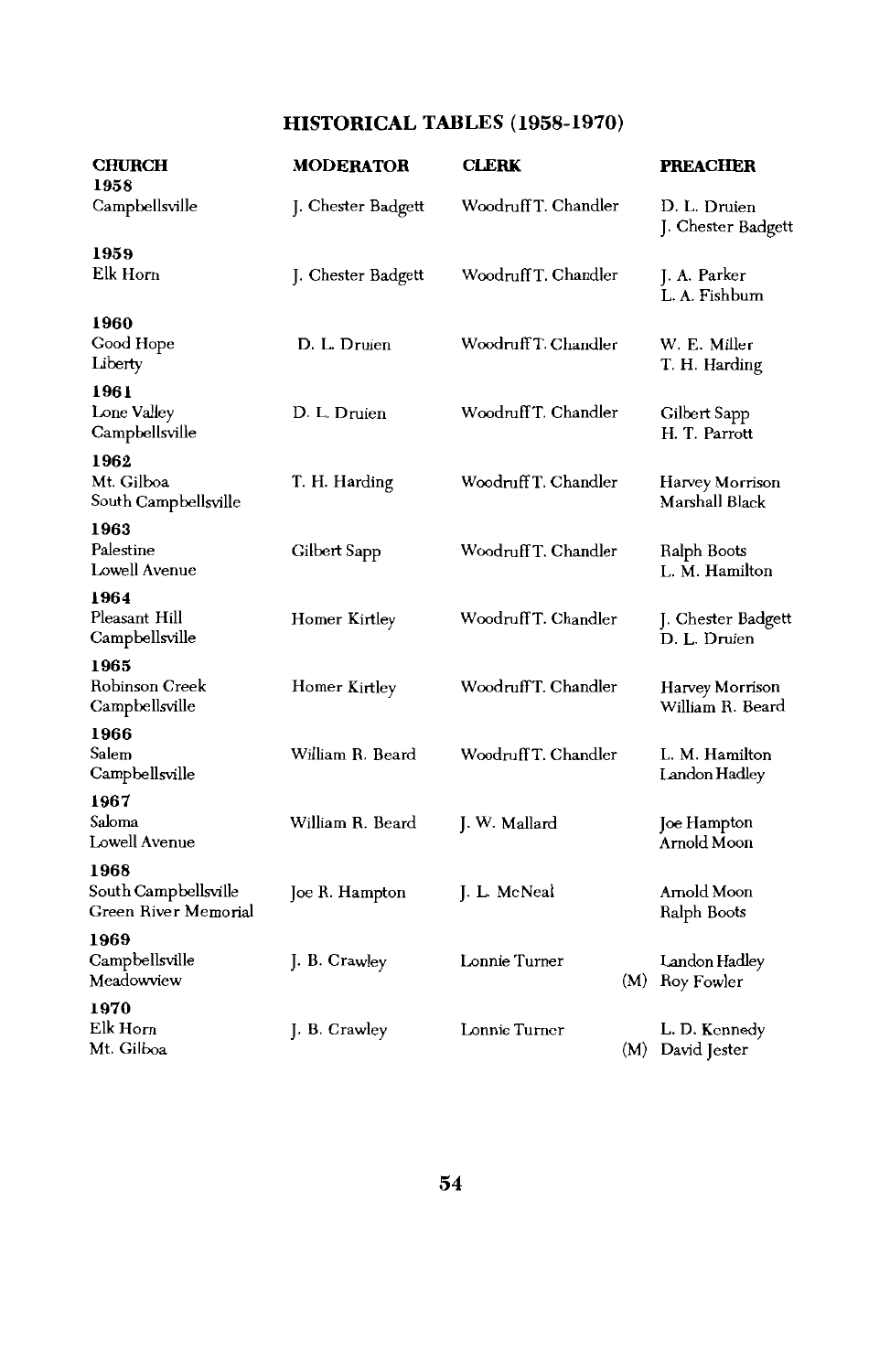### HISTORICAL TABLES (1971-1983)

| <b>CHURCH</b><br>1971                                | <b>MODERATOR</b>       | <b>CLERK</b>     | <b>PREACHER</b>                         |
|------------------------------------------------------|------------------------|------------------|-----------------------------------------|
| Good Hope<br>Liberty                                 | Landon Hadley          | George R. Gaddie | J. Gene Hall<br>(M) Richard Clement     |
| 1972<br>Friendship<br>Palestine                      | Landon Hadley          | George R. Gaddie | Hardin Hosey<br>$(M)$ [im McKinley      |
| 1973<br>Robinson Creek<br>Pleasant Hill              | Darrell Hunt           | George R. Gaddie | Charles R. Harris<br>(M) Wilburn Hoglen |
| 1974<br>Salem<br>Lowell Avenue                       | Darrell Hunt           | George R. Gaddie | Richard Shields<br>(M) William Bender   |
| 1975<br>Green River Memorial<br>South Campbellsville | <b>Richard Shields</b> | George R. Gaddie | J. Chester Badgett<br>(M) Bobby Evans   |
| 1976<br>Saloma<br>Campbellsville                     | Richard Shields        | Hardin Hosey     | Marshall Black<br>(M) Wayne Hassenmyer  |
| 1977<br>Fairview<br>Palestine                        | Jerry Kibbons          | Hardin Hosey     | George Gaddie<br>(M) Tacahiro Oue       |
| 1978<br>Robinson Creek<br>Elk Horn                   | Jerry Kibbons          | Hardin Hosey     | Donald Gowin<br>(M) Donald Spiegel      |
| 1979<br>Liberty<br>Good Hope                         | George R. Gaddie       | Hardin Hosey     | Thurmon Eaton<br>(M) J. Alvin Hardy     |
| 1980<br>Pleasant Hill<br>Mt. Gilboa                  | George R. Gaddie       | L. D. Kennedy    | Jerry Kibbons<br>(M) L. D. Kennedy      |
| 1981<br>Pitman Valley<br>Salem                       | L. D. Kennedy          | Jim Campbell     | Paul Horner<br>(M) J. Chester Badgett   |
| 1982<br>Friendship<br>Lowell Avenue                  | Marshall Black         | Im Campbell      | Don Watson<br>$(M)$ $\lim$ McKinley     |
| 1983<br>Meadowview<br>South Campbellsville           | Marshall Black         | Jim Campbell     | Bob Martin<br>$(M)$ [eff Day            |
|                                                      |                        |                  | (M) Missionary Message                  |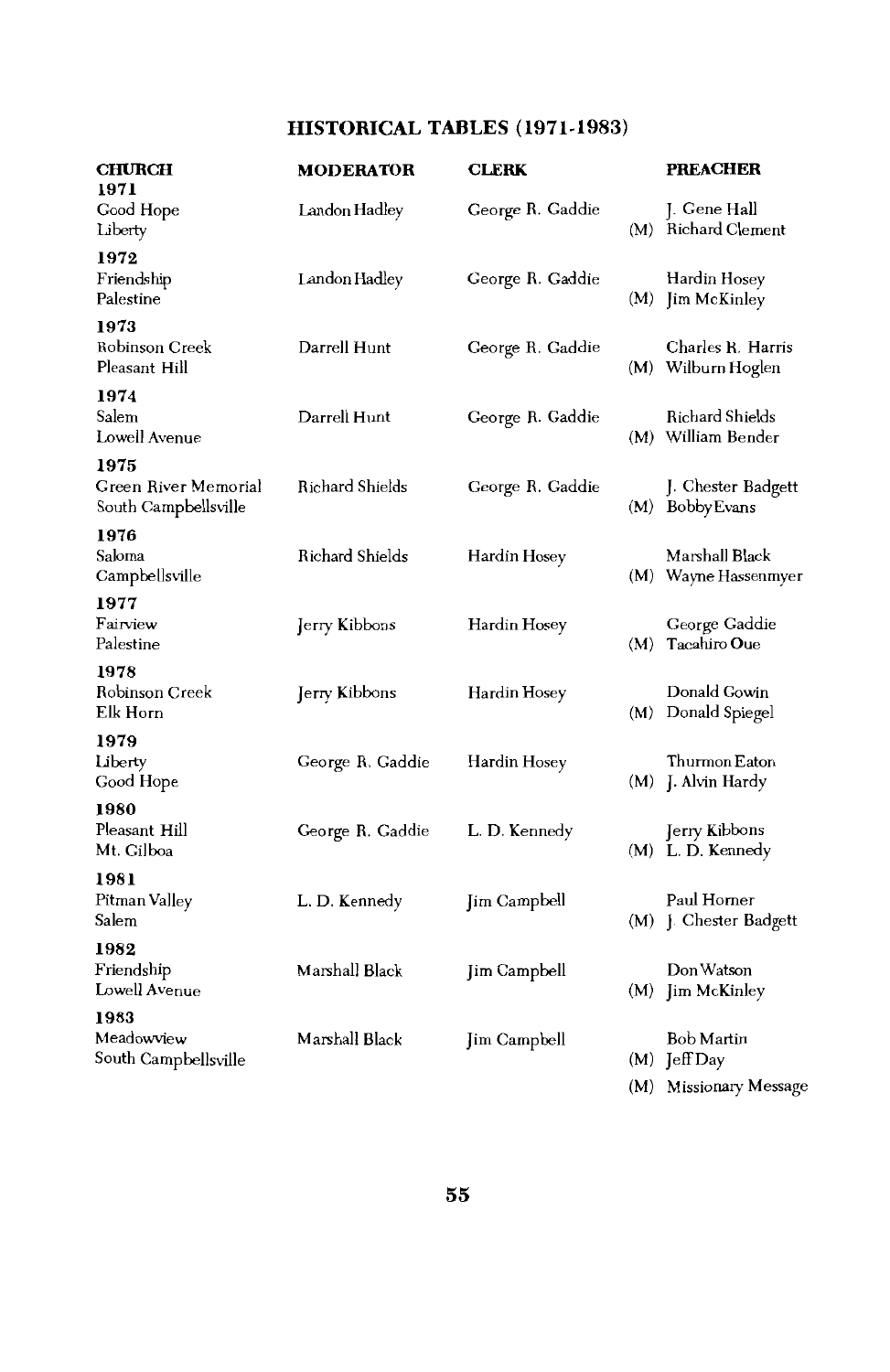### **HISTORICAL TABLES (1984-1993)**

| <b>CHURCH</b><br>1984                                                              | <b>MODERATOR</b> | CLERK               |     | <b>PREACHER</b>                                                       |
|------------------------------------------------------------------------------------|------------------|---------------------|-----|-----------------------------------------------------------------------|
| Yuma<br>Campbellsville                                                             | James E. Jones   | Jim Campbell        | (M) | Richard Reed<br><b>Bill Marshall</b>                                  |
| 1985<br>Saloma<br>Elk Horn                                                         | James E. Jones   | Jim Campbell        | (M) | Howard Davenport<br>Richard Clement                                   |
| 1986<br>Spring Session--Meadowview<br>Robinson Creek<br>Green River Memorial       | Darrell Hunt     | <b>Jim Campbell</b> | (M) | Mike Moynahan<br>George R. Gaddie<br>Allen West                       |
| 1987<br>Spring Session--Good Hope<br>Eastside<br>Pleasant Hill                     | Darrell Hunt     | Jim Campbell        |     | Randy Smith<br>(M) Taylor County/<br>Kenya Partnership                |
| 1988<br>Spring Session--Salem<br>Mt. Gilboa<br>Palestine                           | Darrell Hunt     | Jim Campbell        | (M) | James Jones<br>Roger Alford<br>Gilbert Sapp<br><b>Kenneth Winters</b> |
| 1989<br>Spring Session--Liberty<br>Pitman Valley<br>Green River Memorial           | Bob E. Martin    | Jim Campbell        |     | Donald Berry<br>Jim Collison<br>(M) John Wilson                       |
| 1990<br>Spring Session--Friendship<br>Green River Memorial<br>South Campbellsville | Bob E. Martin    | Jim Campbell        | (M) | Landon Hadley<br>J. W. Farmer<br>Calvin Wilkins                       |
| 1991<br>Spring Session -- Yuma<br>Saloma<br>Campbellsville                         | Tom Gupton       | Jim Campbell        | (M) | Mike Crain<br>Chris Mueller<br>Jim McKinley                           |
| 1992<br>Spring Session--Meadowview<br>Robinson Creek<br>Elk Horn                   | Tom Gupton       | Jim Campbell        | (M) | Mark Jones<br>Al Hardy<br>Charles and<br>Carrie Hedrick               |
| 1993<br>Spring Session--Acton<br>Good Hope<br>Pleasant Hill                        | Larry Koch       | Jim Campbell        |     | J. V. Mullen<br>Larry Koch<br>$(M)$ Bill and<br>Laverne Arnold        |
|                                                                                    |                  |                     |     | (M) Missionary Message                                                |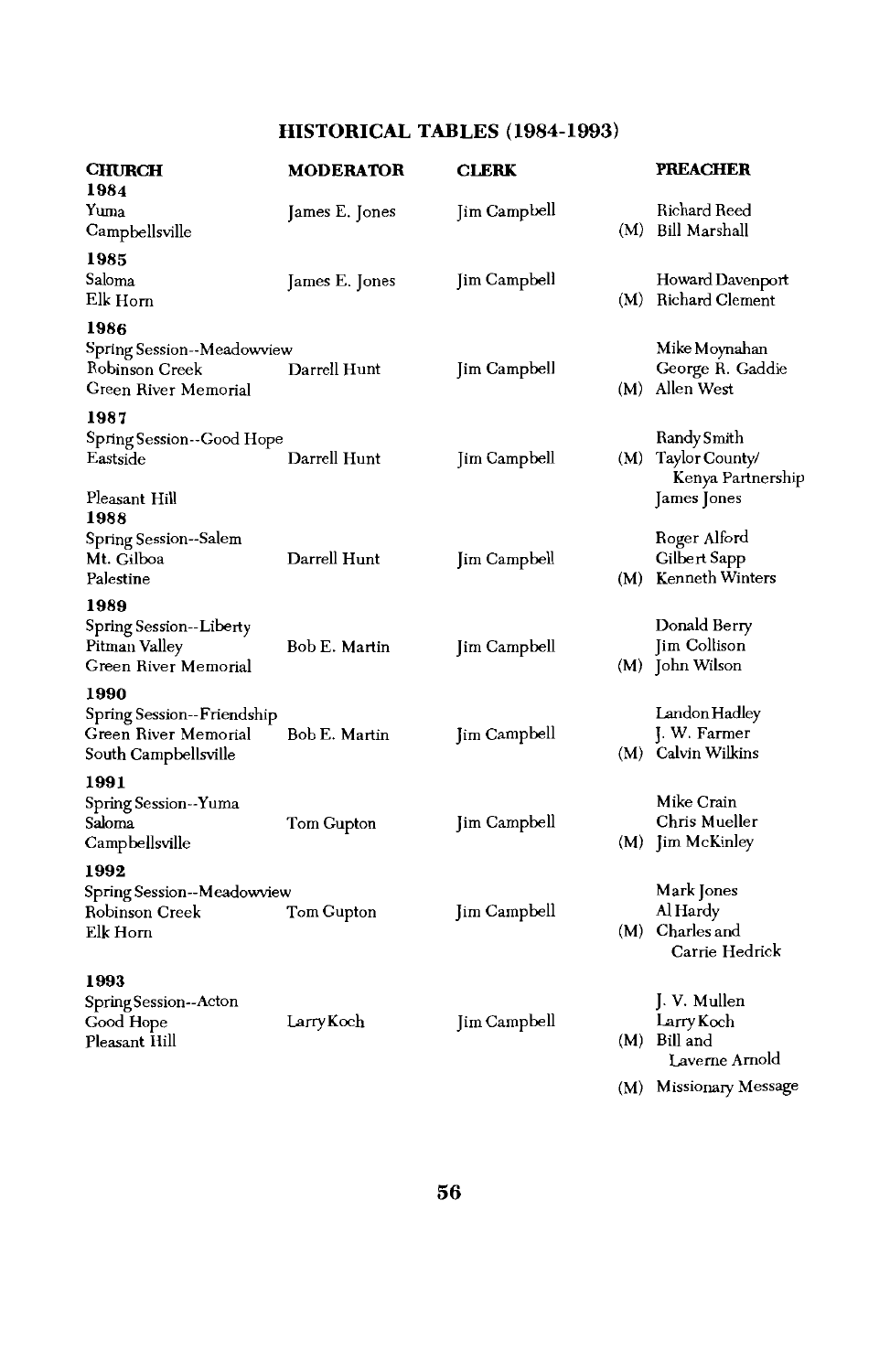### HISTORICAL TABLES (1984-1993)

### 1994

Spring Session--Fairview Salem Campbellsville

Larry Koch

**Jim Campbell** 

Tim Najpaver Brian Fannin

(M) Bill Jaggers

#### 1995

Spring Session--Fairview Salem Campbellsville

David Henderson Darrell Hunt

**Jim Campbell** 

John Chowning Dwayne Howell (M) Kentucky/

Russia Partnership

(M) Missionary Message



### **Darrell Hunt Taylor County Baptist Association Moderator** 1972-1974, 1986-1988, and 1995 to present.

Brother Darrell Hunt has served in other capacities in the association, and was serving as First Assistant Moderator and Brotherhood Director just prior to becoming moderator for his third time. Darrell has been a member of Mount Gilboa Baptist Church since he accepted Christ. Darrell states that he has three loves in life outside of his own family--God, Gideons, and Golf.

He is a member of the Campbellsville Camp of the Gideons International and has served in various capacities as an officer in that camp and has held several offices at the state level.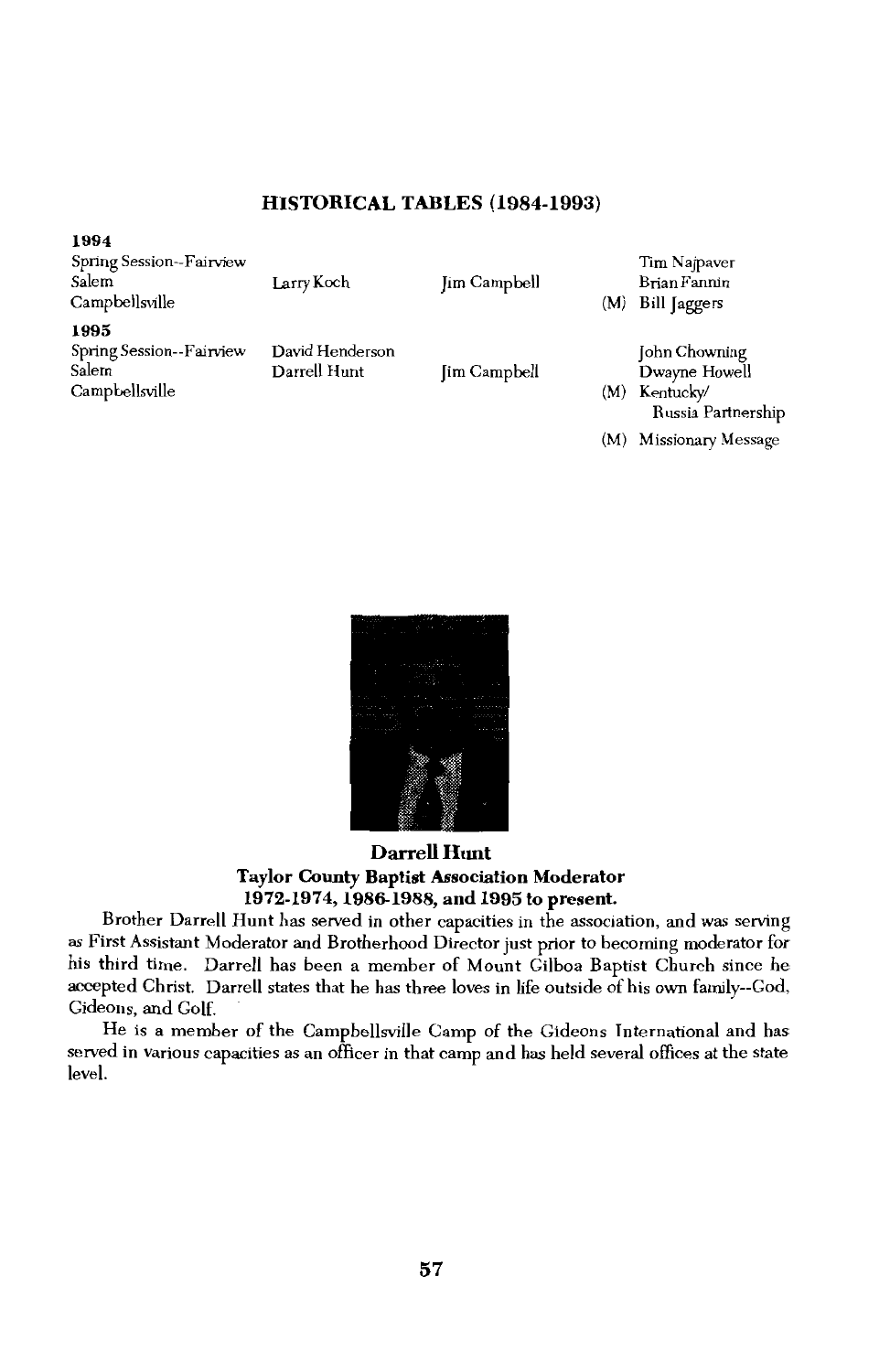### **Lowell Avenue Baptist Church**



### Fortieth Anniversary--Established 1955

Lowell Avenue was established as the Walnut Hill Mission of Campbellsville Baptist Church on July 17, 1949. On September 7, 1955, a petition to Campbellsville to become a church was granted, and Walnut Hill Baptist Church was constituted on September 25, 1955. On October 9, it was accepted into the Russell Creek Baptist Association. It was a part of the founding of the newly formed Taylor County Association of Kentucky Baptists on August 7, 1957.

The church held its first service in its new location on January 7, 1962, and voted to change its name to Lowell Avenue a month later. It held its first service in its present auditorium on February 27, 1972.

### Pastors

Averitt F. Conner John Wesley Farmer Robert L. Cate L. C. Kelly and R. Sharon Moore Henry T. Parrott C. R. Daley, J. D. Herndon, and A. B. Colvin William R. Beard Richard A. DeBell C. W. Devine Ray T. Vinson Gene Hall Howard F. Beauman Gene Hall Larry D. Koch

Fall 1949-March 1952 July 1952-October 1954 February 1955-October 1957 **Supply Preachers** January 1958-May 1963 Supply Preachers November 1963-October 1973 February 1974-August 1975 Interim January 1976-May 1981 Interim August 1982-March 1986 Interim December 1986-Present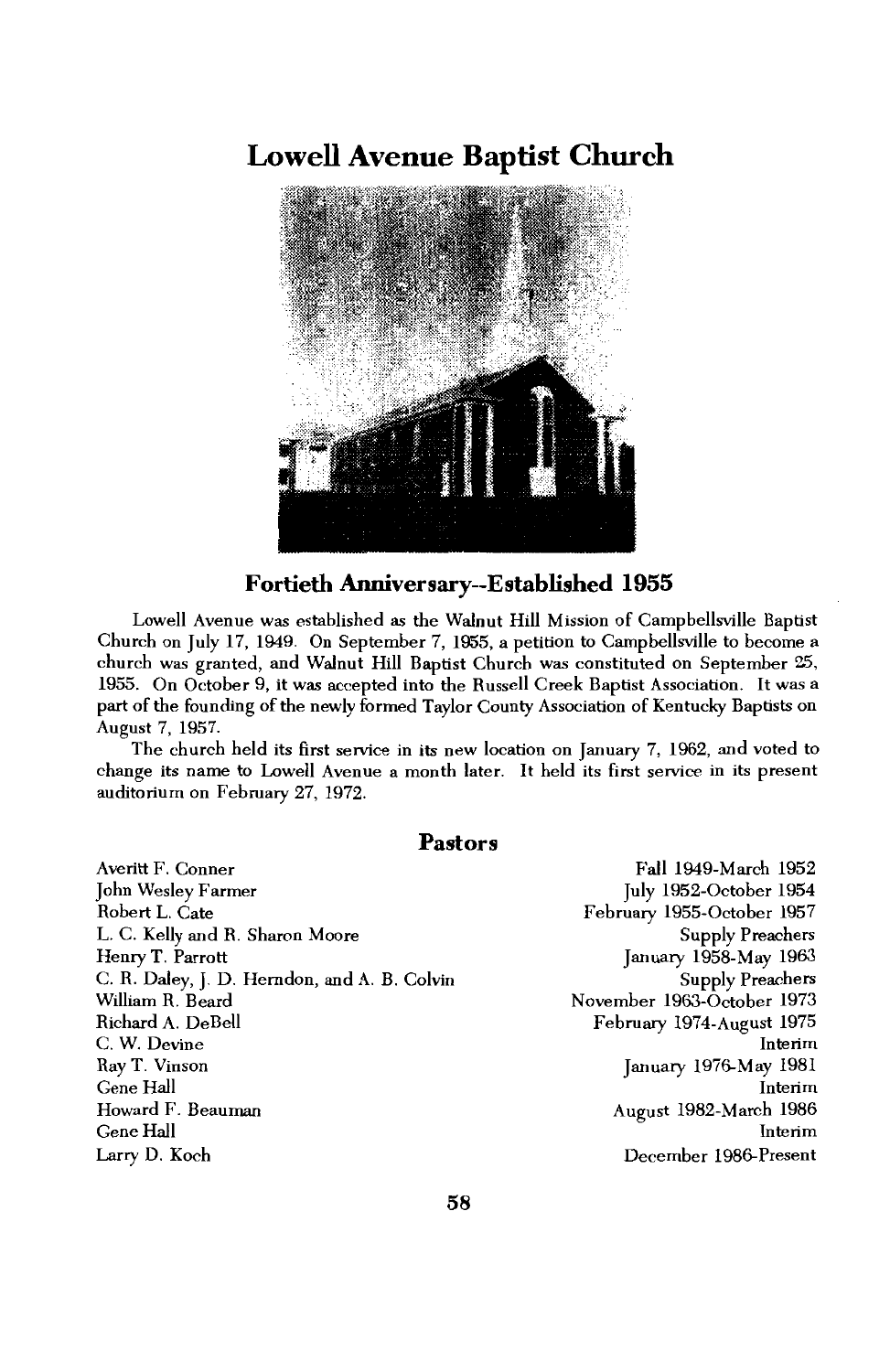### **Meadowview Baptist Church**



#### Thirtieth Anniversary--Established 1965

On April 28, 1965, the church met in the basement of Garnet and Verner Barnes and was first called Faith Baptist Church.

On June 9, 1965, it was renamed Meadowview Baptist Church. The first service was held in the new building on November 21, 1965.

#### **Pastors**

Charles Cloyd D. L. Druien F. F. Hall J. Chester Badgett Associate Chris Mueller Interim L. D. Kennedy Interim Boyd Robertson Gene Hall Interim Robert Oldham Interim Gene Hall

October 1965-January 1967 June 1967-January 1972 December 1972-July 1978 September 1982-May 1983 March 1983-August 1984 September 1984-April 1985 January 1986-December 1986 February 1987-April 1995 May 1995-October 1995 October, 1995-Present